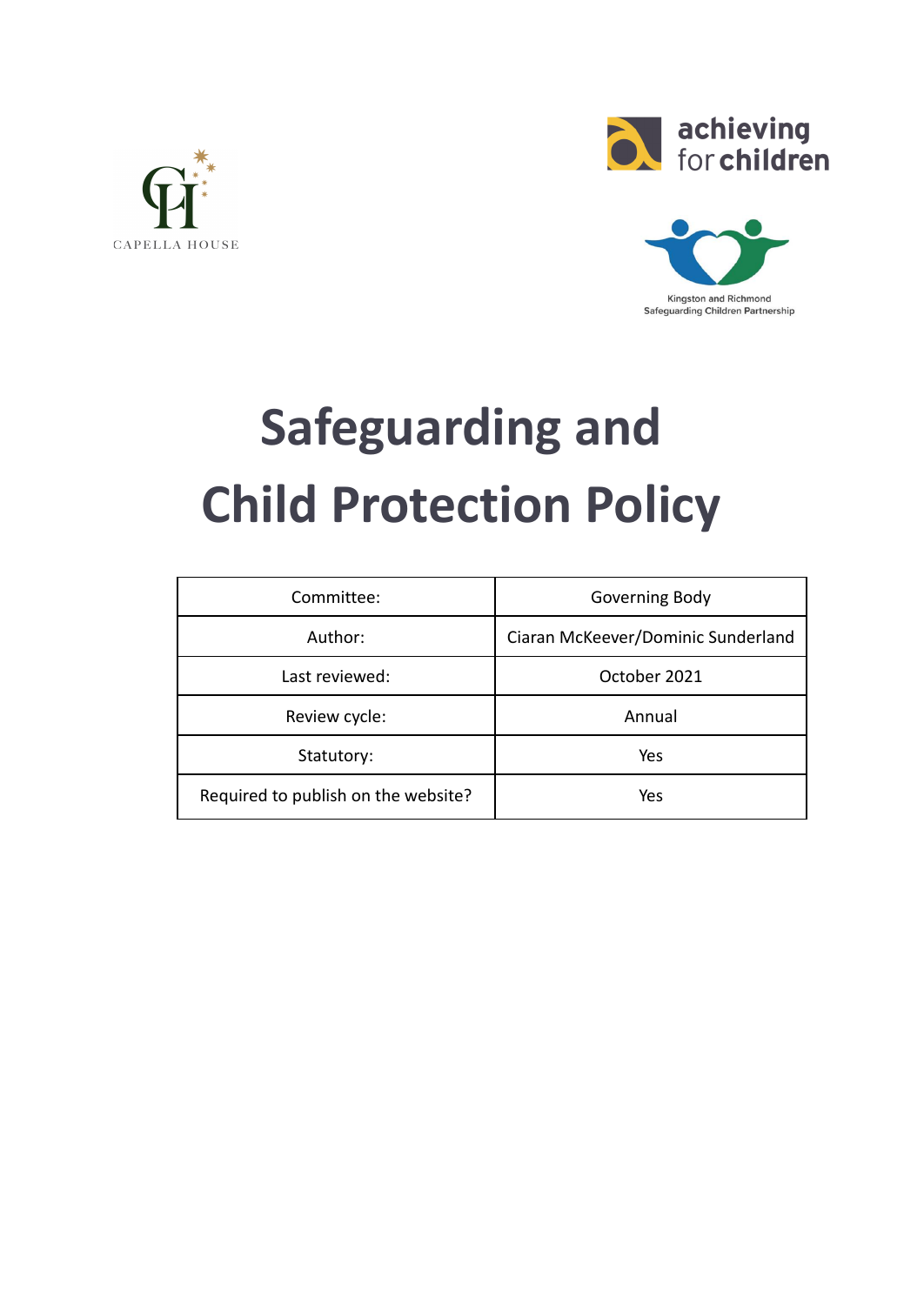# **If you are worried about a child go to Section 16 page 51**

# **Contents**

| 1. | Terminology                                                      | $\mathbf{1}$   |
|----|------------------------------------------------------------------|----------------|
| 2. | Introduction and purpose                                         | $\overline{2}$ |
| 3. | Key personnel                                                    | 3              |
| 4. | Policy principles and aims                                       | 4              |
| 5. | Statutory framework, key statutory and non-statutory guidance    | 5              |
|    |                                                                  |                |
| 6. | Roles and responsibilities                                       | 6              |
| 7. | Safe school, safe staff                                          | 11             |
| 8. | Training                                                         | 14             |
| 9. | Teaching and Learning                                            | 14             |
|    | 10. Child protection overview and specific safeguarding concerns | 15             |
|    | Recognising abuse                                                | 15             |
|    | Physical abuse                                                   | 15             |
|    | <b>Emotional abuse</b>                                           | 15             |
|    | Sexual abuse                                                     | 16             |
|    | Neglect                                                          | 16             |
|    | Indicators of abuse                                              | 17             |
|    | Impact of abuse                                                  | 18             |
|    | Taking action                                                    | 18             |
|    | Mental health                                                    | 18             |
|    | Domestic abuse                                                   | 19             |
|    | Homelessness<br>Children with family members in prison           | 20<br>20       |
|    | Contextual safeguarding and exploitation                         | 20             |
|    | Children missing education                                       | 21             |
|    | Children who run away or go missing from home or care            | 22             |
|    | Child sexual exploitation (CSE)                                  | 22             |
|    | Child criminal exploitation (CCE)                                | 26             |
|    | County lines                                                     | 26             |
|    | Serious youth violence                                           | 27             |
|    | School related weapons incidents                                 | 28             |
|    | Peer on peer abuse                                               | 28             |
|    | <b>Bullying</b>                                                  | 29             |
|    | Sexual violence and sexual harassment                            | 30             |
|    | Up skirting                                                      | 33             |
|    | Sharing nudes and semi-nudes                                     | 34             |
|    | Cybercrime                                                       | 37             |
|    | Online safety                                                    | 37             |
|    | So-called 'honour based' abuse                                   | 38             |
|    | Female genital mutilation (FGM)                                  | 39<br>40       |
|    | Forced marriage<br>Child trafficking and modern slavery          | 41             |
|    | Private fostering                                                | 43             |
|    | Radicalisation and extremism                                     | 43             |
|    | Suicide and self-harm                                            | 45             |
|    | Fabricated or induced illnesses                                  | 46             |
|    | 11. Children who may be particularly vulnerable                  | 47             |
|    | 12. Children who have a social worker                            | 48             |
|    |                                                                  | 49             |
|    | 13. Children looked after and previously looked after            |                |
|    | 14. Identified areas of particular risk for our school           | 49             |
|    | 15. Early help and interagency working                           | 50             |
|    | 16. What to do if staff are concerned about a child's welfare    | 51             |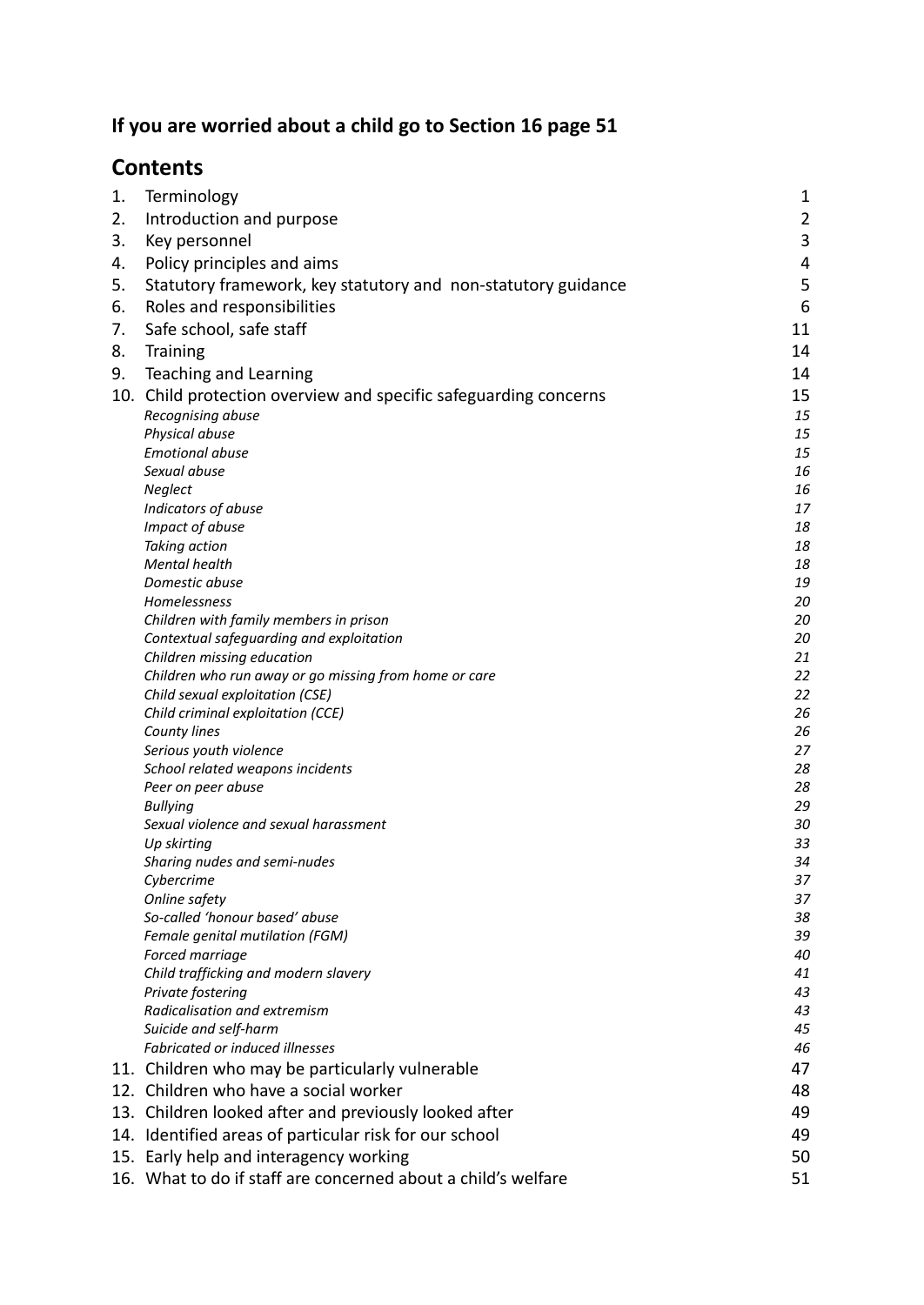| 17. What to do if a pupil discloses to a member of staff              | 52 |
|-----------------------------------------------------------------------|----|
| 18. Notifying parents                                                 | 53 |
| 19. Making a referral to the Single Point of Access (SPA)             | 53 |
| 20. Support for staff                                                 | 54 |
| 21. Confidentiality                                                   | 54 |
| 22. Record Keeping                                                    | 55 |
| 23. Procedure for dealing with complaints and allegations about staff | 55 |
| 24. Whistleblowing                                                    | 58 |
| 25. Physical intervention                                             | 58 |
| 26. Linked policies                                                   | 59 |
| Appendix 1                                                            | 61 |
| Concern reporting form                                                | 61 |
| Appendix 2                                                            | 63 |
| Concerns flowchart                                                    | 63 |
| Appendix 3                                                            | 64 |
| Body map                                                              | 64 |
| Appendix 4                                                            | 68 |
| Links                                                                 | 68 |
| Appendix 5                                                            | 73 |
| The Seven Rs                                                          | 73 |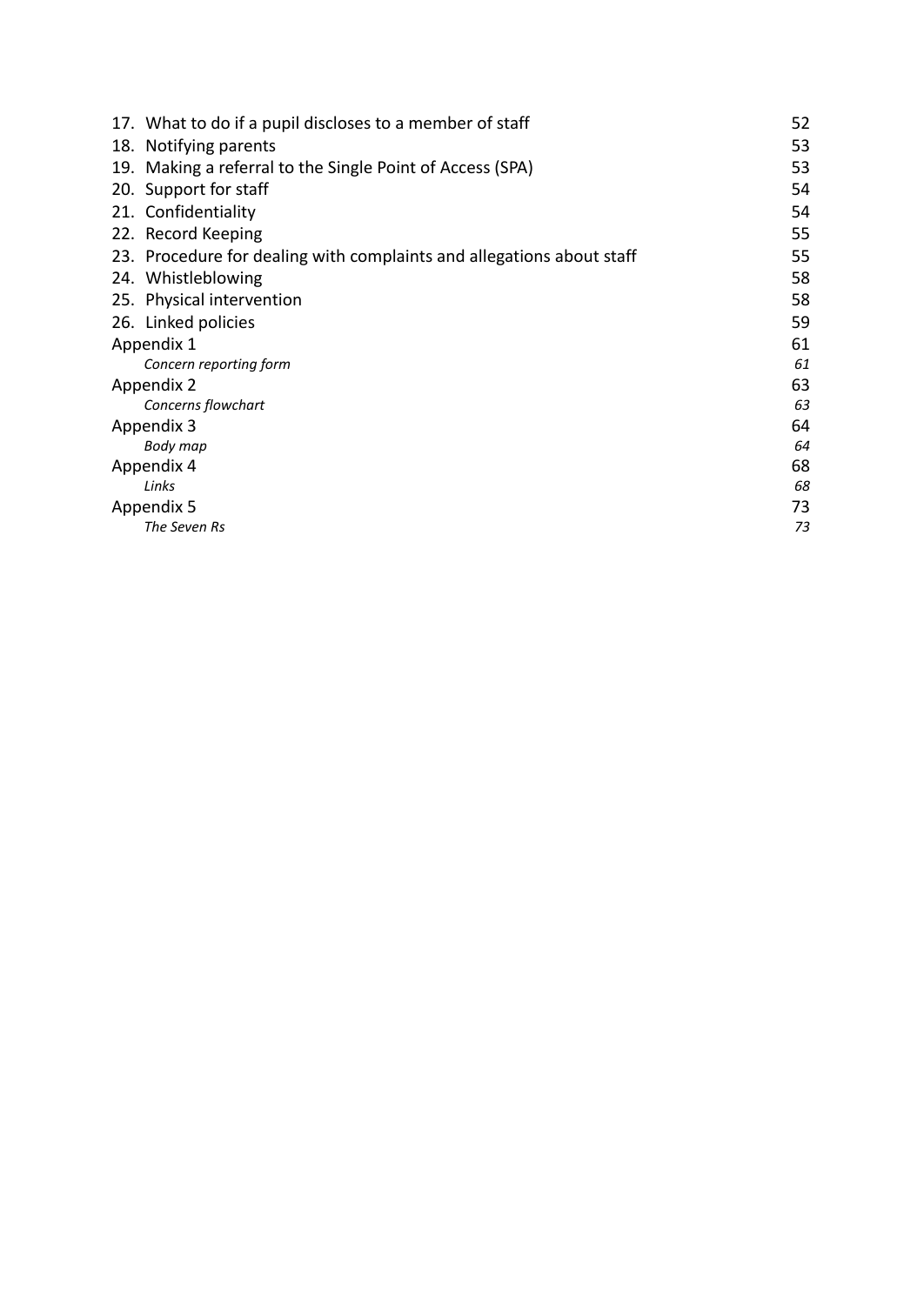# <span id="page-3-0"></span>**1. Terminology**

**Safeguarding** and promoting the welfare of children refers to the process of protecting children from maltreatment, preventing the impairment of children's mental and physical health or development, ensuring that children grow up in circumstances consistent with the provision of safe and effective care and taking action to enable all children to have the best outcomes.

**Child protection** refers to the processes undertaken to protect children who have been identified as suffering, or being at risk of suffering significant harm.

**Staff** refers to all those working for or on behalf of the school, full time or part time, temporary or permanent, in either a paid or voluntary capacity.

**Child** includes everyone under the age of 18.

**Parent** refers to birth parents and other adults who are in a parenting role, for example step-parents, foster carers and adoptive parents.

### **Significant Information**

**SPA (Single Point of Access):** 020-8547 5008 **OUT OF HOURS:** 020-8770 5000 **LADO:** 07774 332675 [lado@achievingforchildren.org.uk](mailto:lado@achievingforchildren.org.uk)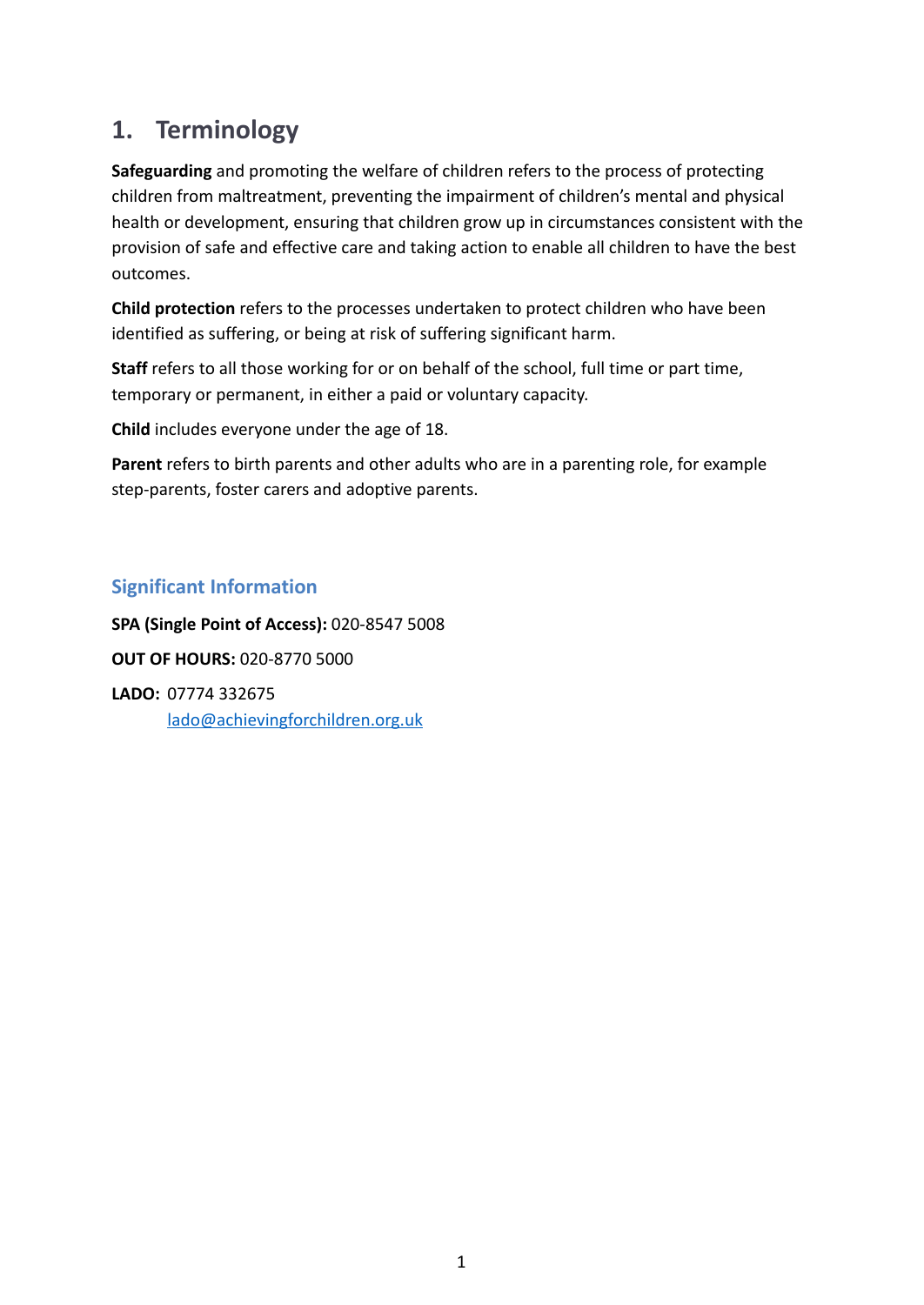# <span id="page-4-0"></span>**2. Introduction and purpose**

This policy sets out how the governing board of Capella House is carrying out its statutory responsibility to safeguard and promote the welfare of children in accordance with Section 175 of the Education Act 2002.

Capella House fully recognises our moral and statutory responsibility to safeguard and promote the welfare of all pupils. This Safeguarding and Child Protection Policy is one of a range of documents that set out the safeguarding responsibilities of the whole school. We wish to create a safe, welcoming and vigilant environment for children where they feel valued and are respected.

Safeguarding information is published throughout the school and all children know who they can talk to in school..

We recognise that the school may provide the only stability in the lives of children who have been abused or who are at risk of harm.

We are aware that the behaviour of a child in these circumstances may range from that which is perceived to be normal to aggressive or withdrawn.

We are able to play a significant part in the prevention of harm to our children by providing them with good lines of communication with trusted adults, supportive friends and an ethos of protection.

Wherever the word "staff" is used, it covers all staff on site, including ancillary, supply and self-employed staff, contractors, volunteers and Governors. It seeks to set out the principles and procedures we operate to protect children from harm. This policy provides information regarding our safeguarding responsibilities and details how these responsibilities should be carried out.

This policy will be updated as and when required and annually as a minimum. This may require our policy to be published 'pending Governor/Trustee ratification'.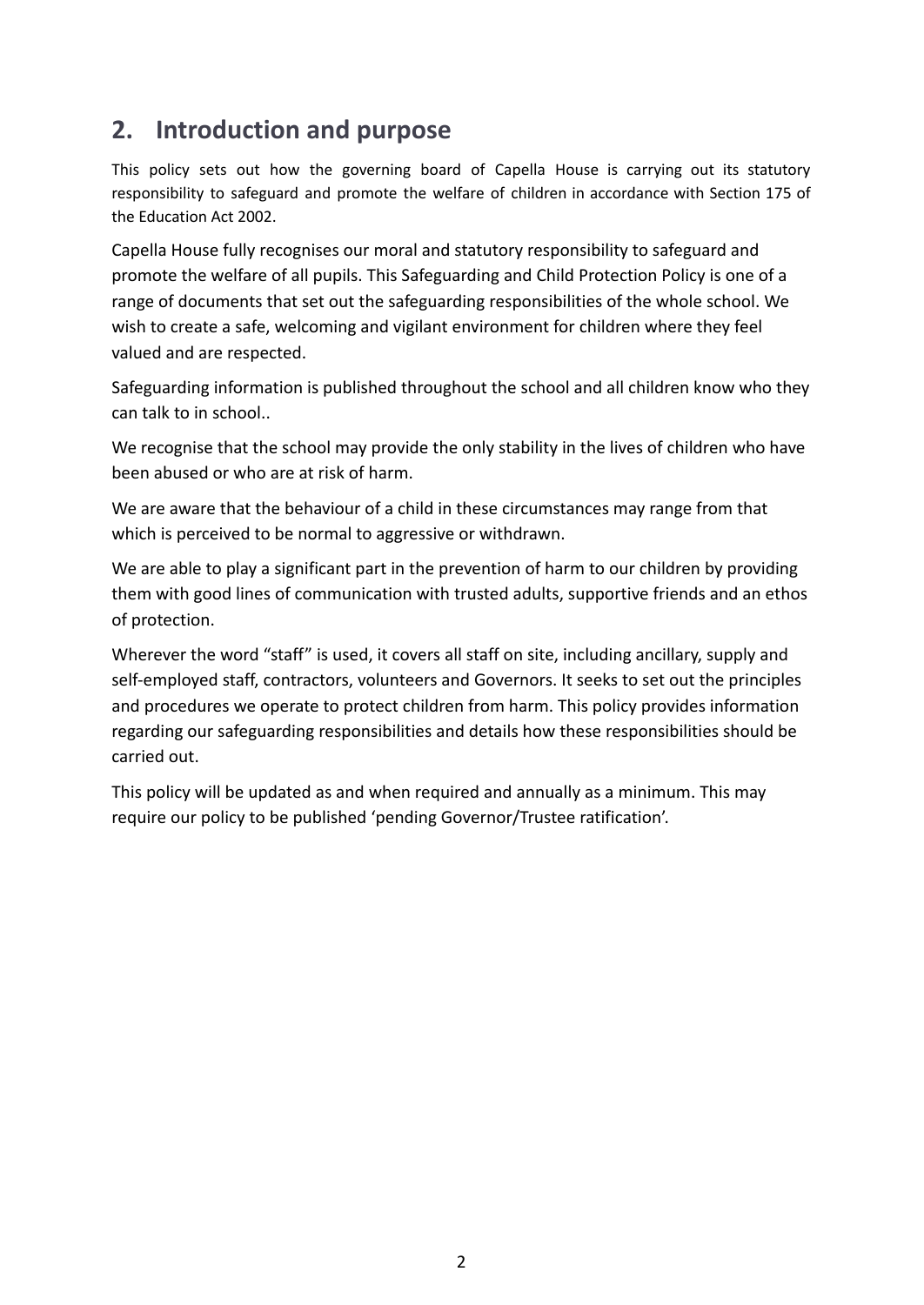# <span id="page-5-0"></span>**3. Key personnel**

| <b>Designated Safeguarding Lead</b>         | <b>Deputy Safeguarding Lead</b>                     |
|---------------------------------------------|-----------------------------------------------------|
| (DSL)                                       |                                                     |
|                                             |                                                     |
| <b>Photo could be included</b>              |                                                     |
|                                             |                                                     |
|                                             |                                                     |
|                                             |                                                     |
| <b>Contact details</b>                      | <b>Contact details</b>                              |
| <b>Ciaran McKeever</b>                      | <b>Dominic Sunderland</b>                           |
| cmckeever@capellahouse.org.uk               | dsunderland@capellahouse.org.uk                     |
|                                             |                                                     |
| <b>Deputy Safeguarding Lead</b>             | <b>Chair of Governors</b>                           |
|                                             |                                                     |
|                                             |                                                     |
|                                             | Photo could be included                             |
|                                             |                                                     |
|                                             |                                                     |
| <b>Contact details</b>                      | <b>Contact details</b>                              |
| Maria Landeira Frias                        | Andy Whiteside                                      |
| mlmlandeirafrias@capellahouse.org.uk        | awhiteside@capellahouse.org.uk                      |
|                                             |                                                     |
| Designated Governor for Safeguarding/ Child | <b>Designated Teacher for Children Looked After</b> |
| Protection                                  |                                                     |
|                                             | Photo could be included                             |
|                                             |                                                     |
| <b>Photo could be included</b>              |                                                     |
|                                             |                                                     |
|                                             | <b>Contact details</b>                              |
| <b>Contact details</b>                      | <b>Dominic Sunderland</b>                           |
| <b>Naomi Greaves</b>                        | dsunderland@capellahouse.org.uk                     |
| ngreaves@capellahouse.org.uk                |                                                     |
|                                             |                                                     |

### **Our Safer Schools Officer is:**

**Simon Amor, PC 4640SW, Safer Schools Officer – Twickenham**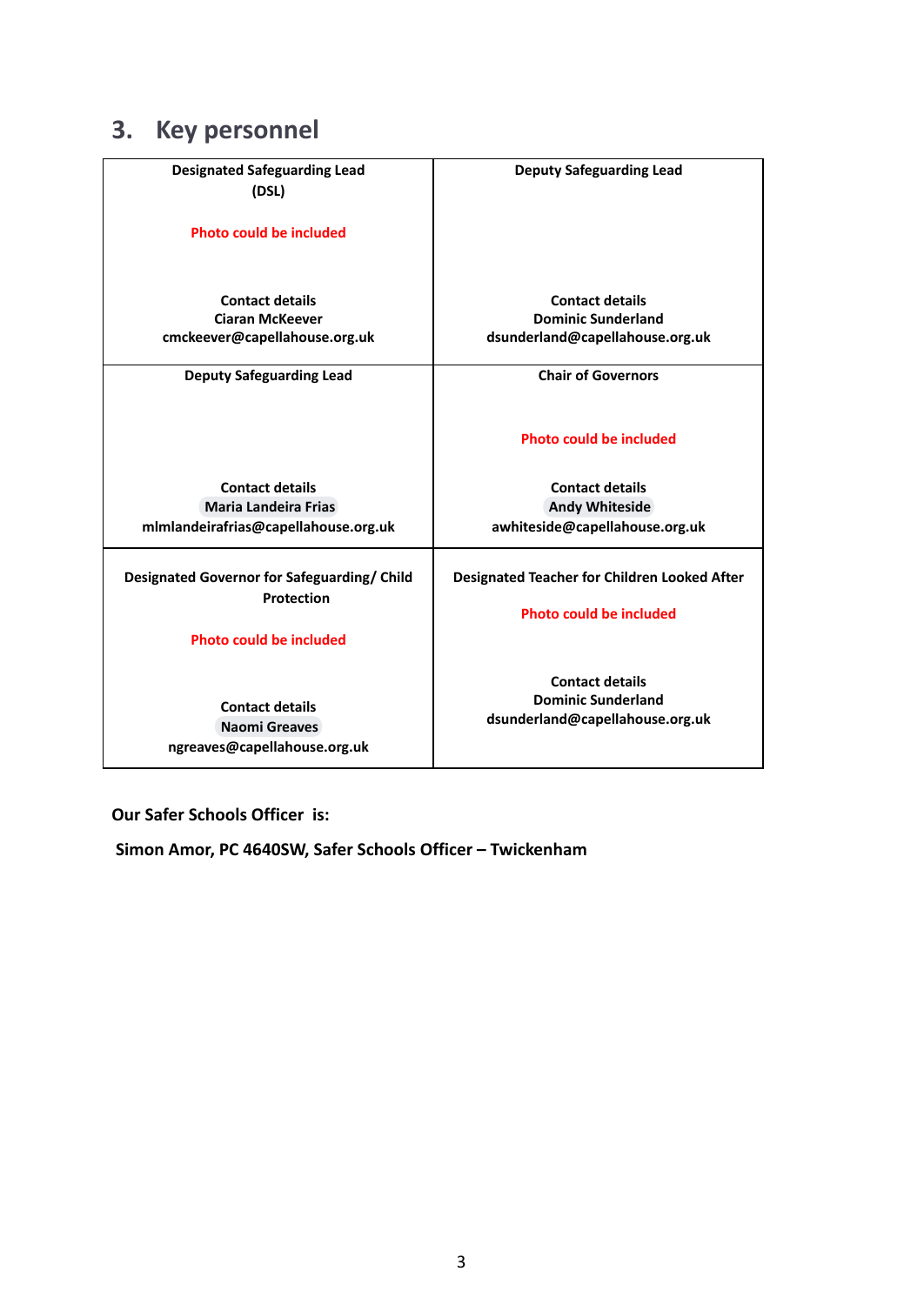# <span id="page-6-0"></span>**4. Policy principles and aims**

This policy aims to demonstrate to staff, Governors/Trustees, pupils, parents, stakeholders and other partners, Capella House's commitment to safeguarding and child protection.

The welfare of our children is paramount. All children, regardless of age, gender, culture, language, race, ability, sexual identity or religion have equal rights to protection, safeguarding and opportunities.

We recognise that all adults in our school have a full and active part to play in protecting our pupils from harm and have an equal responsibility to act on any suspicion or disclosure that may suggest a child is at risk of harm.

Our school is committed to developing a culture of safeguarding by providing an environment in which children and young people feel safe, secure, valued and respected and which promotes their social, physical and moral development. Children in our school feel confident to, and know how to approach adults if they are in difficulties.

This policy is used in conjunction with staff training and continued professional development to strengthen our whole school approach to safeguarding and to:

- raise staff awareness of the need to safeguard children and their responsibilities in identifying and reporting possible cases of abuse
- provide a systematic means of monitoring children known or thought to be at risk of harm, and ensure we, the school, contribute to assessments of need and support packages for those children
- emphasise the need for good levels of communication between all members of staff and develop and promote effective working relationships with other agencies, especially Achieving for Children (AfC), the Kingston and Richmond Safeguarding Children Partnership (KRSCP) and the police
- develop a structured procedure within the school which will be followed by all members of the school community in cases of suspected abuse; ensure that the structured procedure is followed by school staff in cases of suspected abuse

Pupils and staff involved in child protection issues will receive appropriate support.

As a result of local learning, including around the website Everyone's Invited in March 2021, the School has a culture of prevention and education in order to raise responsible, caring adults. The school encourages respectful behaviour and language to be used to all; a restorative approach to incidents of concern; and a wish to make reasonable adjustments to encourage students to remain in education, despite any difficulties. There is no tolerance of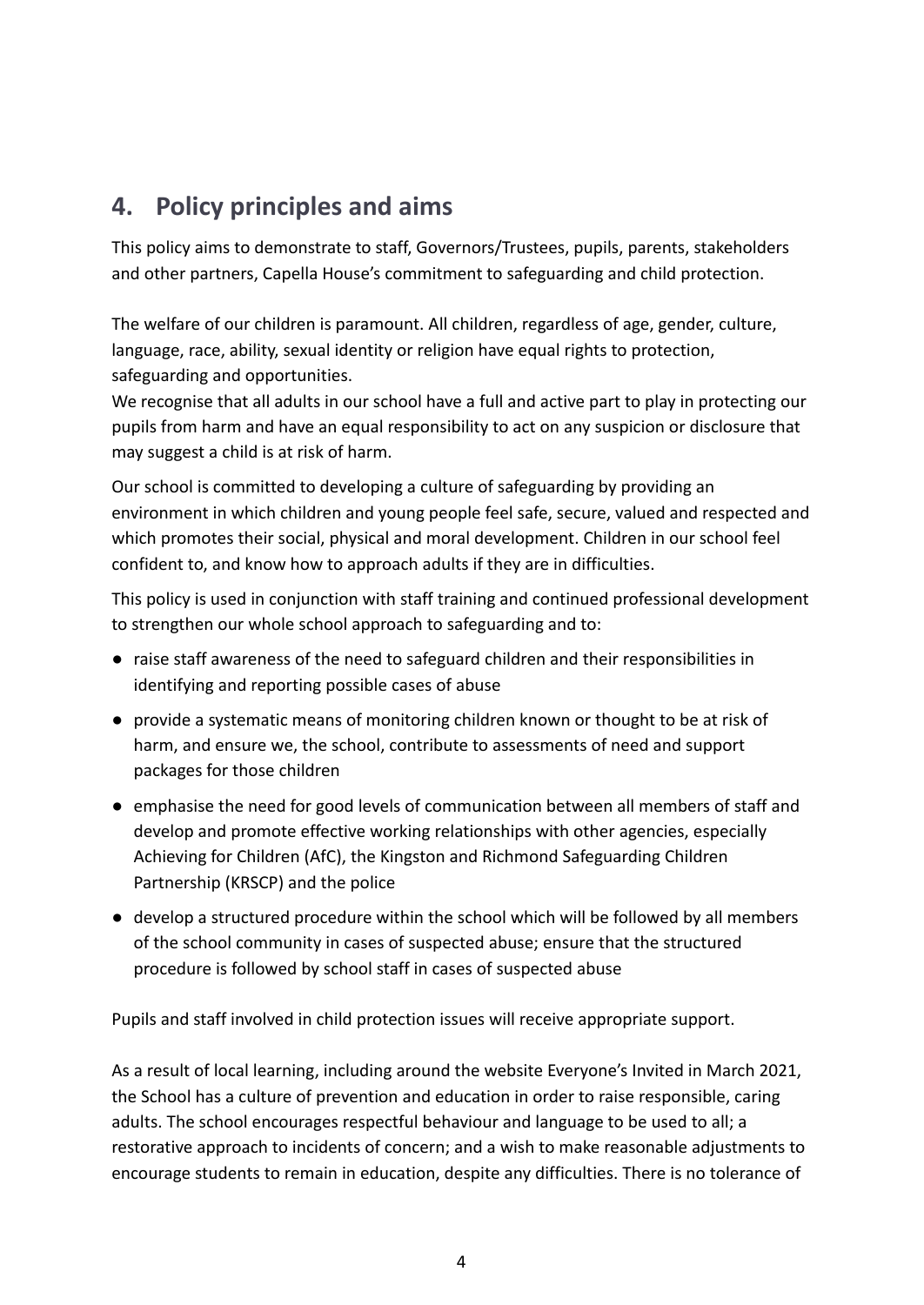discriminatory language or abuse towards staff or students. There will be no use of alcohol for any events on site, whether involving staff, students, parents or Governors. There will be no use of alcohol by staff or students on school trips or at residential units.

# <span id="page-7-0"></span>**5. Statutory framework, key statutory and non-statutory guidance**

To safeguard and promote the welfare of children, Capella House will act in accordance with the following legislation and guidance:

- **● [Children Act 1989 Care Planning, Placement and Case Review](https://www.gov.uk/government/publications/children-act-1989-care-planning-placement-and-case-review)**
- **● [Children Act 2004](http://www.legislation.gov.uk/ukpga/2004/31/contents)**
- **● [Education Act 2002](http://www.legislation.gov.uk/ukpga/2002/32/section/175)**
- **● [London Child Protection Procedures and Practice Guidance](http://www.londoncp.co.uk/)**
- **● [Keeping Children Safe in Education 2021](https://www.gov.uk/government/publications/keeping-children-safe-in-education--2)**
- **● [Working Together to Safeguard Children 2018](https://www.gov.uk/government/publications/working-together-to-safeguard-children--2)**
- **● [Inspecting Safeguarding in Early Years, Education and Skills](https://www.gov.uk/government/publications/inspecting-safeguarding-in-early-years-education-and-skills/inspecting-safeguarding-in-early-years-education-and-skills)**
- **● [Teachers' Standards](https://www.gov.uk/government/publications/teachers-standards)**
- **● [What to do if You're Worried a Child is Being Abused](https://www.gov.uk/government/publications/what-to-do-if-youre-worried-a-child-is-being-abused--2)**
- **● [Equality Act 2010: advice for schools](https://www.gov.uk/government/publications/equality-act-2010-advice-for-schools)**
- **● [Information Sharing](https://www.gov.uk/government/publications/safeguarding-practitioners-information-sharing-advice)**
- **● [Schools COVID-19 operational guidance](https://www.gov.uk/government/publications/actions-for-schools-during-the-coronavirus-outbreak/schools-covid-19-operational-guidance)**
- **● [Statutory framework for the early years foundation stage 2021](https://www.gov.uk/government/publications/early-years-foundation-stage-framework--2)**

We take seriously our responsibility to ensure that we have appropriate procedures in place for responding to situations in which we believe that a child has been abused or is at risk of abuse.

Our procedures also cover circumstances in which a member of staff is accused of, or suspected of, abuse, including low level concerns.

We will take steps to ensure that any groups or individuals who hire and/or use our building or grounds inside or outside of school hours, follow the local child protection guidelines and are aware of their safeguarding duties and this policy.

We will ensure that all staff read and understand:

● Capella House's Safeguarding and Child Protection policy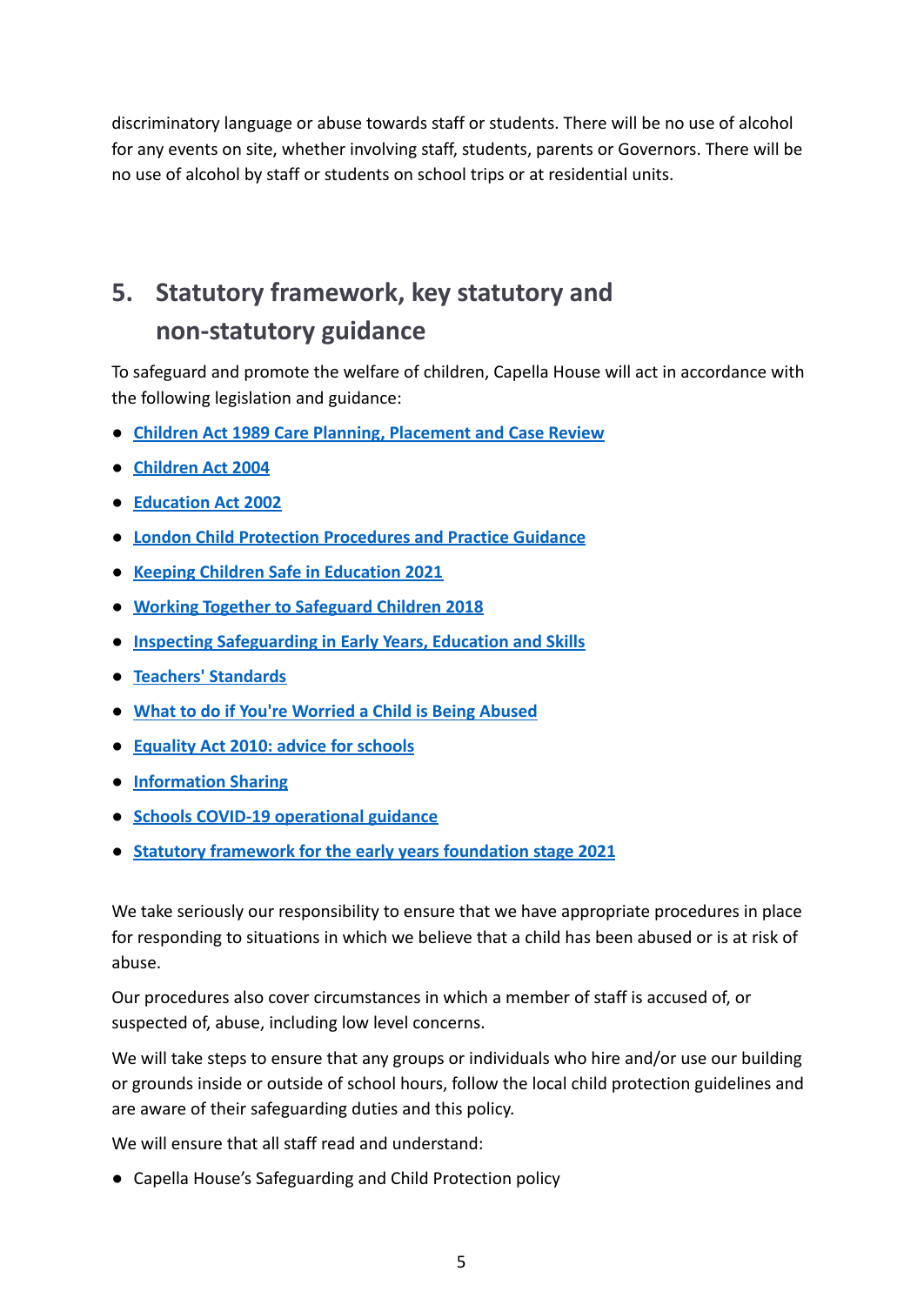- Capella House's online safety policy
- Keeping Children Safe in Education (2021) [Part One] and school leaders and staff that work directly with children will also read Annex B
- Capella House's code of conduct
- Capella House's Behaviour Policy

### Add hyperlinks to policies

We will ensure that all staff are aware of:

- the safeguarding response to children who go missing from education
- The role of the Designated Safeguarding Lead
- The identity of Capella House's Designated Safeguarding Lead and Deputy
- The additional vulnerabilities of children who are looked after/previously looked after, children with Special Educational Needs and Disabilities and children who are young carers.

Copies of the above documents will be provided to all staff as part of the induction process.

Capella House will publish our Safeguarding and Child Protection policy on our website and hard copies will be available on request from the school office.

The roles of the Designated Safeguarding Lead and the Deputy Designated Safeguarding Lead(s) will be explicit in their job descriptions and we will ensure that they have the time and resources to fulfil their duties.

# <span id="page-8-0"></span>**6. Roles and responsibilities**

### **The Governing Board/Board of Trustees**

Safeguarding is a standing item on the agenda for every meeting of the full board.

The Governing Board/Board of Trustees of Capella House understands and fulfils its responsibilities, namely to ensure that:

- they liaise with the headteacher and/or designated teachers over safeguarding matters. This is a strategic role rather than operational. Governors will not be involved in concerns regarding individual children
- there is a Safeguarding and Child Protection policy that reflects the whole school approach to peer-on-peer abuse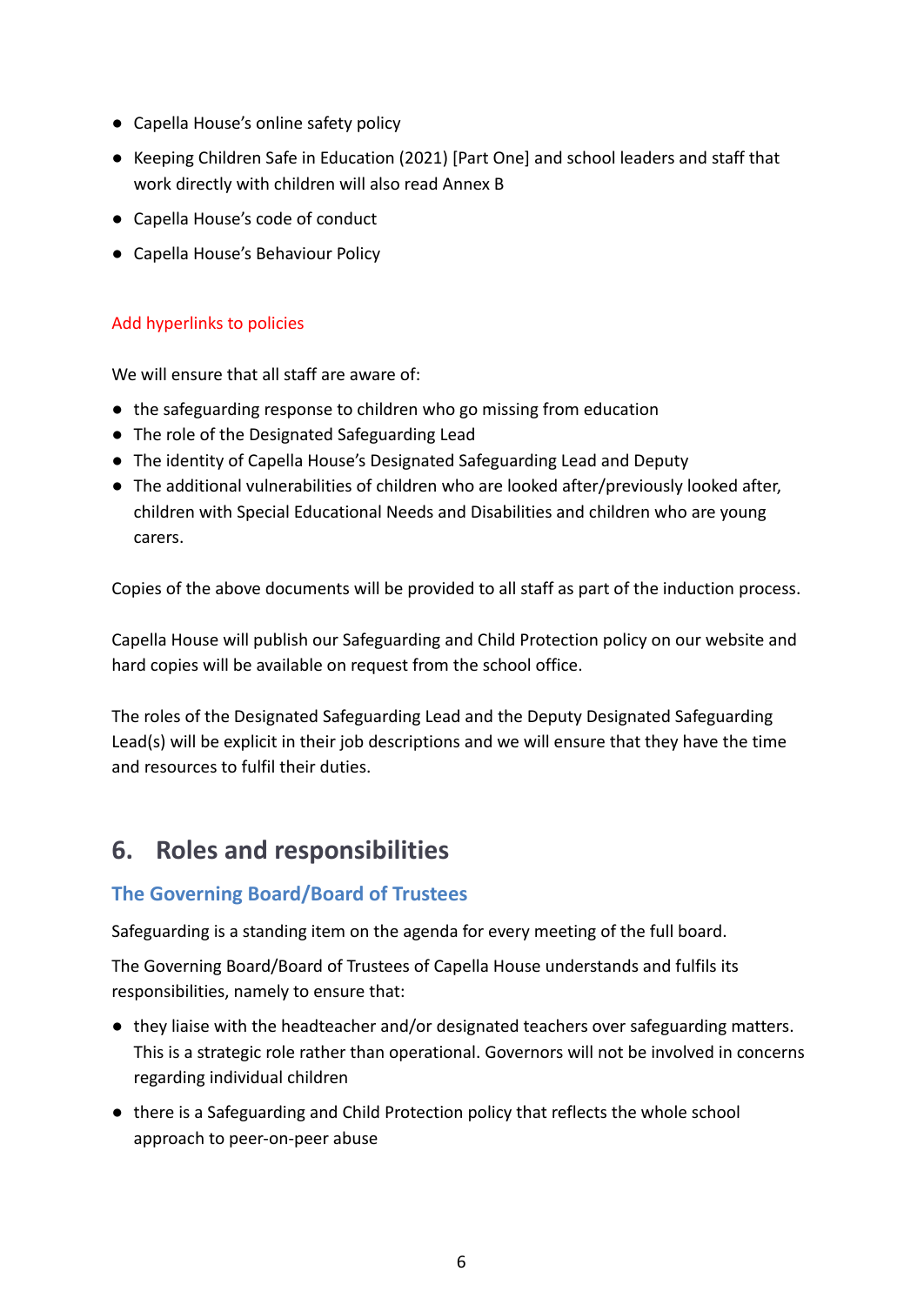- there is a Staff Behaviour policy/Code of Conduct that includes the process for responding to low level concerns and acceptable use of technology
- child protection, safeguarding, recruitment and managing allegations policies and procedures, including the Staff Behaviour Policy (Code of Conduct), are consistent with KRSCP and statutory requirements. They are reviewed when needed and annually as a minimum. The Safeguarding and Child Protection policy is publicly available on the school website
- all staff, including temporary staff and volunteers sign to say they have read, understood and agree to work within Capella House's Safeguarding and Child Protection policy and Staff Behaviour policy (Code of Conduct)
- all staff sign to say they have read and understood Keeping Children Safe in Education (2021) part 1 and Annex B and that mechanisms are in place to assist staff in understanding and discharging their roles and responsibilities as set out in the guidance
- all Governors/Trustees sign to say they have read and understood Keeping Children Safe in Education (2021) and the Safeguarding and Child Protection Policy
- the school operates a safer recruitment procedure that includes statutory checks on staff suitability to work with children and ensure that there is at least one person on every recruitment panel who has completed safer recruitment training within the last five years
- Capella House has procedures for dealing with allegations of abuse against staff (including the headteacher), volunteers and against other children and that a referral is made to the DBS if a person in regulated activity has been dismissed or removed due to safeguarding concerns, or would have been had they not resigned
- the Governing Board has at least one nominated governor responsible for safeguarding who has undertaken appropriate training for the role. The chair of governors is responsible in the event of an allegation of abuse made against the headteacher
- an annual audit of Capella House's safeguarding policies, procedures and practices is undertaken with the headteacher and designated safeguarding lead (DSL) and that this is reported to the Board and submitted to Kingston and Richmond Safeguarding Children Partnership (KRSCP)
- Capella House is aware of relevant legislation and local guidance, which has been agreed through the local safeguarding partnership arrangements
- there are clear lines of accountability for safeguarding within the school's leadership
- a member of the senior leadership team has been appointed as the designated safeguarding lead and they will take lead responsibility for safeguarding and child protection; the role is explicit in the role holder's job description
- DSLs and their deputy undertake multi-agency (Level 3) safeguarding training which is updated every two years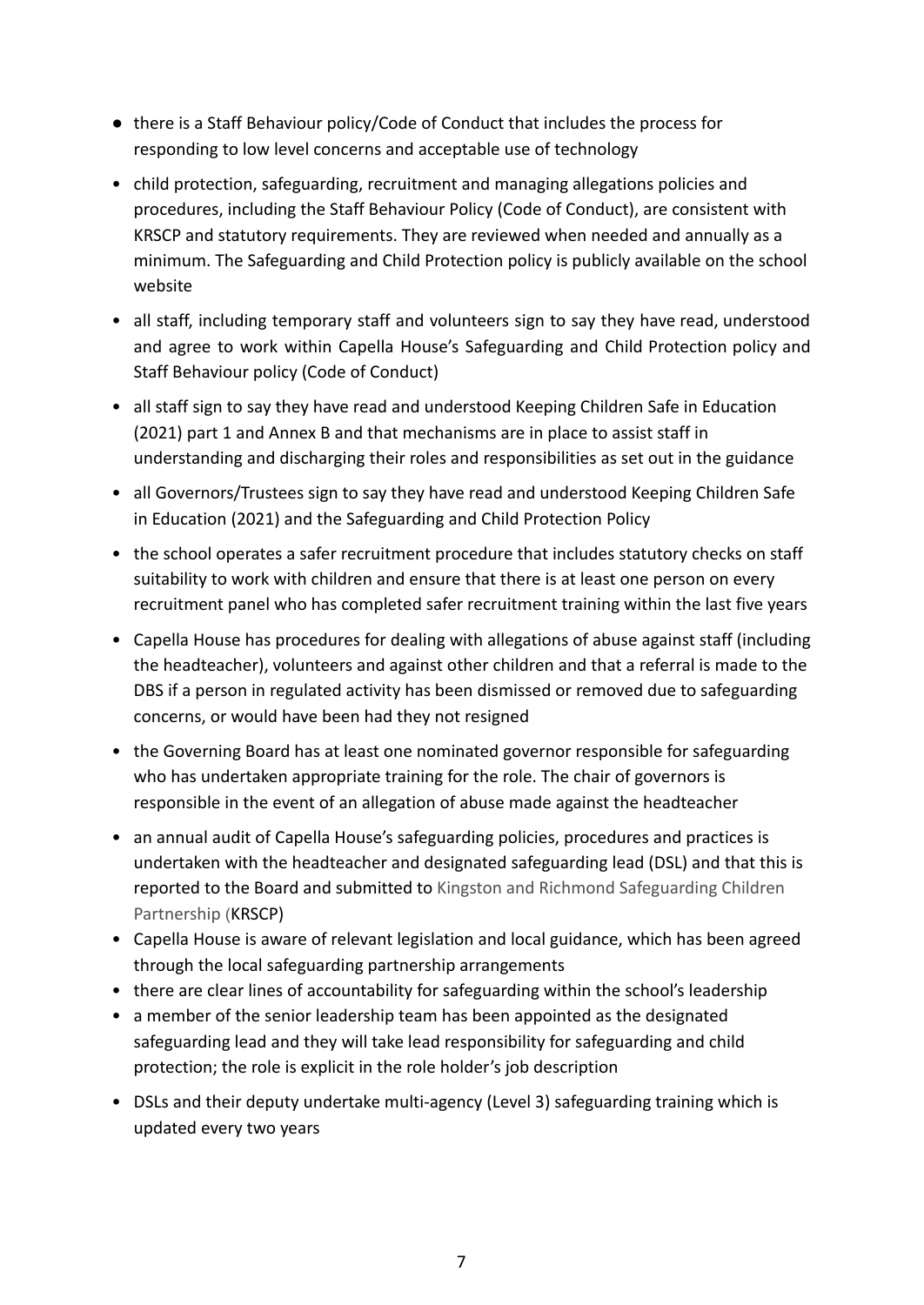- there is a designated teacher to promote the educational achievement of children looked after who are on the school roll
- all members of the Governing Board receive safeguarding training. The safeguarding Governor attends appropriate training that guides governors in their strategic responsibilities to provide appropriate challenge and support for any action and to progress areas of weakness or development in the school's safeguarding arrangements
- at least one member of the Governing Board has completed safer recruitment training to be repeated every five years
- children are taught about safeguarding (including online safety) as part of a broad and balanced curriculum covering relevant issues through personal, social, health and economic education (PSHE) and through relationships education or relationships and sex education (RSE)
- appropriate safeguarding responses are in place for children who go missing from education, particularly on repeat occasions, to help identify the risk of abuse and neglect including sexual abuse or exploitation and to help prevent the risks of their going missing in future
- appropriate online filtering and monitoring systems are in place
- enhanced Disclosure and Barring Service (DBS) checks (without barred list checks, unless the governor is also a volunteer at the school) are in place for all governors

### **The headteacher (Dominic Sunderland)**

The headteacher will ensure that:

- the safeguarding and child protection policy and related policies and procedures are implemented and followed by all staff
- sufficient time, training, support, resources, including cover arrangements where necessary, is allocated to the DSL and deputy(ies) to carry out their roles effectively
- systems are in place for children to express their views and give feedback, which operate with the best interests of the child at heart
- all staff feel able to raise concerns about poor or unsafe practice and that such concerns are handled sensitively and in accordance with the whistleblowing/managing allegations against staff procedures
- pupils are provided with opportunities throughout the curriculum to learn about safeguarding, including keeping themselves safe online. The PSHE curriculum is reviewed regularly to ensure that it remains relevant and current
- behaviour expectations around the whole school site will be consistent with the safeguarding and relationship lessons taught in the classroom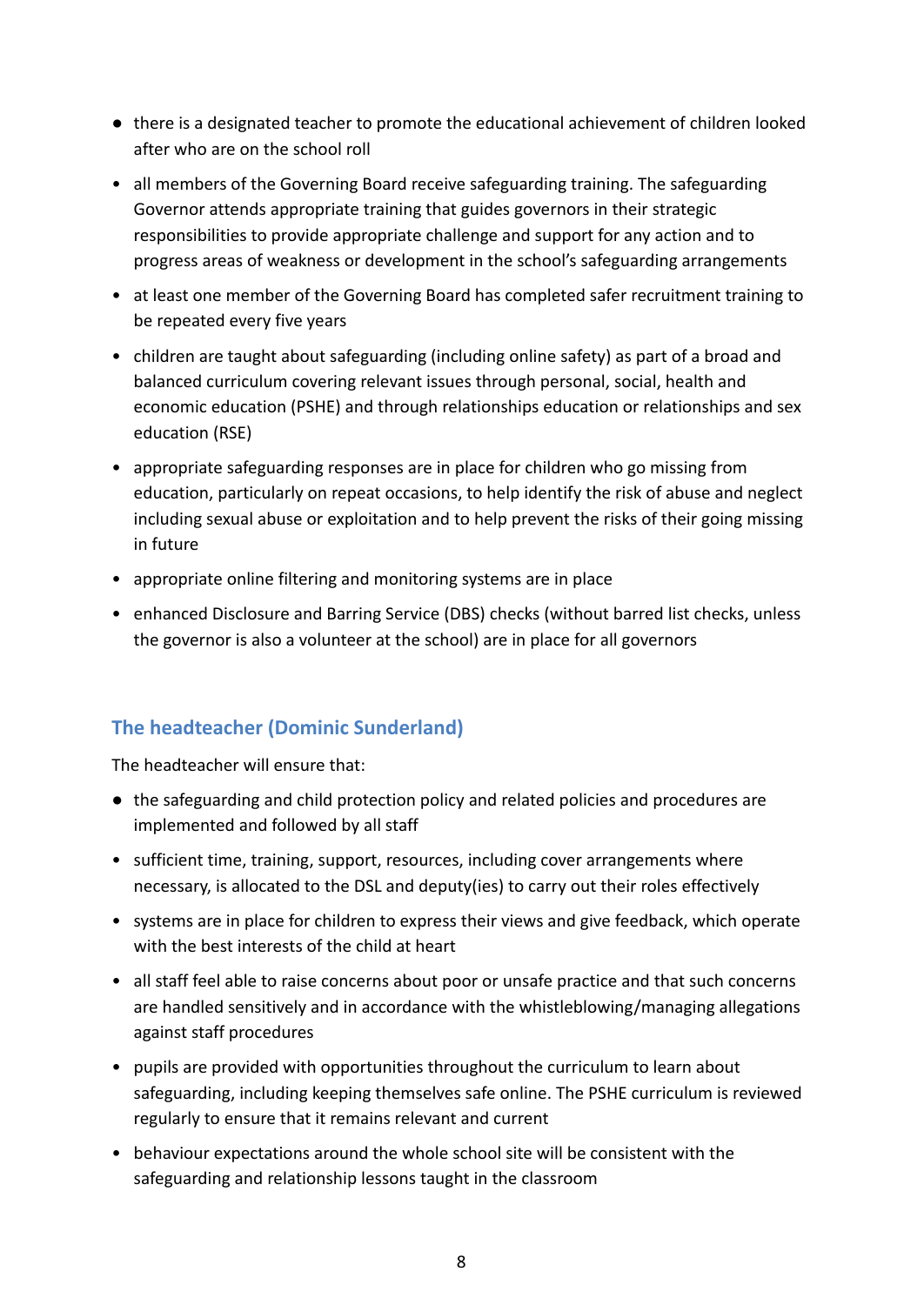• they liaise with the local authority designated officer (LADO) within 24 hours before taking any action, and then on an ongoing basis, where an allegation is made against a member of staff or a volunteer

### **The designated safeguarding lead (DSL) - Ciaran Mckeever**

- holds lead responsibility for safeguarding and child protection in Capella House. This responsibility will not be delegated
- acts as a source of support and expertise for the whole school community in regards to our safeguarding duties
- encourages a culture of listening to children and taking account of their wishes and feelings
- undertakes multi-agency (Level 3) safeguarding training with updates every two years and will refresh their knowledge and skills at regular intervals but at least annually
- undertakes Prevent awareness training
- will refer a child if there are concerns about possible abuse to AfC's Single Point of Access (SPA) and/or the local authority where the child resides and act as a focal point for staff to discuss concerns
- will keep detailed, accurate records, either written or using appropriate online software, of all concerns about a child, even if there is no need to make an immediate referral
- will ensure that all such records are kept confidential, stored securely and are separate from the pupil's general file
- will ensure that an indication of the existence of the additional safeguarding and child protection file is marked on the pupil general file
- will ensure that a copy of the safeguarding and child protection file is retained until such time that the new school acknowledges receipt of the original file. The copy will then be shredded
- will liaise with the local authority and work with other agencies and professionals in line with Working Together to Safeguard Children
- has a working knowledge of KRSCP and AfC procedures. Will ensure that either they, or an appropriate staff member, attend case conferences, core groups, or other multi-agency planning meetings, contribute to assessments and provide a report, where required, which has been shared with the parents and child (depending on age and understanding)
- notifies Children's Social Care if a child subject to a child protection plan is absent from school without explanation
- will ensure that all staff sign to say they have read, understood and agree to work within name of school's safeguarding and child protection policy, staff behaviour policy (code of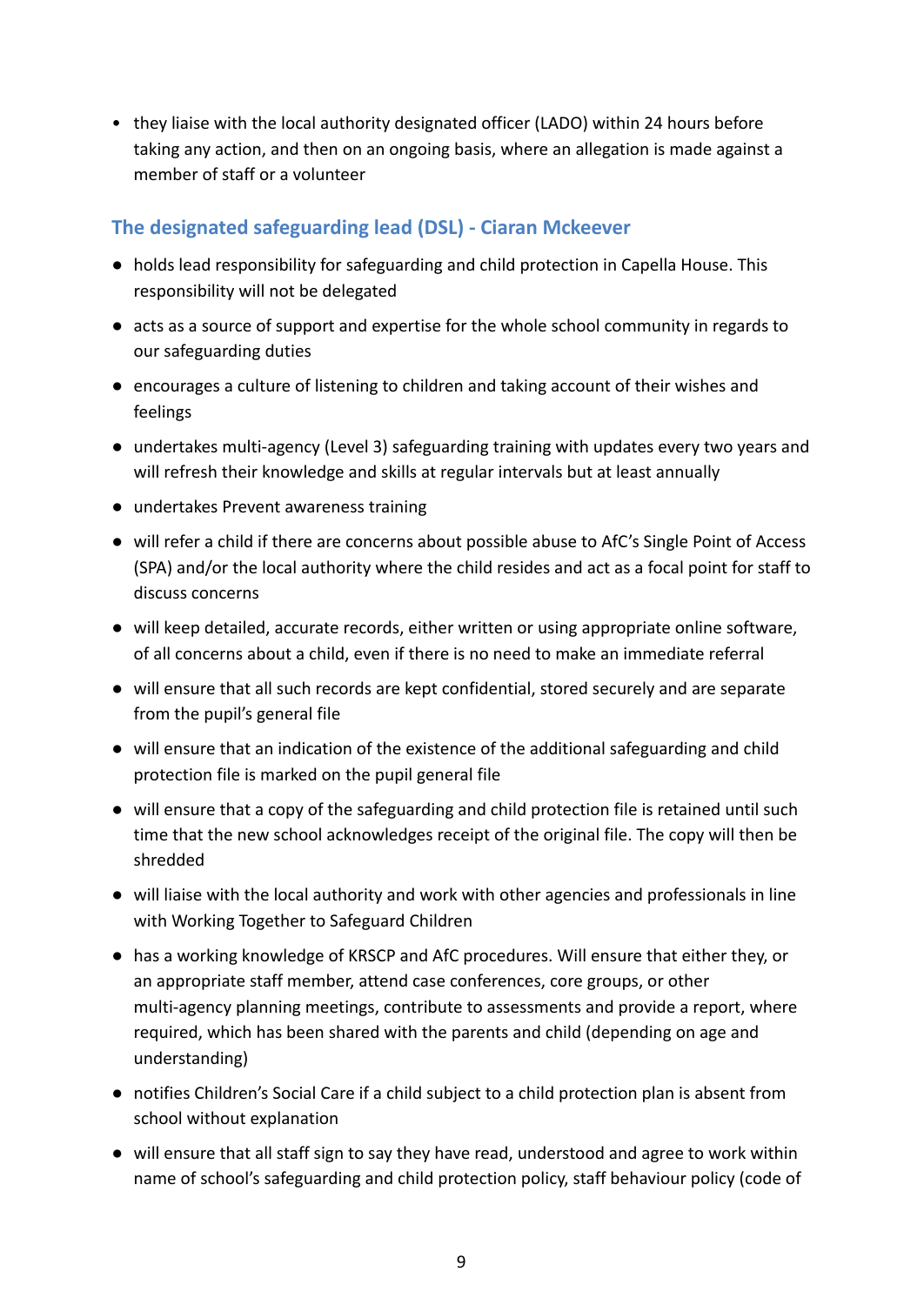conduct) and Keeping Children Safe in Education 2021 Part 1 and Annex B and ensure that the policies are used appropriately

- will organise child protection and safeguarding induction, regularly updated training and a minimum of annual updates (including online safety) for all school staff, keep a record of attendance and address any absences
- will undertake, with the headteacher and Governing Board, an annual audit of Capella House's safeguarding policies, procedures and practices and ensure that this is submitted to Kingston and Richmond Safeguarding Children Partnership
- Has an understanding of locally agreed processes for providing early help and intervention and will support members of staff where Early Help is appropriate
- can recognise the additional risks that children with SEN and disabilities (SEND) face online, for example from online bullying, grooming and radicalisation
- will help to promote educational outcomes by sharing the information about the welfare, safeguarding and child protection issues that children, including children with a social worker, are experiencing, or have experienced, with teachers and leadership staff
- will ensure that the name of the designated safeguarding lead and deputies are clearly advertised in the school and on the website, with a statement explaining the school's role in referring and monitoring cases of suspected abuse
- will ensure that they, or a deputy, are available during term time school hours for staff to discuss any safeguarding concerns
- will ensure that there are adequate and appropriate cover arrangements for any out of hours or out of term activities.

This list is not exhaustive: please see Annex C of Keeping Children Safe in Education 2021

## **A deputy designated safeguarding lead(s) - Dominic Sunderland, Maria [Landeira](mailto:mlandeirafrias@capellahouse.org.uk) Frias**

● is trained to the same standard as the designated safeguarding lead and, in the absence of the DSL, carries out those functions necessary to ensure the ongoing safety and protection of pupils. In the event of the long-term absence of the DSL the deputy will assume all of the functions above.

### **All school staff and volunteers**

● understand that it is everyone's responsibility to safeguard and promote the welfare of children and that they have a role to play in identifying concerns, sharing information and taking prompt action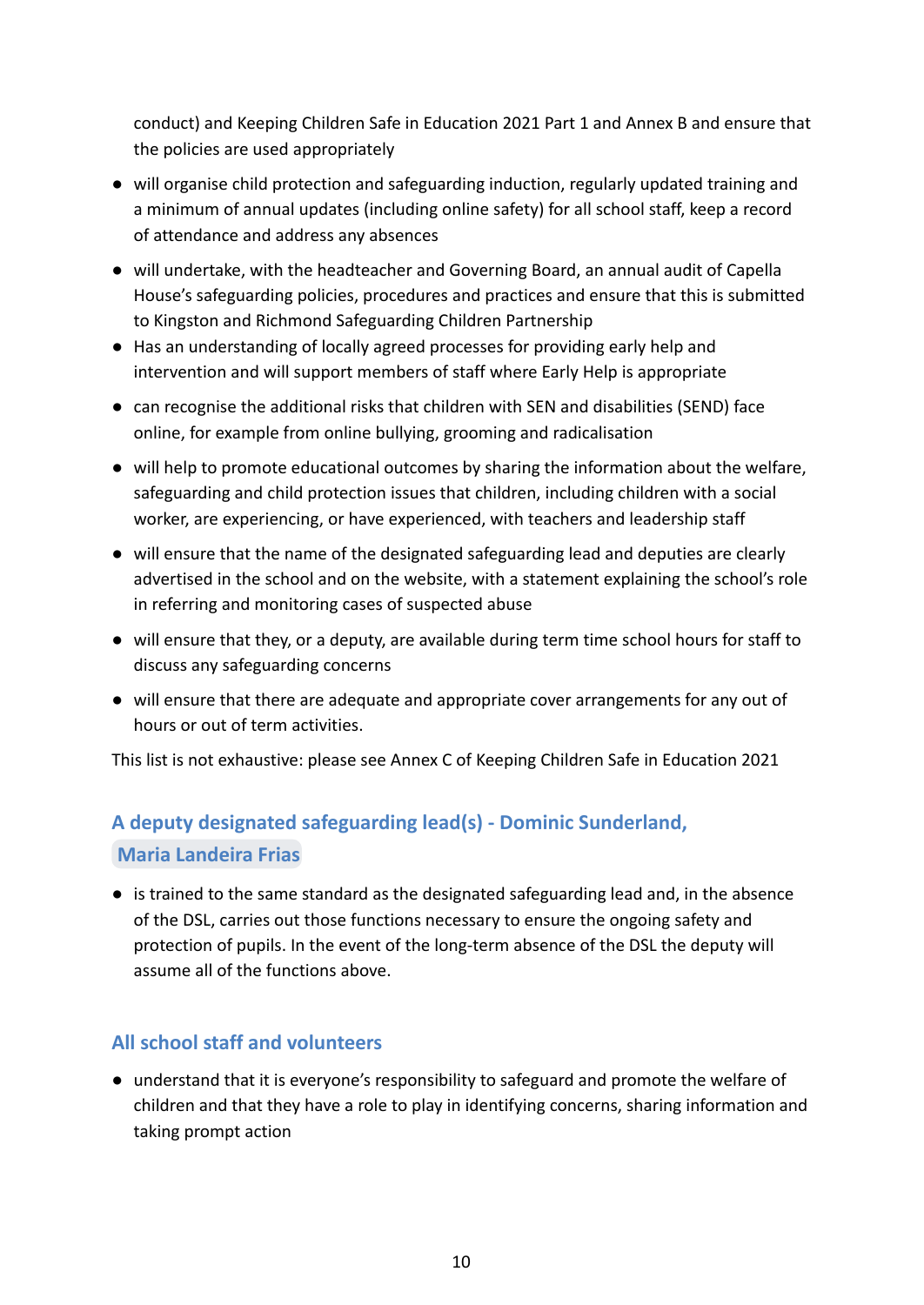- undertake safeguarding and health and safety training appropriate to their role and are familiar with the suite of safeguarding policies including the Safeguarding and Child Protection policy and Staff Behaviour policy (Code of Conduct)
- consider at all times what is in the best interests of the child
- know how to respond to a pupil who discloses abuse
- will refer any safeguarding or child protection concerns to the DSL or if necessary where the child is at immediate risk, to the police or Single Point of Access (SPA), or if a child lives out of borough, to the relevant local authority
- will provide a safe environment in which children can learn.

# <span id="page-13-0"></span>**7. Safe school, safe staff**

We will ensure that:

- at least one member of every recruitment panel has completed safer recruitment training within the last five years
- safer recruitment practices are adhered to including appropriate DBS checks, reference checks and any additional checks relevant to the role undertaken. Capella House has a Safer Recruitment Policy which is available as a separate document
- all staff are aware of the need for maintaining appropriate and professional boundaries in their relationship with staff, pupils and parents and adhere to Capella House's code of conduct
- as a result of learning from a local Serious Case Review, there will be no alcohol for any events on site involving staff, pupils, parents or Governors
- as a result of learning from a local Serious Case Review, there will be no use of alcohol by staff or pupils on school trips or at residential units
- our lettings policy will seek to ensure the suitability of adults working with children on school sites at any time
- adequate risk assessments are in place including for off-site activities, after school clubs and residential trips
- any disciplinary proceedings against staff related to child protection matters are concluded in full in accordance with Government guidance Keeping Children Safe in Education 2021, KRSCP, LADO and HR policy, procedures and guidance
- staff have the confidence, and are fully aware of how to report misconduct, including low level concerns
- all staff receive information about Capella House's safeguarding arrangements, safeguarding statement, Staff Behaviour Policy (Code of Conduct), Safeguarding and Child Protection policy, the role and names of the DSL and their deputy(ies), and Keeping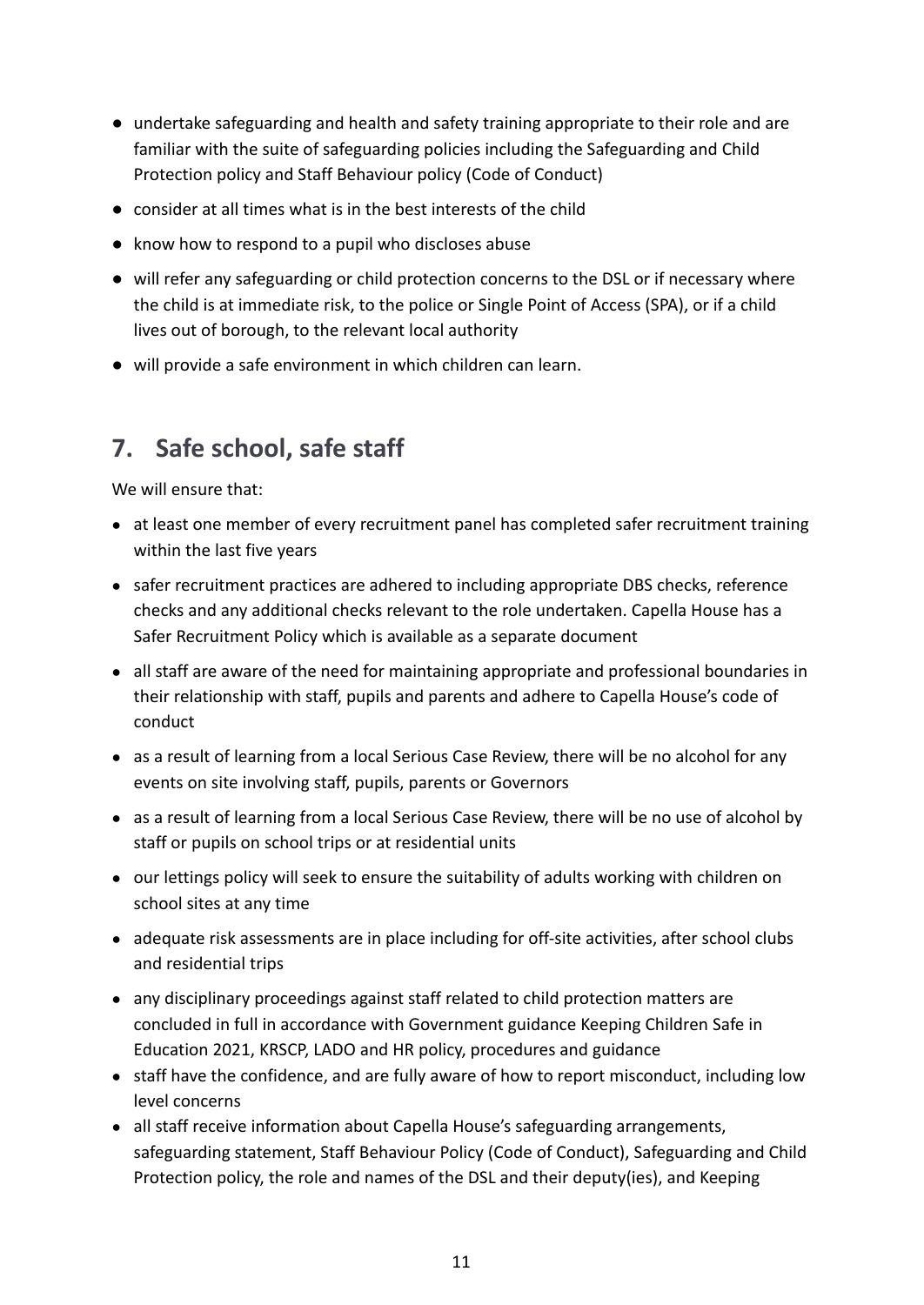Children Safe in Education part 1 and Annex B on induction, as well as other relevant procedures such as health and safety and online safety

- all staff receive safeguarding and child protection training at induction, which is regularly updated. In addition, they receive safeguarding and child protection updates (for example, via email, e-bulletins and staff meetings) as required, but at least annually
- all members of staff are trained in and receive regular updates in online safety and reporting concerns
- all staff and governors have regular safeguarding awareness training, updated by the DSL as appropriate, to maintain their understanding of the signs and indicators of abuse
- the safeguarding and child protection policy is made available via our school website or other means and parents and carers are made aware of this policy and their entitlement to have a copy via the school handbook, newsletter or website
- all parents and carers are made aware of the responsibilities of staff members with regard to child protection procedures through the publication of the safeguarding and child protection policy and reference to it in our school's handbook
- Capella House provides a co-ordinated offer of Early Help when additional needs of children are identified and contributes to early help arrangements and inter-agency working and plans, such as school attendance at the Early Help Resilience Network meetings
- community users organising activities for children are aware of Capella House's safeguarding and child protection policy, guidelines and procedures
- the names of the DSL and deputy(ies) are clearly advertised in the school with a statement explaining the Capella House's role in referring and monitoring cases of suspected abuse
- all staff will be given a copy of Part 1 and Annex B of Keeping Children Safe in Education 2021 and will sign to say they have read and understood it. The DSL and the Governing Board are required to read the whole document.

**Extended school and off-site arrangements**

- Where extended school activities are provided by and managed by the school, our own safeguarding and child protection policy and procedures apply.
- If other organisations provide services or activities on our site, we will ensure that they have appropriate procedures in place, including safer recruitment procedures.
- When our pupils attend off-site activities, we will ensure that effective child protection arrangements are in place.
- When our pupils attend an alternative provision provider, we will obtain written confirmation that appropriate safeguarding checks have been carried out on individuals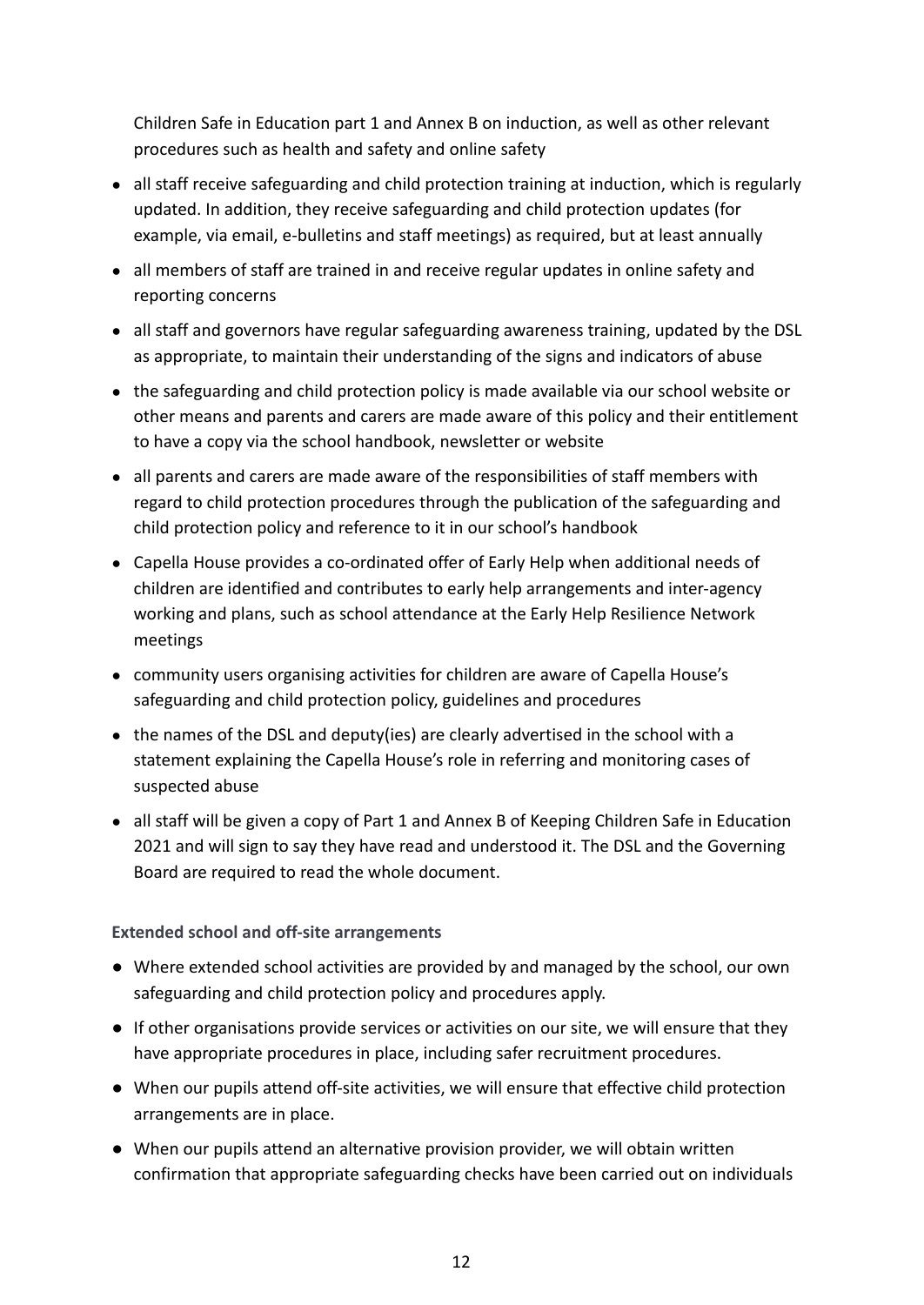working at the establishment, i.e. those checks that we would otherwise perform in respect of our own staff. We follow the statutory [guidance for alternative provision.](https://www.gov.uk/government/publications/alternative-provision)

● Where a parent/carer has expressed their intention to remove a child from our school with a view to educating at home, we will work together with the parent/carer and other professionals to ensure that this decision has been made in the best interests of the child. We recognise that this is particularly relevant where a child has SEND, is vulnerable, and/or has a social worker.

### **Media recordings, audio, image and video (including digital files)**

The vast majority of people who take or view images or videos of children do so for entirely innocent, understandable and acceptable reasons. Sadly, some people abuse children through taking or using images, so we must ensure that we have some safeguards in place. To protect pupils, we will:

- seek their consent and parental consent for photographs to be taken or published (for example, on our website or in newspapers or publications)
- use only the pupil's first name with an image
- ensure that pupils are appropriately dressed
- encourage pupils to tell us if they are worried about any photographs that are taken of them
- ensure that pupils do not take photographs or video images of other students without their express permission and the permission of a member of staff

Staff are permitted to make media recordings to support educational aims but must follow our policies in respect of sharing, distribution and publication. Media images must be taken, edited, stored or archived on to school systems using school equipment.

# <span id="page-15-0"></span>**8. Training**

**All** staff members and volunteers receive appropriate safeguarding and child protection training, including induction, which is regularly updated. This includes training on how to recognise signs of abuse and how to respond to any concerns. In addition, all staff members receive safeguarding and child protection updates (for example, via email, e-bulletins and staff meetings) as required, but at least annually, to provide them with relevant skills and knowledge to safeguard children effectively. Staff also receive regular online safety training.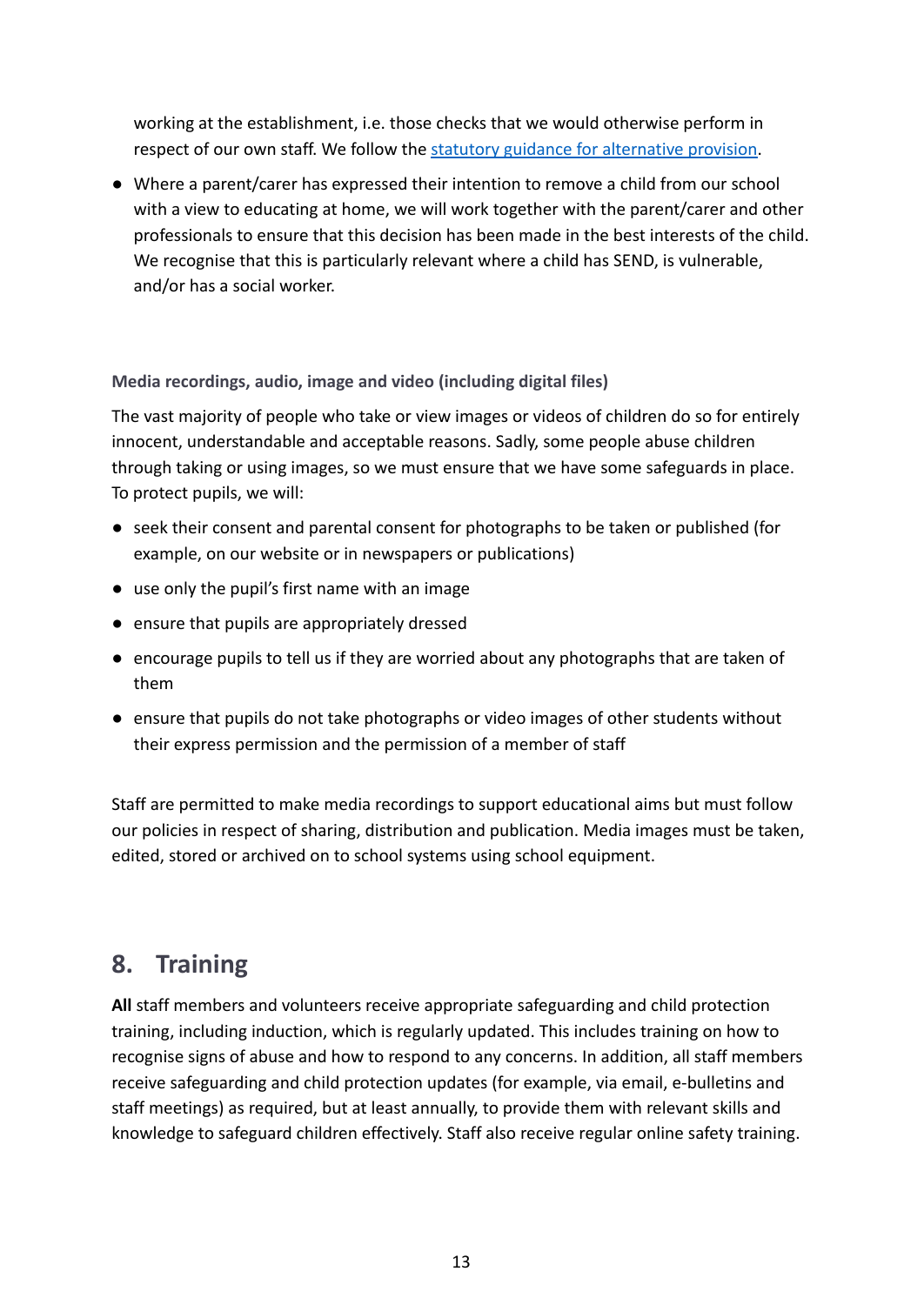The nominated safeguarding Governor(s) undergo(es) safeguarding training prior to or as soon as appointment to the role and at regular intervals thereafter.

The DSL attends the multi-agency Local safeguarding partnership training within 12 weeks of taking up their responsibilities.

Capella House ensures that its DSL attends the Designated Safeguarding Lead training and conferences to keep abreast of child protection learning and developments, at least biannually.

We ensure that staff members provided by other agencies and third parties, e.g. supply teachers and contracted staff, such as catering staff, are aware of our Safeguarding and Child Protection policy and procedure, and have received appropriate safeguarding training.

All staff receive training at least annually (but often more regularly) as part of our ongoing Continuing Professional Development (CPD).

# <span id="page-16-0"></span>**9. Teaching and Learning**

Safeguarding at Capella House is something that is taught across a range of subjects and activities for example (but not limited to) PSHE, RSE, assemblies and form time. We also invite external partners to provide additional safeguarding support and teaching e.g. Police, Online Safety experts etc.

Areas covered may include:

- consent
- personal safety
- who to talk to
- stranger danger
- road safety
- fire safety
- online safety
- sharing of nude and semi-nude images
- bullying (including online bullying)
- positive relationships
- Child Sexual Exploitation
- Child Criminal Exploitation
- so-called 'honour based' abuse
- FGM
- radicalisation and extremism
- self-esteem
- drugs and alcohol
- knife crime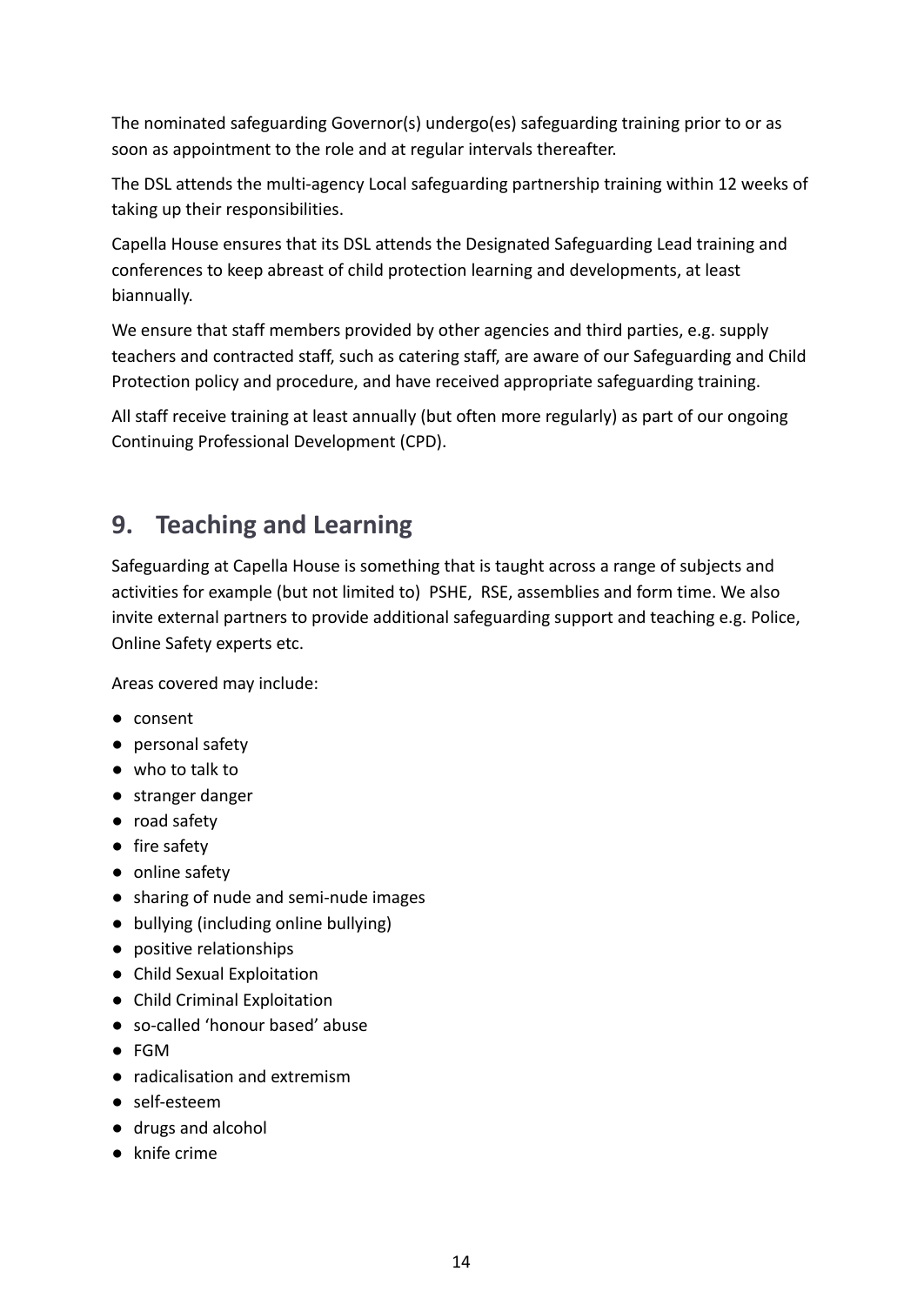# <span id="page-17-0"></span>**10. Child protection overview and specific safeguarding concerns**

### <span id="page-17-1"></span>**Recognising abuse**

To ensure that our pupils are protected from harm, we need to understand what types of behaviour constitute abuse and neglect.

Abuse and neglect are forms of maltreatment. Somebody may abuse or neglect a child by inflicting harm, for example by hitting them, or by failing to act to prevent harm, for example by leaving a small child home alone, or leaving knives or matches within reach of an unattended toddler.

Abuse may be committed by adult men or women and by other children and young people.

There are four categories of abuse.

### <span id="page-17-2"></span>**Physical abuse**

Physical abuse is a form of abuse that may involve hitting, shaking, throwing, poisoning, burning or scalding, drowning, suffocating or otherwise causing physical harm to a child. Physical harm may also be caused when a parent or carer fabricates the symptoms of, or deliberately induces, illness in a child (this used to be called Munchausen's Syndrome by Proxy, but is now more usually referred to as fabricated or induced illness).

### <span id="page-17-3"></span>**Emotional abuse**

Emotional abuse is the persistent emotional maltreatment of a child such as to cause severe and persistent adverse effects on the child's emotional development. It may involve conveying to a child that they are worthless or unloved, inadequate, or valued only insofar as they meet the needs of another person. It may include not giving the child opportunities to express their views, deliberately silencing them or 'making fun' of what they say or how they communicate. It may feature age or developmentally inappropriate expectations being imposed on children.

These may include interactions that are beyond a child's developmental capability, as well as overprotection and limitation of exploration and learning, or preventing the child participating in normal social interaction. It may involve seeing or hearing the ill-treatment of another, such as in situations of domestic abuse. It may involve serious bullying (including online bullying), causing children frequently to feel frightened or in danger, or the exploitation or corruption of children. Some level of emotional abuse is involved in all types of maltreatment of a child, although it may occur alone.

### <span id="page-17-4"></span>**Sexual abuse**

Sexual abuse involves forcing or enticing a child or young person to take part in sexual activities, not necessarily involving a high level of violence, whether or not the child is aware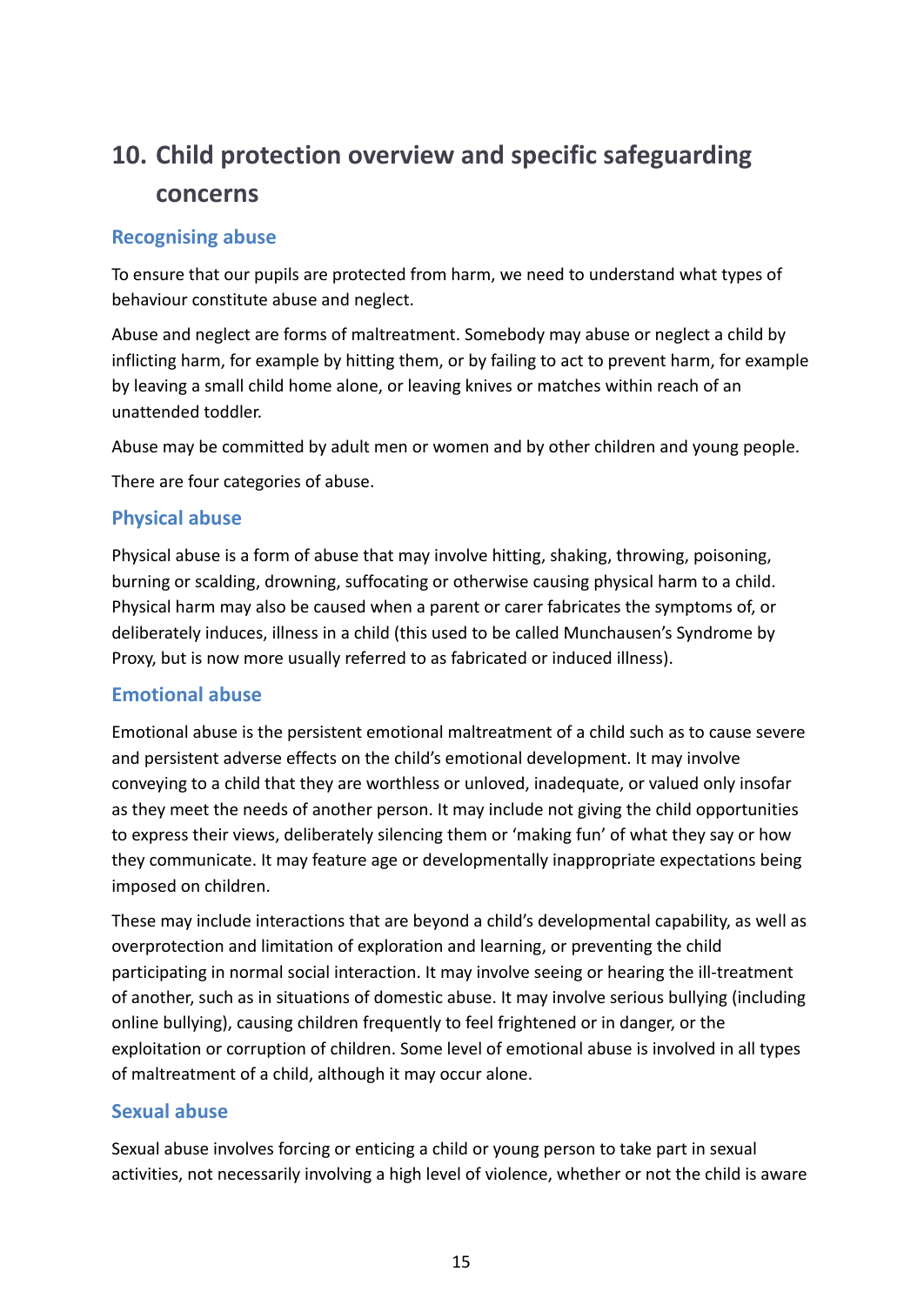of what is happening. The activities may involve physical contact, including assault by penetration (for example, rape or oral sex) or non-penetrative acts such as masturbation, kissing, rubbing and touching outside of clothing.

They may also include non-contact activities, such as involving children in looking at, or in the production of, sexual images, watching sexual activities, encouraging children to behave in sexually inappropriate ways or grooming a child in preparation for abuse (including via the internet). Sexual abuse is not solely perpetrated by adult males. Women can also commit acts of sexual abuse, as can other children.

Our school is aware of the impact of the Everyone's Invited website and the prevalence of harmful sexual behaviour. We encourage all pupils to speak out either in person or to report concerns using our anonymous reporting system.

### <span id="page-18-0"></span>**Neglect**

Neglect is the persistent failure to meet a child's basic physical and/or psychological needs, likely to result in the serious impairment of the child's health or development. Neglect may occur during pregnancy as a result of maternal substance abuse. Once a child is born, neglect may involve a parent or carer failing to:

- provide adequate food, clothing and shelter (including exclusion from home or abandonment)
- protect a child from physical and emotional harm or danger
- ensure adequate supervision (including the use of inadequate care-givers)
- ensure access to appropriate medical care or treatment. It may also include neglect of, or unresponsiveness to, a child's basic emotional needs

Definitions taken from Working Together to Safeguard Children (HM Government, 2018) [Working Together to Safeguard Children 2018](https://www.gov.uk/government/uploads/system/uploads/attachment_data/file/592101/Working_Together_to_Safeguard_Children_20170213.pdf)

Neglect can occur in affluent families. Engaging Neglectful [Parents from Affluent](https://www.gold.ac.uk/media/documents-by-section/departments/social-therapeutic-and-comms-studies/Report---Neglect-in-Affluent-Families-1-December-2017.pdf) **[Backgrounds](https://www.gold.ac.uk/media/documents-by-section/departments/social-therapeutic-and-comms-studies/Report---Neglect-in-Affluent-Families-1-December-2017.pdf)** 

[Neglect Toolkit](https://kingstonandrichmondsafeguardingchildrenpartnership.org.uk/news-resources/policies-and-procedures-87/child-neglect-toolkit-181.php) [KRSCP Multi-agency Threshold document](https://kingstonandrichmondsafeguardingchildrenpartnership.org.uk/news-resources/policies-and-procedures-87/multi-agency-threshold-document-144.php)

### <span id="page-18-1"></span>**Indicators of abuse**

Physical signs define some types of abuse, for example bruising, bleeding or broken bones resulting from physical or sexual abuse, or injuries sustained while a child has been inadequately supervised. The identification of physical signs is complicated, as children may go to great lengths to hide injuries, often because they are ashamed or embarrassed, or their abuser has threatened further violence or trauma if they 'tell'. It is also quite difficult for anyone without medical training to categorise injuries into accidental or deliberate with any degree of certainty. For those reasons it is vital that staff are also aware of the range of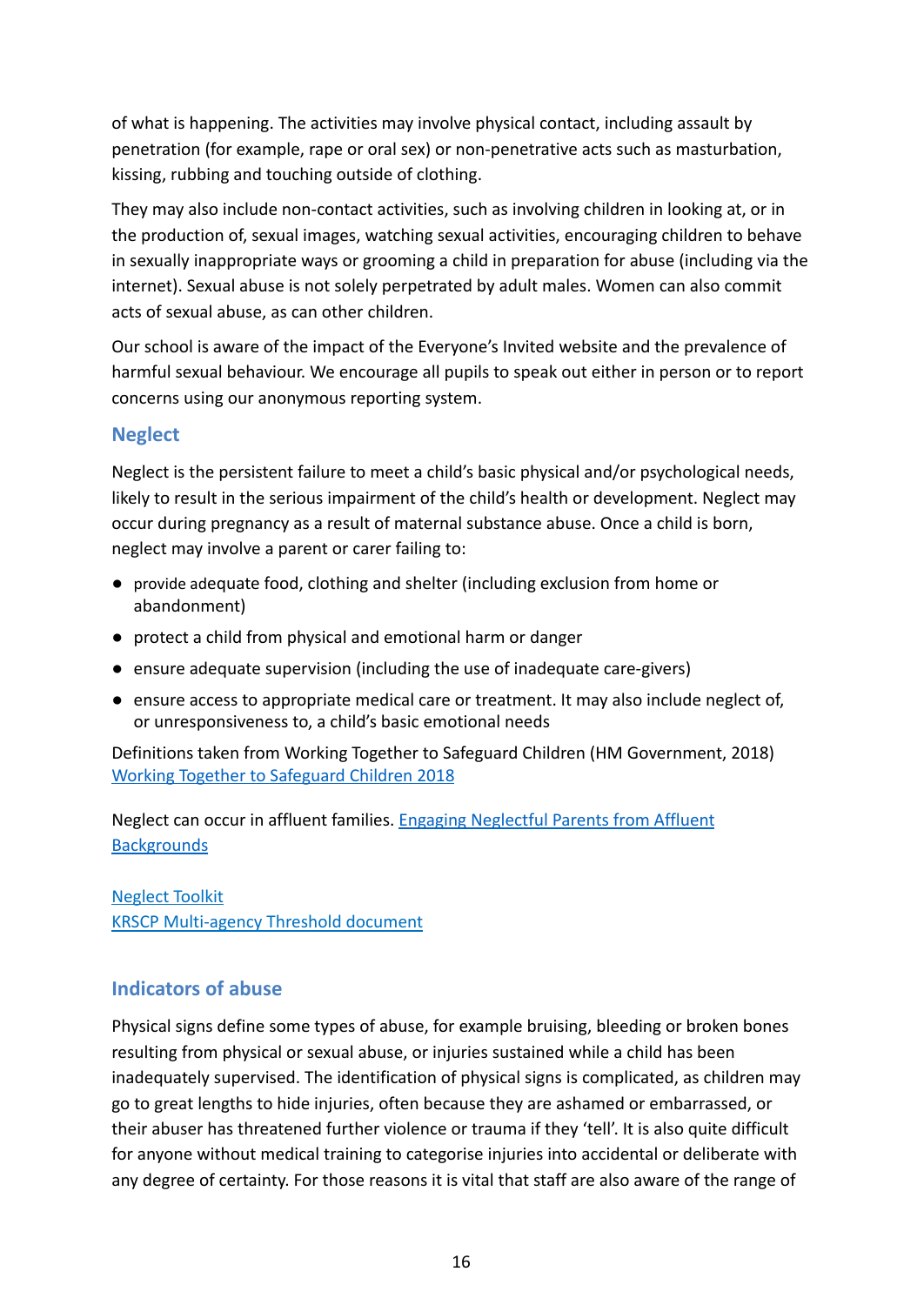behavioural indicators of abuse and report any concerns to the designated safeguarding lead.

### **It is the responsibility of staff to report their concerns. It is not their responsibility to investigate or decide whether a child has been abused.**

A child who is being abused or neglected may:

- have bruises, bleeding, burns, fractures or other injuries
- show signs of pain or discomfort
- keep arms and legs covered, even in warm weather
- be concerned about changing for PE or swimming
- look unkempt and uncared for
- change their eating habits/be hungry/take food from others
- have difficulty in making or sustaining friendships
- appear fearful/anxious
- be reckless with regard to their own or others' safety
- self-harm
- low self-esteem
- frequently miss school or arrive late
- show signs of not wanting to go home
- display a change in behaviour from quiet to aggressive, or happy-go-lucky to withdrawn
- challenge authority
- become uninterested in their school work
- be constantly tired or preoccupied
- be wary of physical contact
- be involved in, or particularly knowledgeable about drugs or alcohol
- display sexual knowledge or behaviour beyond that normally expected for their age and/or stage of development
- acquire gifts such as money or a mobile phone from new 'friends' or adults recently acquainted with the child's family

Individual indicators will rarely, in isolation, provide conclusive evidence of abuse. They should be viewed as part of a jigsaw and each small piece of information will help the DSL to decide how to proceed.

### **It is very important that staff report all of their concerns, however minor or insignificant they may think they are – they do not need 'absolute proof' that the child is at risk.**

### <span id="page-19-0"></span>**Impact of abuse**

The sustained abuse or neglect of children physically, emotionally or sexually can have long term effects on the child's health, development and wellbeing. It can impact significantly on a child's self-esteem, self-image and on their perception of self and of others. The more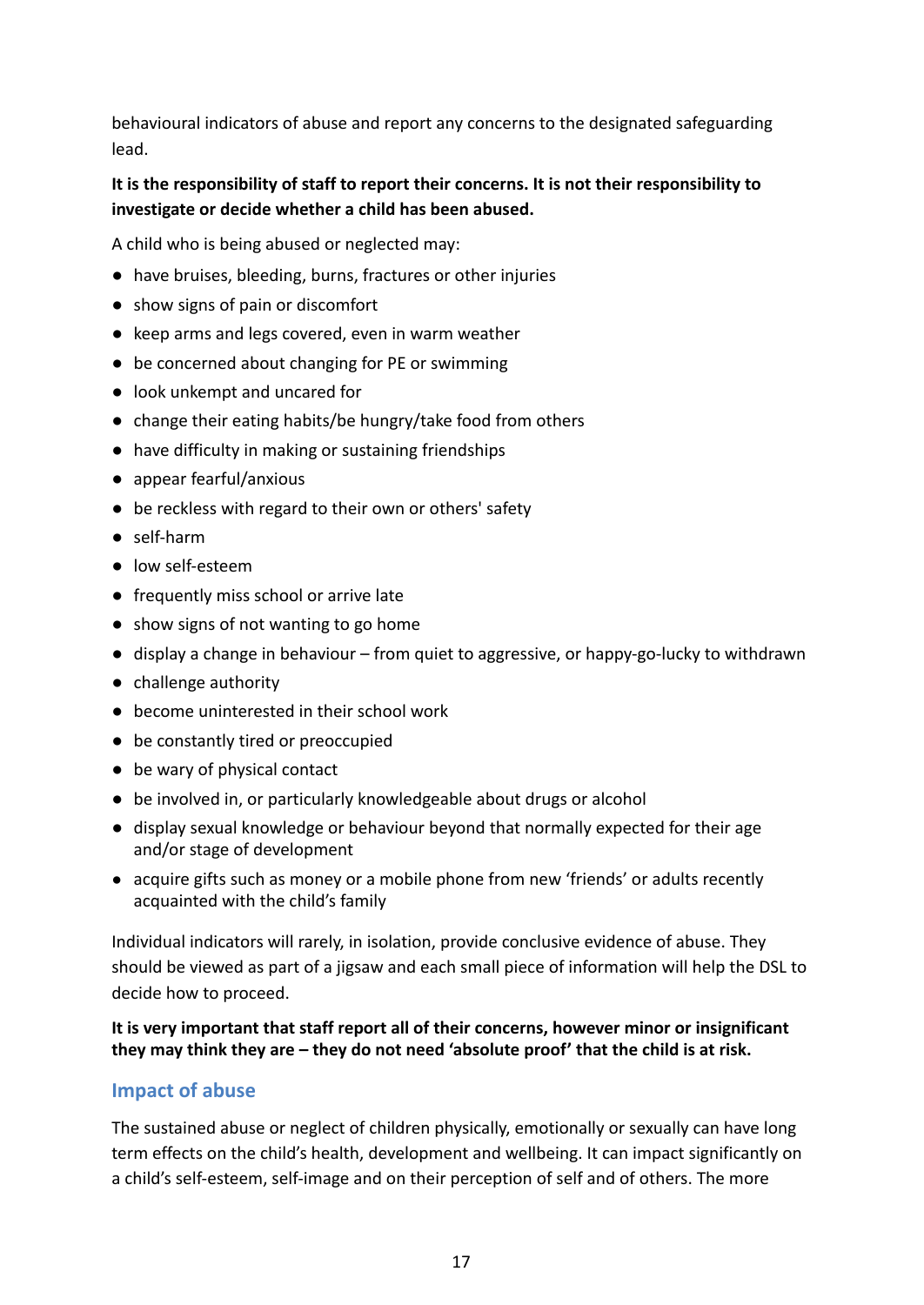Adverse Childhood Experiences (ACEs) a child has, the more likely they are to suffer long term. The effects can extend into adult life and lead to difficulties in forming and sustaining positive and close relationships. In some situations, it can affect parenting ability.

### [ACEs video](https://www.youtube.com/watch?v=XHgLYI9KZ-A)

### <span id="page-20-0"></span>**Taking action**

### **Any child in any family in any school could become a victim of abuse. Staff should always maintain an attitude of 'It could happen here'.**

Key points for staff to remember when taking action are:

- in an emergency, take the action necessary to help the child, for example call 999
- $\bullet$  report your concern to the DSL as quickly as possible immediately when there is evidence of physical or sexual abuse and certainly by the end of the day
- do not start your own investigation
- $\bullet$  share information on a need-to-know basis only  $-$  do not discuss the issue with colleagues, friends or family
- complete a record of concern, using CPOMS and seek support for yourself if you are distressed or need to debrief

### <span id="page-20-1"></span>**Mental health**

Mental health issues affect at least 1 in 10 children and young people. They include depression, anxiety, low self-esteem, disordered eating, panic attacks, sleep problems and many other conditions and behaviours. They are often a direct response to what is happening in their lives.

Capella House recognises that mental health issues can, in some cases, be an indicator that a child has suffered or is at risk of suffering abuse, neglect or exploitation and is aware that only appropriately-trained professionals should attempt to make a diagnosis of a mental health problem. However, staff are well placed to observe children day-to-day and identify those whose behaviour suggests that they may be experiencing a mental health issue, or be at risk of developing one.

Possible warning signs include:

- Persistent sadness two or more weeks
- Withdrawing from or avoiding social interactions
- Hurting oneself or talking about hurting oneself
- Talking about death or suicide
- Outbursts or extreme irritability
- Out-of-control behaviour that can be harmful
- Drastic changes in mood, behaviour or personality
- Changes in eating habits
- Loss of weight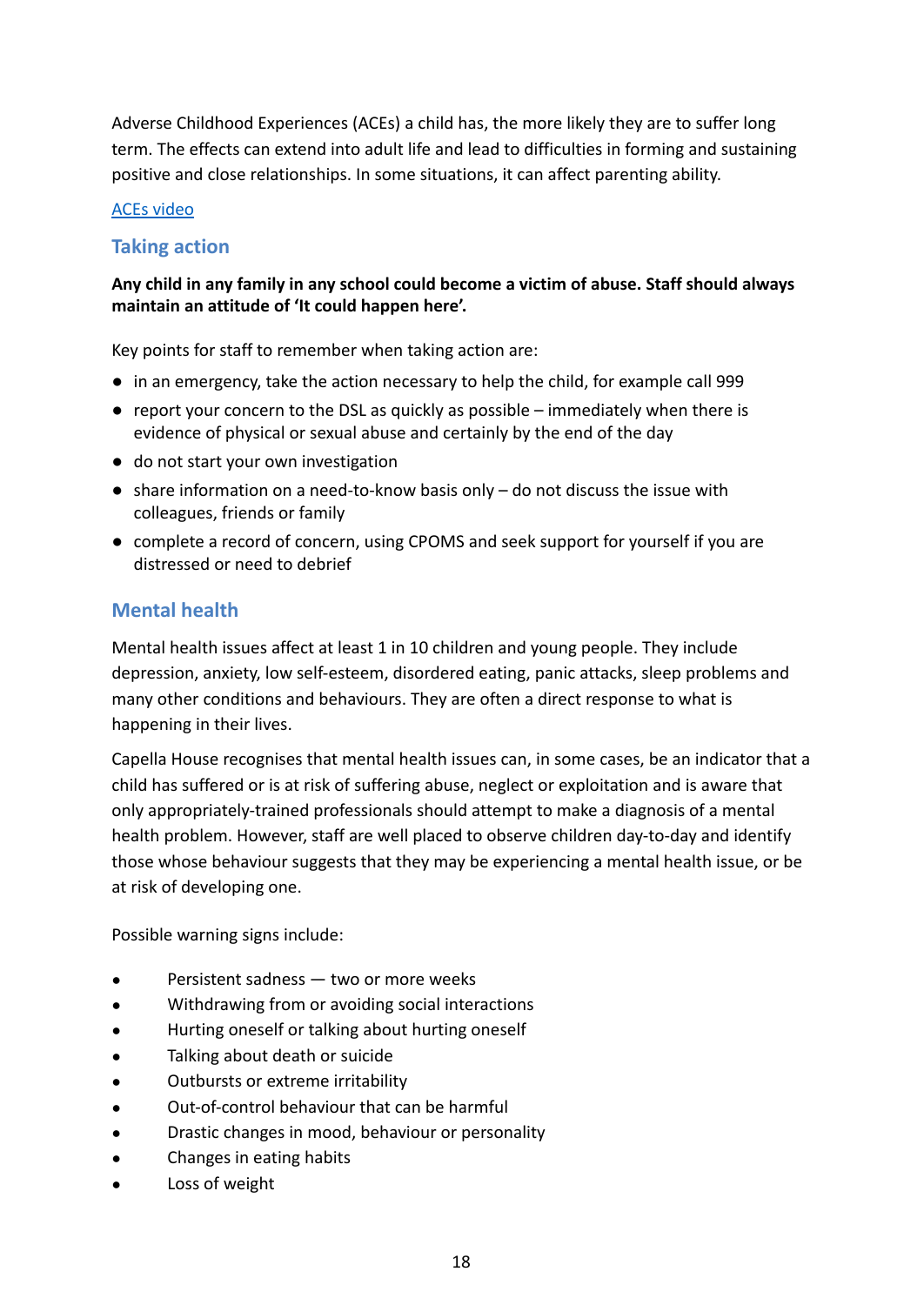- Difficulty sleeping
- Frequent headaches or stomach aches
- Difficulty concentrating
- Changes in academic performance
- Avoiding or missing school

Capella House aims to promote positive mental health for all staff and pupils. Our mental health lead is Kerri Morgan Our Wellbeing Champion is Sekayde Fenton

Capella House will ensure that staff, pupils and parents are made aware of the support available in school and in the local community.

Useful links: [Mental health and behaviour in schools](https://www.gov.uk/government/publications/mental-health-and-behaviour-in-schools--2) guidance [NSPCC](https://www.nspcc.org.uk/keeping-children-safe/childrens-mental-health/) [Mind](https://www.mind.org.uk/) [Kooth](https://www.kooth.com/)

### <span id="page-21-0"></span>**Domestic abuse**

The [Domestic Abuse Act 2021](https://www.legislation.gov.uk/ukpga/2021/17/contents/enacted) recognises the impact of domestic abuse on children, as victims in their own right if they see, hear or experience the effects of abuse.

The abuse can encompass, but is not limited to:

- psychological
- physical
- sexual
- economic
- emotional
- controlling or coercive behaviour

All children can witness and be adversely affected by domestic abuse in the context of their home life where domestic abuse occurs.

Capella House recognises that exposure to domestic abuse can have a serious, long-lasting emotional and psychological impact on children. In some cases, a child may blame themselves for the abuse or may have had to leave the family home as a result. Capella House acknowledges that domestic abuse affecting young people can also occur within their personal relationships, as well as in the context of their home life.

Capella House has signed up to the police initiative Operation Encompass that helps the school to provide silent support to children. The system ensures that when police are called to an incident of domestic abuse, where there are children in the household who have experienced the domestic incident, the police will inform the DSL in school before the child or children arrive at school the following day. This ensures that the school has up-to-date relevant information about the child's circumstances and can enable silent support to be given to the child according to their needs. Operation [Encompass](https://www.operationencompass.org/)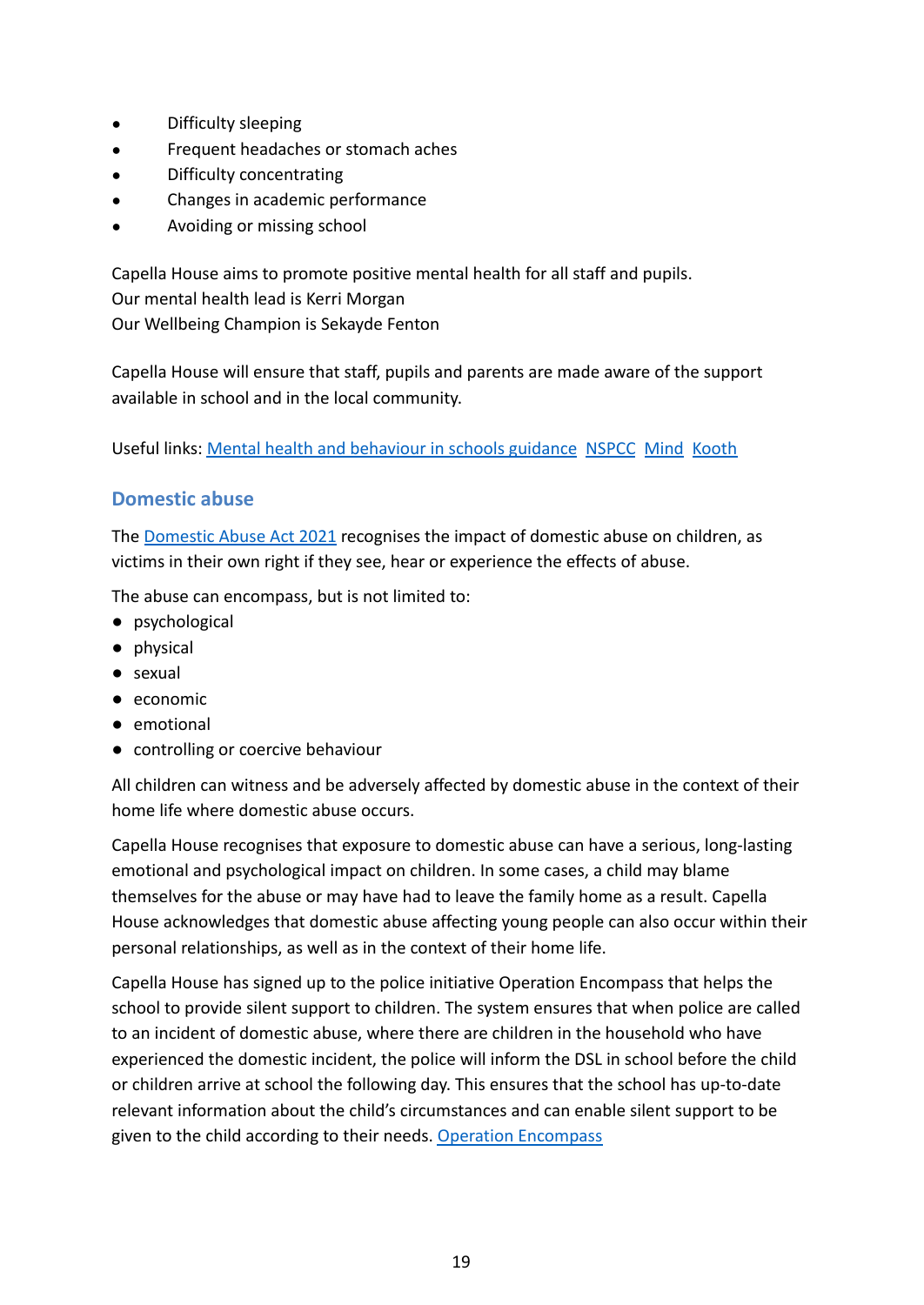### <span id="page-22-0"></span>**Homelessness**

Capella House recognises that being homeless or being at risk of becoming homeless presents a real risk to a child's welfare. The DSL is aware of contact details and referral routes into the Local Housing Authority so they can raise/progress concerns at the earliest opportunity.

Indicators that a family may be at risk of homelessness include:

- household debt, including new poverty induced by the pandemic
- rent arrears
- domestic abuse and antisocial behaviour
- the family being asked to leave a property

If a child has been harmed or is at risk of harm, a referral to children's social care will be made.

### <span id="page-22-1"></span>**Children with family members in prison**

Capella House recognises that children who have a family member in prison are at risk of poor outcomes including poverty, stigma, isolation and poor mental health. The school will work with agencies and resources such as **[NICCO](http://www.nicco.org.uk)** to help mitigate negative consequences for those children.

### <span id="page-22-2"></span>**Contextual safeguarding and exploitation**

Contextual Safeguarding is an approach to understanding, and responding to, young people's experiences of significant harm beyond their families. It recognises that the different relationships that young people form in their neighbourhoods, schools and online can feature violence and abuse. Parents and carers have little influence over these contexts, and young people's experiences of extra-familial abuse can undermine parent-child relationships.

The focus of contextual safeguarding and exploitation (CS&E) is implementing child safeguarding practices into community spaces to ensure that children are protected from the harm they experience outside of the family home. This focus moves beyond just assessing parenting capacity to safeguard a child at home, to assessing the impact of peer groups and community spaces (schools and neighbourhoods) on a child's safety and wellbeing outside the home.

It looks to identify the influences outside the family that can impact the parent-child relationship and the safety of a child in the community. It then adapts the child protection systems, safeguarding partnerships, and creates new professional networks with those who have an influence in the location so that the identified child, their family and the community are safe.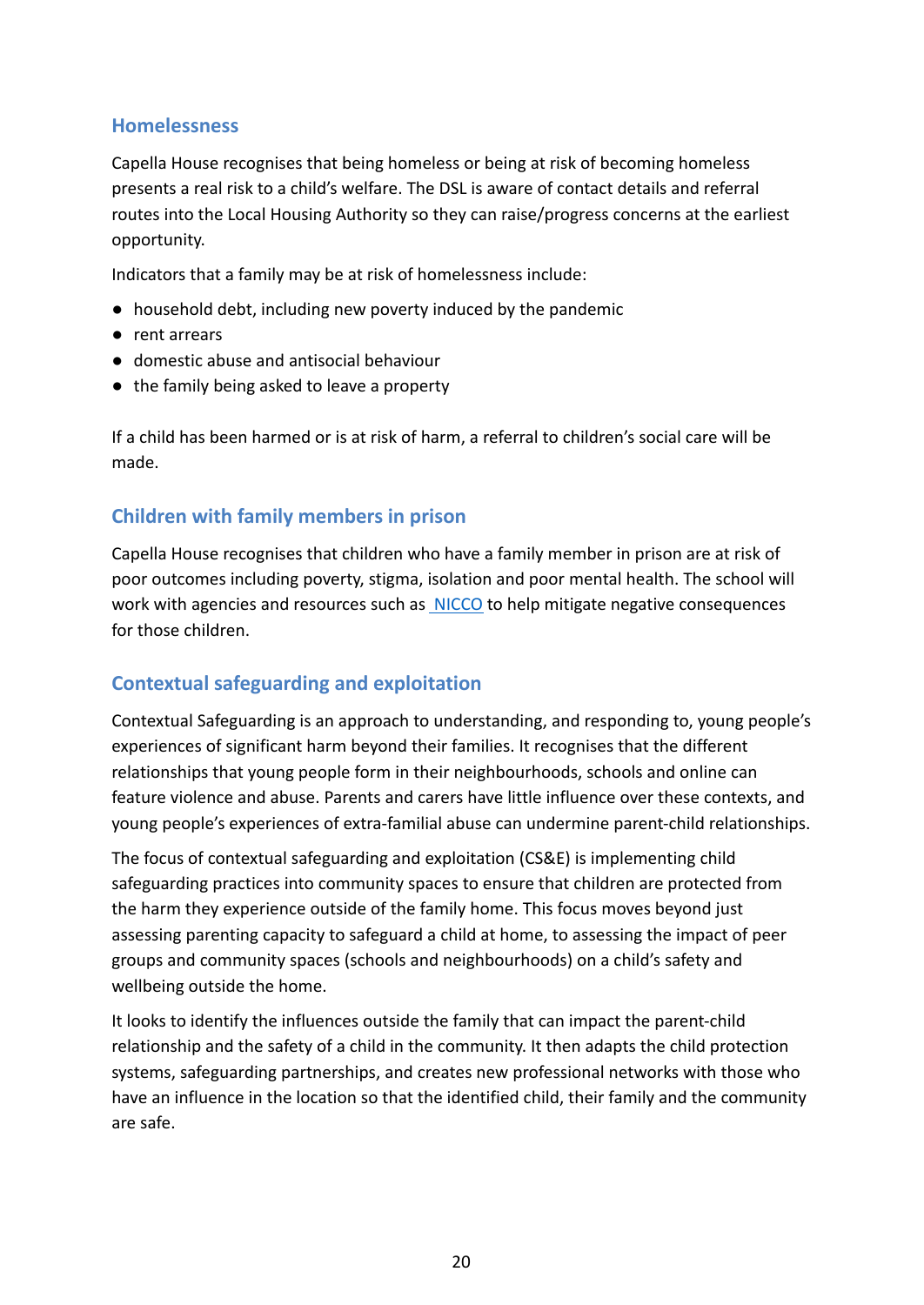Capella House will maintain records of concerns about extrafamilial harm in the same way as other concerns are recorded and in accordance with our safeguarding procedures.

Concerns relating to significant harm and extrafamilial harm will be referred by the DSL to the Single Point of Access Team; if considered appropriate, a multi-agency strategy meeting will be held to determine threshold for significant harm, as well as for the Multi Agency Pre-MACE Panel.

[contextual safeguarding](https://contextualsafeguarding.org.uk/about/what-is-contextual-safeguarding) [KRSCP guidance to MARVE](https://emea01.safelinks.protection.outlook.com/?url=https%3A%2F%2Fkingstonandrichmondsafeguardingchildrenpartnership.org.uk%2Fnews-resources%2Fpolicies-and-procedures-87%2Fchild-exploitation-marve-88.php&data=04%7C01%7C%7C96962205cbfe4bacec2008d9956d9eee%7C84df9e7fe9f640afb435aaaaaaaaaaaa%7C1%7C0%7C637705120316169307%7CUnknown%7CTWFpbGZsb3d8eyJWIjoiMC4wLjAwMDAiLCJQIjoiV2luMzIiLCJBTiI6Ik1haWwiLCJXVCI6Mn0%3D%7C1000&sdata=JDP01nI7p%2BsOGoEh5fTHSaPqJsMuU1wPn39NmT6wyGM%3D&reserved=0) [the Assessment Triangle \(PDF\)](https://emea01.safelinks.protection.outlook.com/?url=https%3A%2F%2Fwww.csnetwork.org.uk%2Fassets%2Fdocuments%2FContext-Assessment-Triangles.pdf&data=04%7C01%7C%7C96962205cbfe4bacec2008d9956d9eee%7C84df9e7fe9f640afb435aaaaaaaaaaaa%7C1%7C0%7C637705120316179290%7CUnknown%7CTWFpbGZsb3d8eyJWIjoiMC4wLjAwMDAiLCJQIjoiV2luMzIiLCJBTiI6Ik1haWwiLCJXVCI6Mn0%3D%7C1000&sdata=lf%2FMHkJMAVem6rqc2IEyqOpXZsgtxjjJcBQIYioea5g%3D&reserved=0) [KRSCP threshold](https://emea01.safelinks.protection.outlook.com/?url=https%3A%2F%2Fkingstonandrichmondsafeguardingchildrenpartnership.org.uk%2Fnews-resources%2Fpolicies-and-procedures-87%2Fmulti-agency-threshold-document-144.php&data=04%7C01%7C%7C96962205cbfe4bacec2008d9956d9eee%7C84df9e7fe9f640afb435aaaaaaaaaaaa%7C1%7C0%7C637705120316179290%7CUnknown%7CTWFpbGZsb3d8eyJWIjoiMC4wLjAwMDAiLCJQIjoiV2luMzIiLCJBTiI6Ik1haWwiLCJXVCI6Mn0%3D%7C1000&sdata=LaRX3XbUFK%2FVsMRw8%2FQ4xMTv8ns%2FMPy%2BukfHkhm9Vu0%3D&reserved=0) [Missing Protocol](https://emea01.safelinks.protection.outlook.com/?url=https%3A%2F%2Fkingstonandrichmondsafeguardingchildrenpartnership.org.uk%2Fnews-resources%2Fpolicies-and-procedures-87%2Fmissing-protocol-211.php&data=04%7C01%7C%7C96962205cbfe4bacec2008d9956d9eee%7C84df9e7fe9f640afb435aaaaaaaaaaaa%7C1%7C0%7C637705120316189288%7CUnknown%7CTWFpbGZsb3d8eyJWIjoiMC4wLjAwMDAiLCJQIjoiV2luMzIiLCJBTiI6Ik1haWwiLCJXVCI6Mn0%3D%7C1000&sdata=TfeWBl3FfnTZvSAqvzk6Fl6GI7Ls7u5jBNt7u%2BBlMiw%3D&reserved=0)

### <span id="page-23-0"></span>**Children missing education**

We recognise that full attendance at school is important to the wellbeing of all our pupils and enables them to access the opportunities made available to them at school. Attendance is monitored closely and we work in partnership with AfC when patterns of absence give rise to concern.

A child going missing from education is a potential indicator of abuse and neglect, including sexual abuse and sexual exploitation and can also be a sign of child criminal exploitation, including involvement in county lines. It may indicate mental health problems, risk of substance abuse, risk of travelling to conflict zones, risk of female genital mutilation or risk of forced marriage and other harmful practices.

We will ensure, where possible, that we have more than one emergency contact number for each pupil. This will give the school additional options to make contact with a responsible adult when a child missing education is also identified as a welfare and/or safeguarding concern.

Our attendance policy is set out in a separate document and is reviewed regularly by the Governing Board. The school operates in accordance with statutory guidance [Children](https://www.gov.uk/government/publications/children-missing-education) [missing education: statutory guidance for local authorities](https://www.gov.uk/government/publications/children-missing-education) [Local Guidance](https://kingstonandrichmondsafeguardingchildrenpartnership.org.uk/news-resources/policies-and-procedures-87/children-missing-education-196.php)

### <span id="page-23-1"></span>**Children who run away or go missing from home or care**

Capella House recognises that children who run away or go missing - and are thus absent from their normal residence - are potentially vulnerable to abuse, exploitation, offending and placing themselves in situations where they may suffer physical harm.

'Keeping Children Safe in Education 2021' highlights that 'Statutory Guidance on Children who Run Away or go Missing from Home or Care' (DfE 2014*)* requires that every child or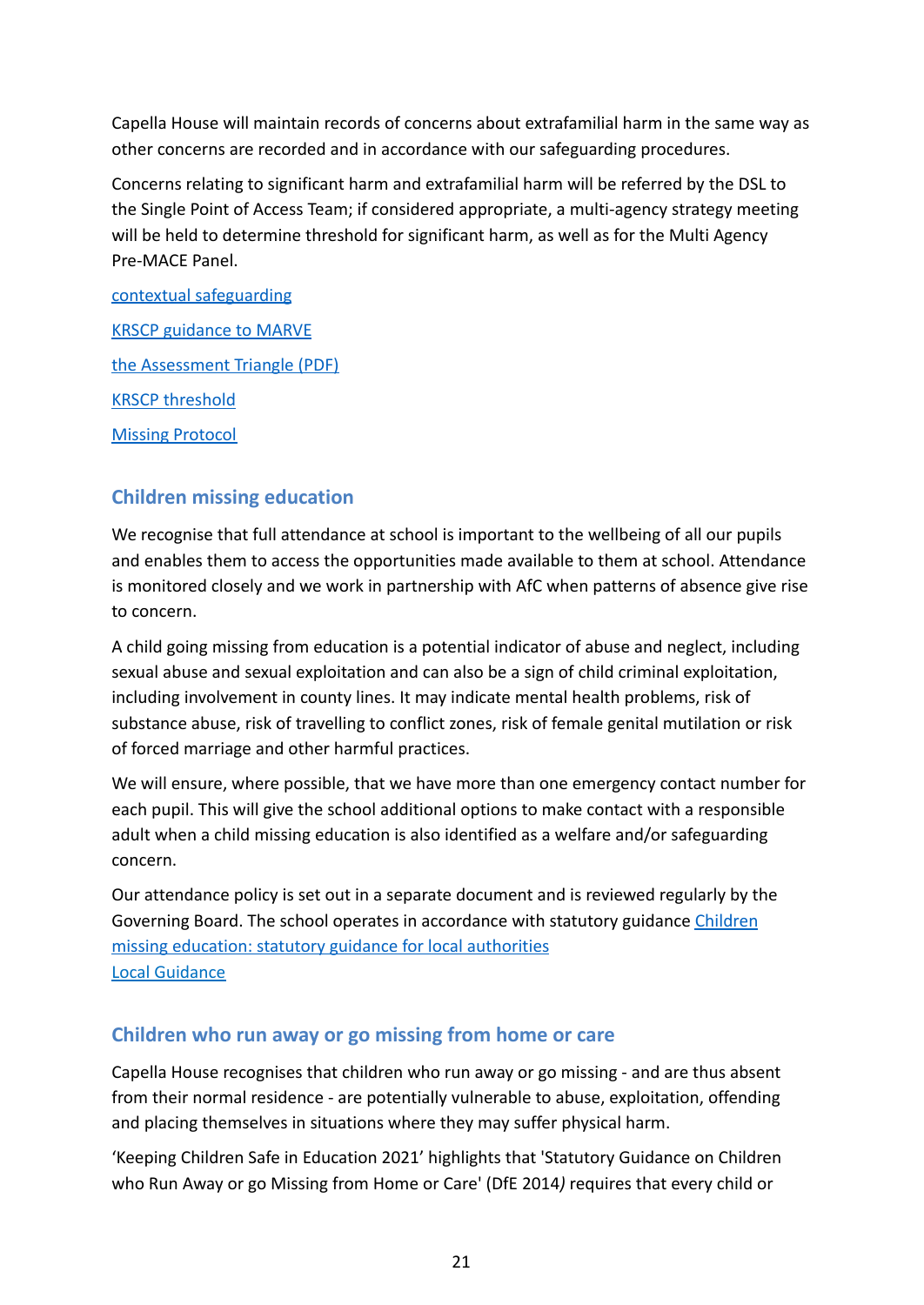young person who runs away or goes missing must be offered a return home interview (RHI) within 72 hours of their return.

When necessary and in conjunction with AfC or other relevant local authority, Capella House will facilitate return home interviews, both in terms of releasing the young person from their normal timetable to participate in an interview and in providing an appropriate and safe space on the school or college site for the interview to take place. [children who run away or go missing from home or care](https://www.gov.uk/government/publications/children-who-run-away-or-go-missing-from-home-or-care)

### <span id="page-24-0"></span>**Child sexual exploitation (CSE)**

Capella House follows the London Child Protection Procedures for safeguarding children from sexual exploitation. [Safeguarding Children from](https://www.londoncp.co.uk/sg_sex_exploit_ch.html?zoom_highlight=child+sexual+exploitation) Sexual Exploitation

In February 2017, the government updated the working definition of child sexual exploitation [Child sexual exploitation definition](https://www.gov.uk/government/publications/child-sexual-exploitation-definition-and-guide-for-practitioners) and guide

"Child sexual exploitation is a form of child sexual abuse. It occurs where an individual or group takes advantage of an imbalance of power to coerce, manipulate or deceive a child or young person under the age of 18 into sexual activity (a) in exchange for something the victim needs or wants, and/or (b) for the financial advantage or increased status of the perpetrator or facilitator.

"The victim may have been sexually exploited even if the sexual activity appears consensual. Child sexual exploitation does not always involve physical contact; it can also occur through the use of technology."

Child sexual exploitation is a form of child sexual abuse affecting boys and girls. Sexual abuse may involve physical contact, including assault by penetration (for example, rape or oral sex) or non-penetrative acts such as masturbation, kissing, rubbing and touching outside clothing. It may include non-contact activities, such as involving children in the production of sexual images, forcing children to look at sexual images or watch sexual activities, encouraging children to behave in sexually inappropriate ways or grooming a child in preparation for abuse (including via the internet).

Child sexual exploitation may occur without the child being aware of events, or understanding that these constitute abuse.

Child sexual exploitation is never the victim's fault, even if there is some form of exchange: all children and young people under the age of 18 have a right to be safe and should be protected from harm.

**Child sexual exploitation:**

- can affect any child or young person (male or female) under the age of 18, including 16 and 17 year olds who can legally consent to have sex
- can still be abuse even if the sexual activity appears consensual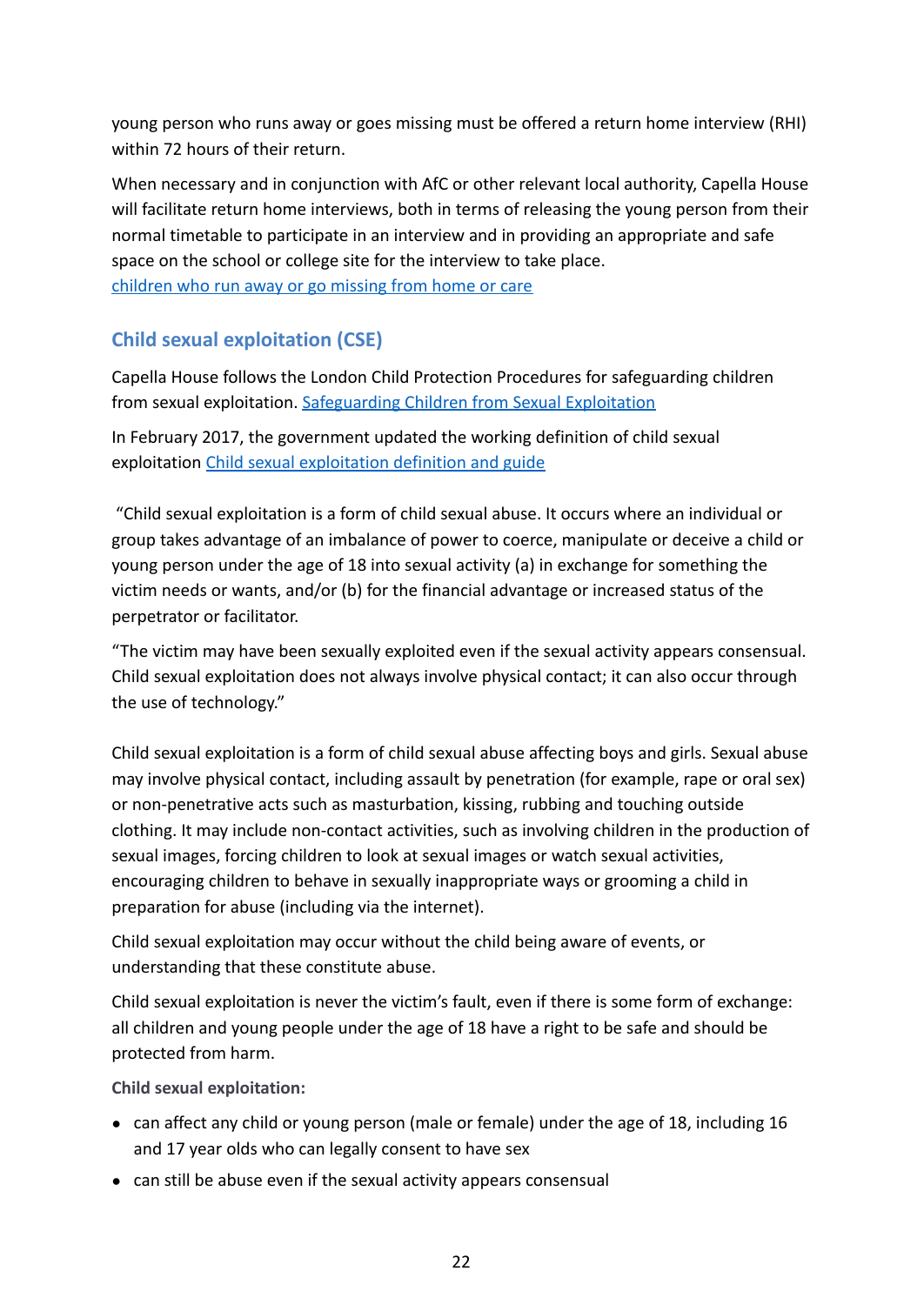- can include both contact (penetrative and non-penetrative acts) and non-contact sexual activity
- can take place in person or via technology, or a combination of both
- can involve force and/or enticement-based methods of compliance and may, or may not, be accompanied by violence or threats of violence
- may occur without the child's or young person's immediate knowledge (through others copying videos or images they have created and posting on social media, for example)
- can be perpetrated by individuals or groups, males or females, and children or adults. The abuse can be a one-off occurrence or a series of incidents over time, and range from opportunistic to complex organised abuse
- is typified by some form of power imbalance in favour of those perpetrating the abuse. While age may be the most obvious, this power imbalance can also be due to a range of other factors including gender, sexual identity, cognitive ability, physical strength, status, or access to economic or other resources

#### **Consent**

Even where a young person is old enough to legally consent to sexual activity, the law states that consent is only valid where they make a choice and have the freedom and capacity to make that choice. If a child feels they have no other meaningful choice, are under the influence of harmful substances or fearful of what might happen if they don't comply (all of which are common features in cases of child sexual exploitation), consent cannot legally be given whatever the age of the child.

### **Key factors in child sexual exploitation**

Child sexual exploitation involves some form of exchange (sexual activity in return for something) between the victim and/or perpetrator or facilitator. Where there is no such exchange, for example, where the gain for the perpetrator is sexual gratification (or the exercise of power or control), this is described as sexual abuse (and not exploitation).

The exchange can include both tangible (such as money, drugs or alcohol) and intangible rewards (such as status, protection or perceived receipt of love or affection). The receipt of something by a child/young person does not make them any less of a victim.

It is also important to note that the prevention of something negative can also fulfil the definition of exchange, for example a child who engages in sexual activity to stop someone carrying out a threat to harm his/her family.

### **Links to other kinds of crime**

- Child trafficking
- Domestic abuse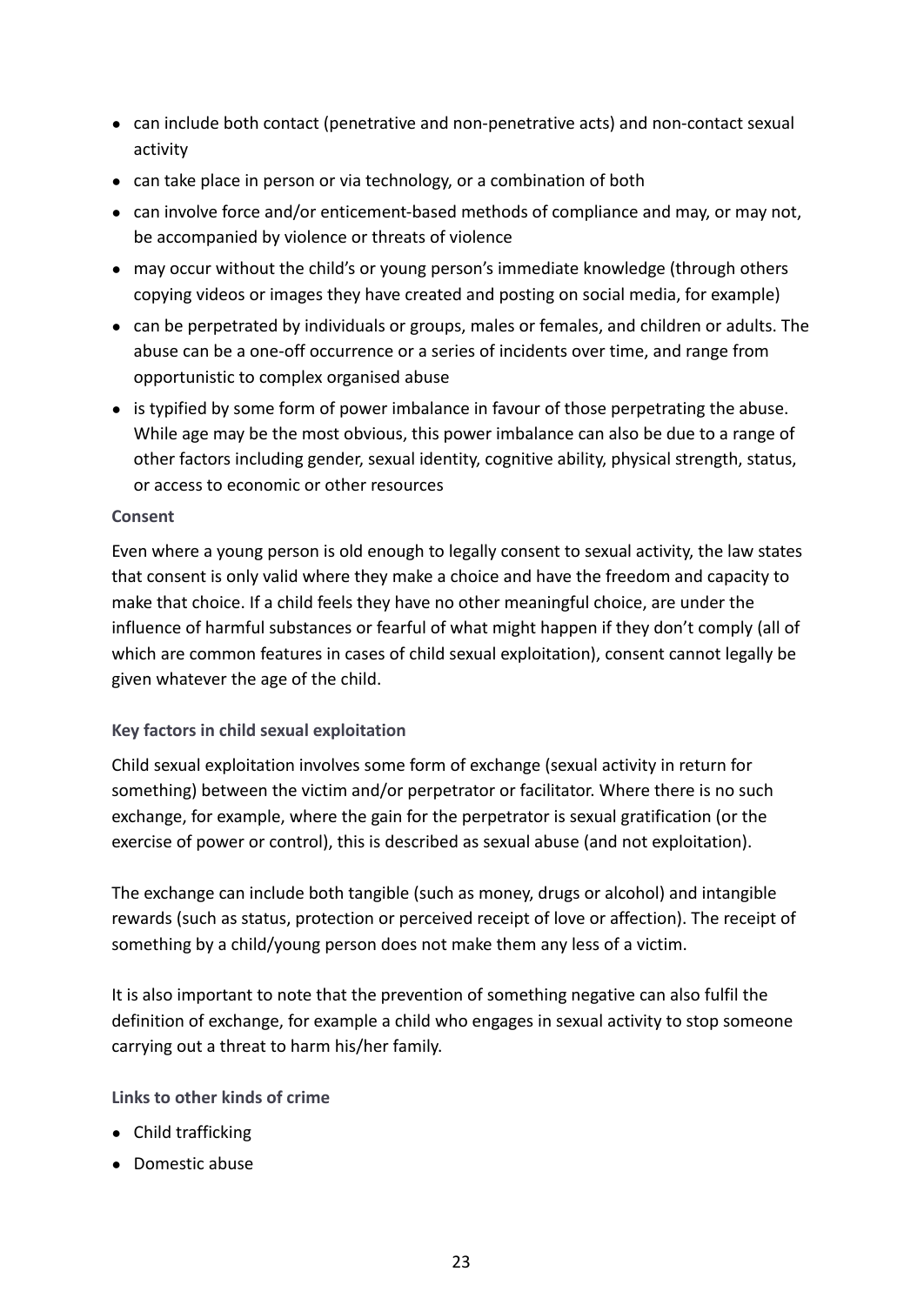- Sexual violence in intimate relationships
- Grooming (including online grooming)
- Abusive images of children and their distribution
- Drugs-related offences
- Gang-related activity
- Immigration-related offences
- Domestic servitude

#### **Potential vulnerabilities**

Although the following vulnerabilities increase the risk of child sexual exploitation, it must be remembered that not all children with these indicators will be exploited. Child sexual exploitation can occur without any of these issues.

- Having a prior experience of neglect, physical and/or sexual abuse
- Lack of a safe or stable home environment, now or in the past (domestic violence or parental substance misuse, mental health issues or criminality for example)
- Recent bereavement or loss
- Social isolation or social difficulties
- Absence of a safe environment to explore sexuality
- Economic vulnerability
- Homelessness or insecure accommodation status
- Connections with other children and young people who are being sexually exploited
- Family members or other connections involved in adult sex work
- Having a physical or learning disability
- Being in care (particularly those in residential care and those with interrupted care histories)
- Sexual identity

**Possible indicators of child sexual exploitation**

- Acquisition of money, clothes, mobile phones etc, without plausible explanation
- Gang association and/or isolation from peers and social networks
- Exclusion or unexplained absences from school, college or work
- Leaving home or care without explanation and persistently going missing or returning late
- Excessive receipt of texts or phone calls
- Returning home under the influence of drugs or alcohol
- Inappropriate sexualised behaviour for age or sexually transmitted infections
- Evidence of or suspicion of physical or sexual assault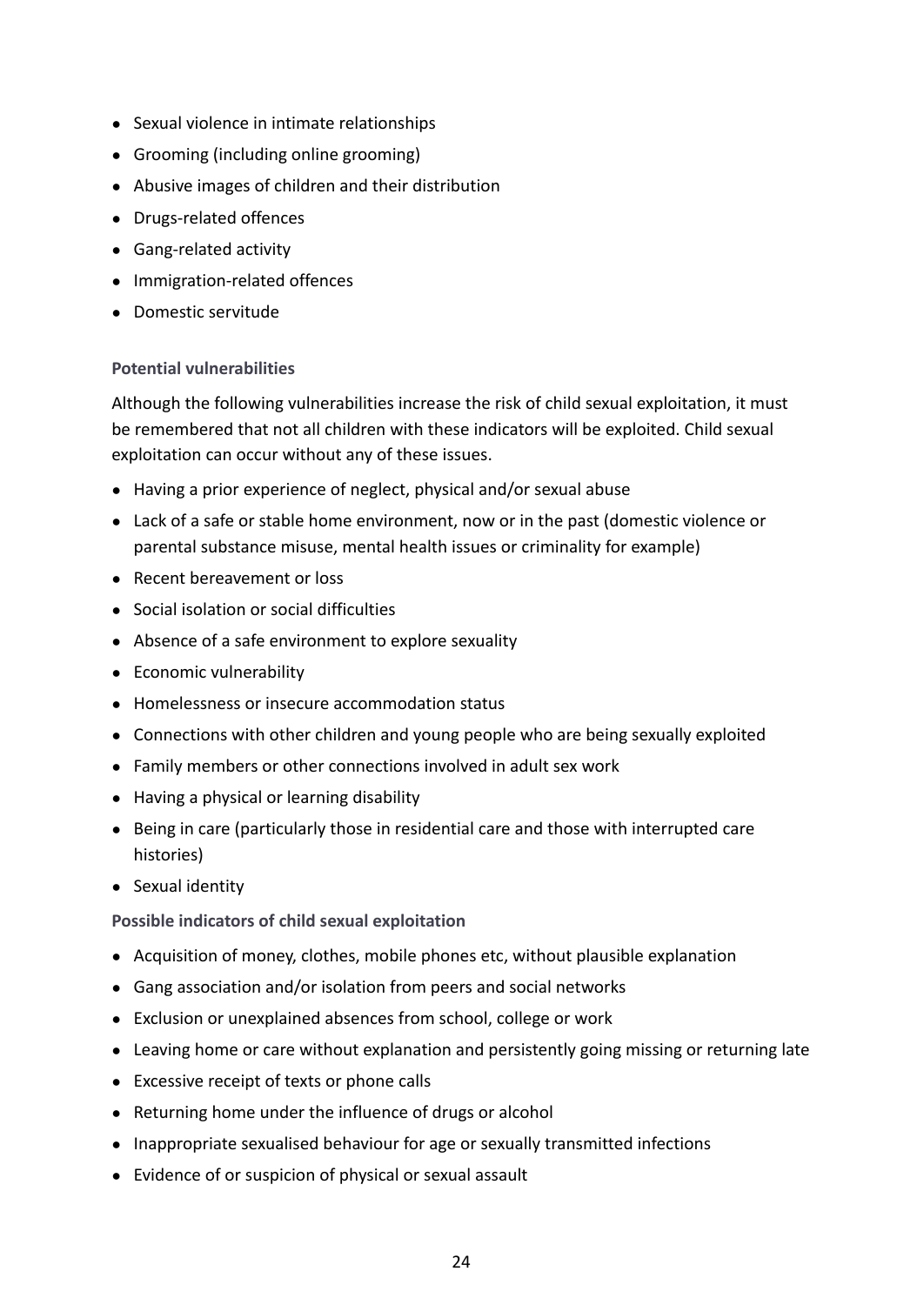- Relationships with controlling or significantly older individuals or groups
- Multiple callers (unknown adults or peers)
- Frequenting areas known for sex work
- Concerning use of internet or other social media
- Increasing secretiveness around behaviours
- Self-harm or significant changes in emotional wellbeing
- Online exploitation

All young people are at risk from online exploitation and can be unaware that this is happening. Online exploitation includes the exchange of sexual communication or images and can be particularly challenging to identify and respond to. Children, young people and perpetrators are frequently more familiar with, and spend more time in, these environments than their parents and carers.

Online child sexual exploitation allows perpetrators to initiate contact with multiple potential victims and offers a perception of anonymity. Where exploitation does occur online, the transfer of images can be quickly and easily shared with others, which makes it difficult to contain the potential for further abuse.

#### **Children may be perpetrators of abuse**

It must be recognised that children may also be perpetrators of abuse, sometimes at the same time as being abused themselves.

### <span id="page-27-0"></span>**Child criminal exploitation (CCE)**

Child criminal exploitation can happen to girls as well as boys and is where an individual or group takes advantage of an imbalance of power to coerce, control, manipulate or deceive a child into any criminal activity (a) in exchange for something the victim needs or wants, and/or (b) for the financial or other advantage of the perpetrator or facilitator and/or (c) through violence or the threat of violence.

The victim may have been criminally exploited even if the activity appears consensual. CCE does not always involve physical contact, it can also occur through the use of technology. CCE can include children being:

- forced to work in cannabis factories
- coerced into moving drugs or money across the country (county lines)
- forced to shoplift or pickpocket
- forced to threaten other young people
- manipulated into committing vehicle crime

Some of the following can be indicators of CCE: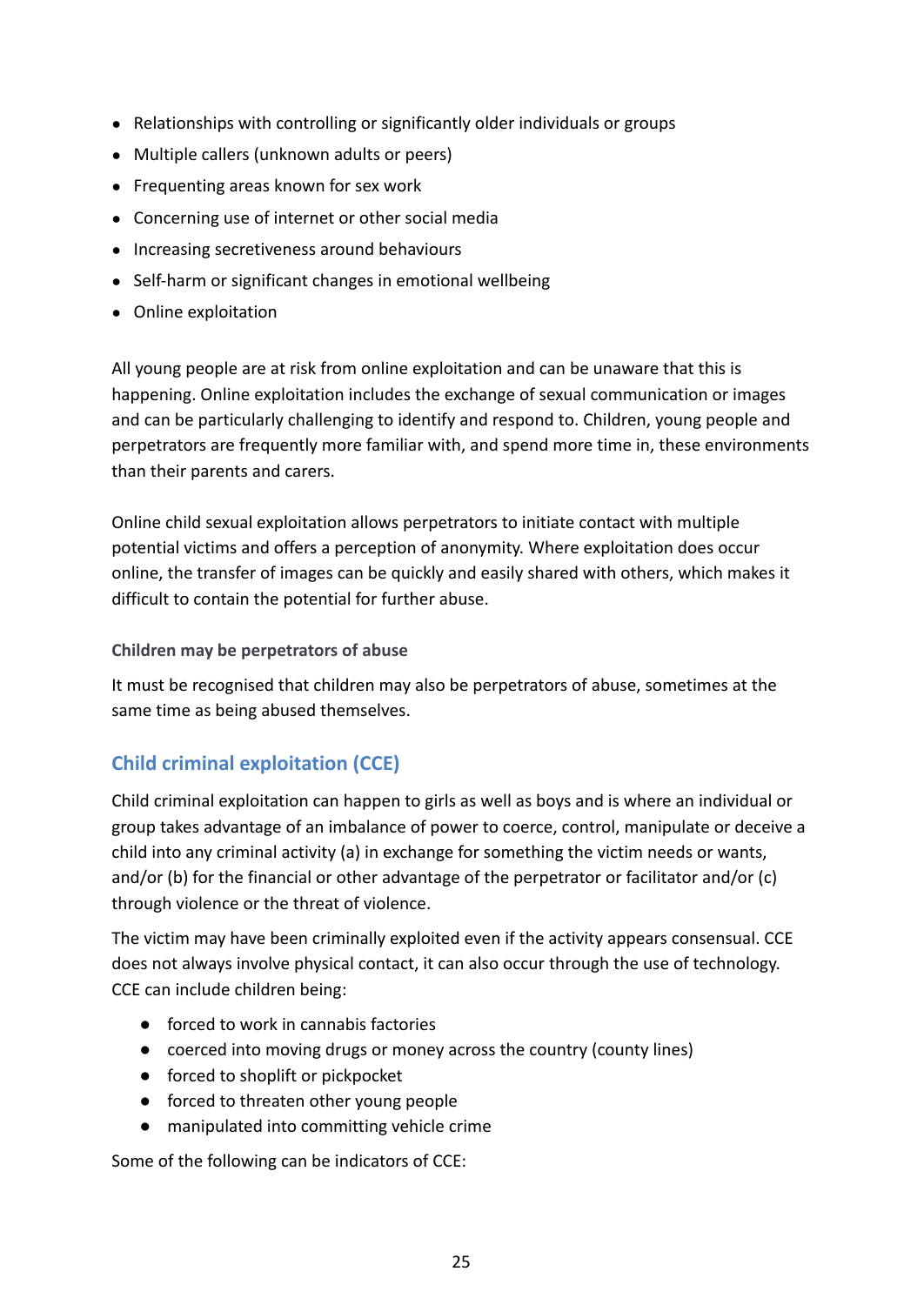- unexplained gifts or new possessions
- association with other young people involved in exploitation
- changes in emotional wellbeing
- misuse of drugs and alcohol
- regular missing episodes or frequently coming home late
- missing school or education

### <span id="page-28-0"></span>**County lines**

County lines is a term used to describe gangs and organised criminal networks involved in exporting illegal drugs (primarily crack cocaine and heroin) into one or more importing areas within the UK, using dedicated mobile phone lines or other forms of 'deal line'. Exploitation is an integral part of the county lines offending model with children and vulnerable adults exploited to move and store drugs and money. Offenders will often use coercion, intimidation, violence (including sexual violence) and weapons to ensure compliance of victims. Children can be targeted and recruited into county lines in a number of locations including schools, further and higher educational institutions, pupil referral units, special educational needs schools, children's homes and care homes. Children are often recruited to move drugs and money between locations and are known to be exposed to techniques such as 'plugging', where drugs are concealed internally to avoid detection. Children can easily become trapped by this type of exploitation as county lines gangs create drug debts and can threaten serious violence and kidnap towards victims (and their families) if they attempt to leave the county lines network.

Key to identifying potential involvement in county lines are missing episodes.

Like other forms of abuse and exploitation, county lines exploitation:

- can affect any child or young person (male or female) under the age of 18 years
- can affect any vulnerable adult over the age of 18 years
- can still be exploitation even if the activity appears consensual
- can involve force and/or enticement-based methods of compliance and is often accompanied by violence or threats of violence
- can be perpetrated by individuals or groups, males or females, and young people or adults
- is typified by some form of power imbalance in favour of those perpetrating the exploitation. While age may be the most obvious, this power imbalance can also be due to a range of other factors including gender, cognitive ability, physical strength, status, and access to economic or other resources.

For more information see: Criminal exploitation of [children and vulnerable adults: county](https://www.gov.uk/government/publications/criminal-exploitation-of-children-and-vulnerable-adults-county-lines) [lines](https://www.gov.uk/government/publications/criminal-exploitation-of-children-and-vulnerable-adults-county-lines)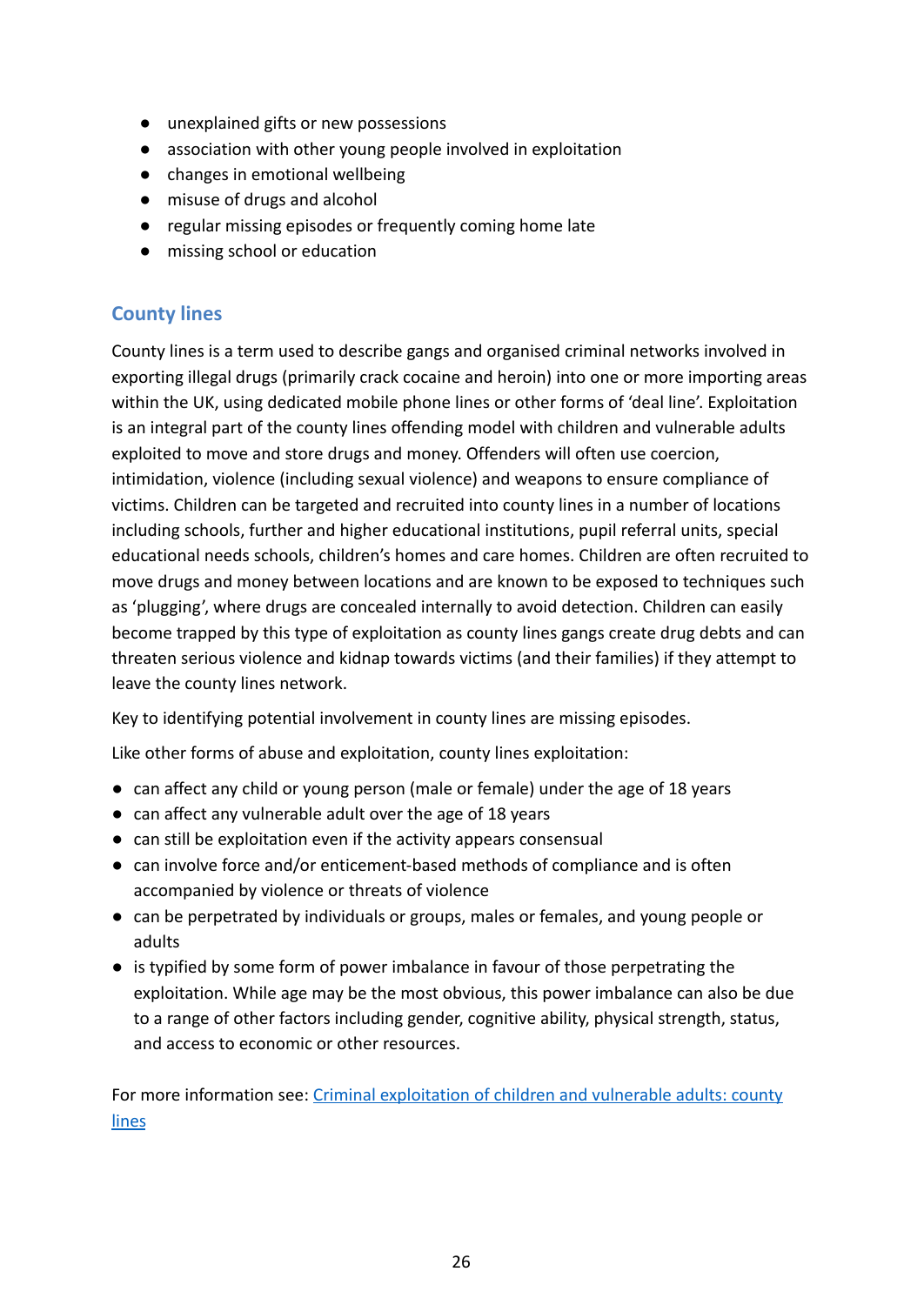### <span id="page-29-0"></span>**Serious youth violence**

Staff at Capella House are aware of the indicators, which may signal children are at risk from, or are involved with serious violent crime.

These may include:

- increased absence from school
- a change in friendships or relationships with older individuals or groups
- a significant decline in performance
- signs of self-harm or a significant change in wellbeing
- signs of assault or unexplained injuries.

Unexplained gifts or new possessions could also indicate that children have been approached by, or are involved with, individuals associated with criminal networks or gangs and may be at risk of criminal exploitation.

All staff are aware of the range of risk factors which increase the likelihood of involvement in serious violence, such as:

- being male
- having been frequently absent or permanently excluded from school
- having experienced child maltreatment
- having been involved in offending, such as theft or robbery.

Preventing youth violence and gang involvement

[Criminal exploitation of children and vulnerable adults: county lines](https://www.gov.uk/government/publications/criminal-exploitation-of-children-and-vulnerable-adults-county-lines)

### <span id="page-29-1"></span>**School-related weapons incidents**

Capella House follows the AfC School Related Weapons [or Potential Weapons Incidents](https://drive.google.com/file/d/0BzYR4MLF3eBMeldOdW5tOWNOSVBhOHdnSS1naWZ3bS1jYW9V/view?usp=sharing) [Protocol](https://drive.google.com/file/d/0BzYR4MLF3eBMeldOdW5tOWNOSVBhOHdnSS1naWZ3bS1jYW9V/view?usp=sharing)

Capella House has a duty and a responsibility to protect and safeguard our pupils and staff. Capella House will inform SPA and the police of any incident involving a weapon or potential weapon.

Teachers have a number of legal powers, which include the power to search pupils without consent for a number of 'prohibited items'. These include knives and weapons; alcohol; illegal drugs and stolen items; tobacco and cigarette papers; fireworks; pornographic images; any article that the member of staff reasonably suspects has been, or is likely to be, used to commit an offence, cause personal injury or damage to property; and any item banned by the school rules that has been identified in these rules as an item that may be searched for [searching, screening and confiscation](https://assets.publishing.service.gov.uk/government/uploads/system/uploads/attachment_data/file/674416/Searching_screening_and_confiscation.pdf%20)

Capella House recognises that children and young people involved in school-related weapons incidents, including the alleged perpetrators, are vulnerable. Capella Housewill provide support, protection and education to develop a full understanding of the implications of carrying, and/or using, weapons.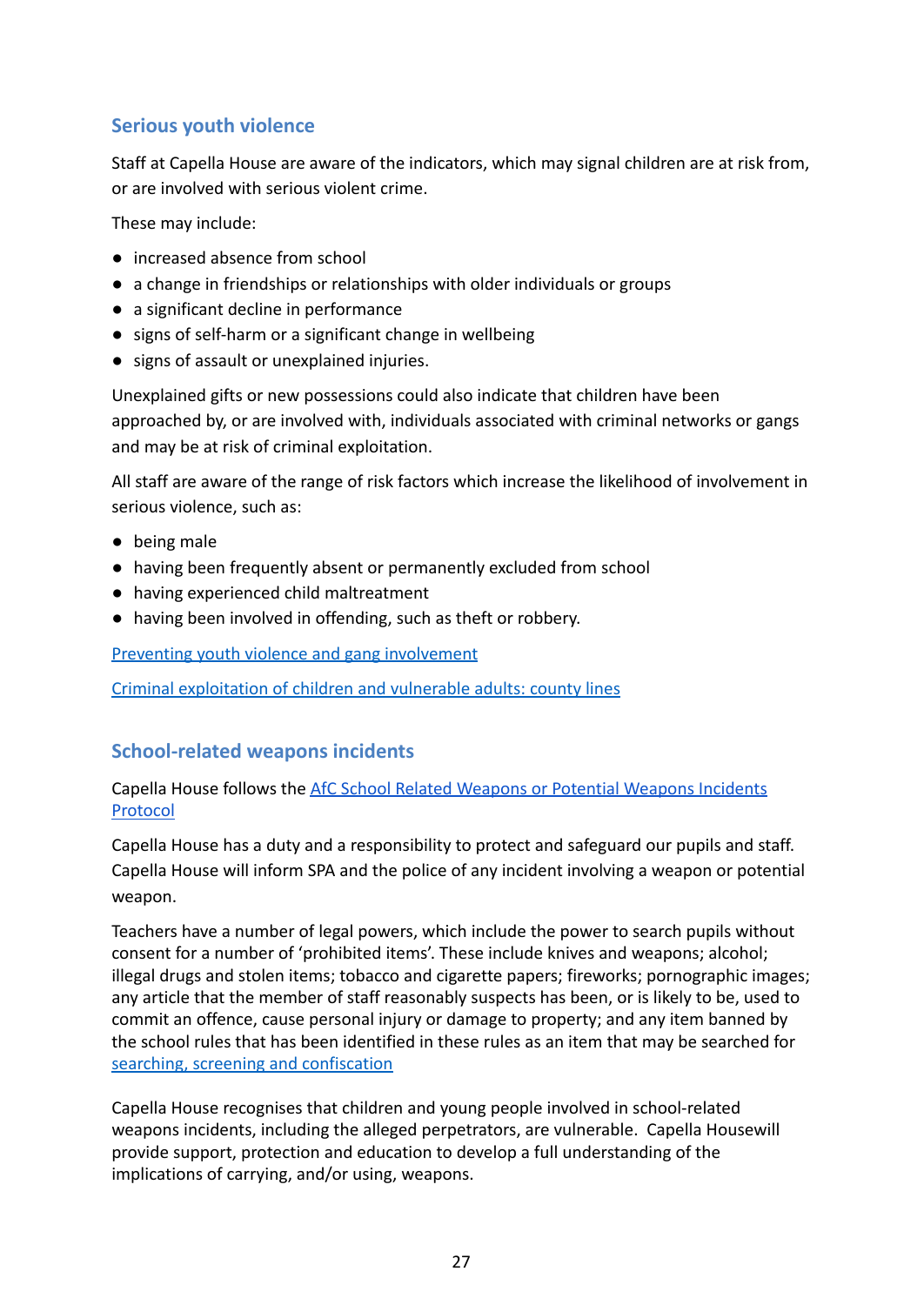### <span id="page-30-0"></span>**Peer on peer abuse**

Capella House has a Behaviour Policy which sets out our whole school approach to peer on peer abuse.

Children can abuse other children (often referred to as peer on peer abuse) and it can take many forms. It can happen both inside and outside of school/college and online. All staff are able to recognise the indicators and signs of peer on peer abuse and know how to identify it and respond to reports. This can include (but is not limited to):

- bullying (including online bullying, prejudice-based and discriminatory bullying)
- abuse within intimate partner relationships
- physical abuse such as hitting, kicking, shaking, biting, hair pulling, or otherwise causing physical harm
- sexual violence and sexual harassment; consensual and non-consensual sharing of nude and semi-nude images and/or videos
- causing someone to engage in sexual activity without consent, such as forcing someone to strip, touch themselves sexually, or to engage in sexual activity with a third party
- upskirting and initiation/hazing type violence and rituals

In areas where gangs are prevalent, older pupils may attempt to recruit younger pupils using any or all of the above methods. Young people suffering from sexual exploitation themselves may be forced to recruit other young people under threat of violence.

Capella House does not tolerate any form of abuse and will not allow any such behaviour to be passed off as 'banter', 'just having a laugh' or 'part of growing up'. Addressing inappropriate behaviour (even if it appears to be relatively innocuous) can be an important intervention that helps prevent problematic, abusive and/or violent behaviour in the future.

It is likely that to be considered a safeguarding allegation against a pupil, some of the following features will be found.

**What to do:**

- When an allegation is made by a pupil against another pupil, members of staff should consider whether the complaint raises a safeguarding concern. If there is a safeguarding concern, the designated safeguarding lead should be informed.
- A factual record should be made of the allegation, but no attempt at this stage should be made to investigate the circumstances.
- The DSL should contact children's services to discuss the case. It is possible that children's services are already aware of safeguarding concerns around this young person. The DSL will follow through the outcomes of the discussion and make a children's services referral where appropriate.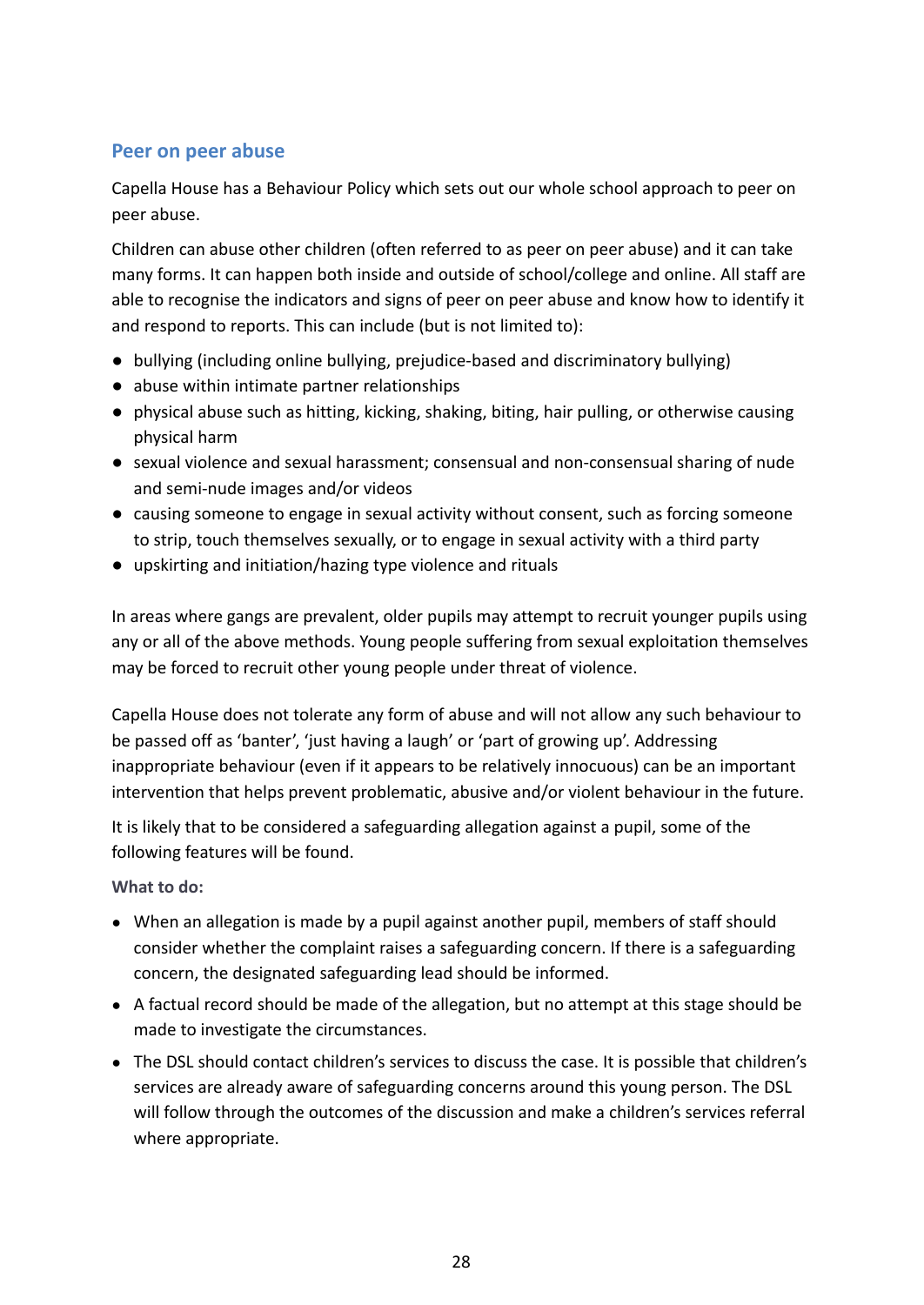- The DSL will make a record of the concern, the discussion and any outcome and keep a copy in both pupils' files.
- If the allegation indicates a potential criminal offence has taken place, the police should be contacted at the earliest opportunity and parents informed (of both the pupil being complained about and the alleged victim).
- It may be appropriate to exclude the pupil being complained about for a period of time according to Capella House's behaviour policy and procedures.
- Where neither social services nor the police accept the complaint, a thorough school investigation should take place into the matter using the school's usual disciplinary procedures.
- In situations where the school considers a safeguarding risk is present, a risk assessment should be prepared along with a preventative, supervision plan. Early help may be sought from AfC's Resilience Network meetings.
- The plan should be monitored and a date set for a follow-up evaluation with everyone concerned.

### <span id="page-31-0"></span>**Bullying**

Capella House has an anti-bullying policy which is set out in a separate document and acknowledges that to allow or condone bullying may lead to consideration under child protection procedures. This includes all forms, e.g. online, racist, homophobic, gender, SEND-related bullying. We keep a record of known bullying incidents, which is shared with and analysed by the Governing Board. All staff are aware that children with SEND and/or differences or perceived differences are more susceptible to being bullied or being victims of child abuse.

If the bullying is particularly serious, or the anti-bullying procedures are seen to be ineffective, the headteacher and DSL will consider implementing child protection procedures.

The subject of bullying is addressed at regular intervals in PHSE education. We have a duty to record and regularly report to the local authority incidents of recorded racism within the school.

### <span id="page-31-1"></span>**Sexual violence and sexual harassment**

Capella House follows the DfE's advice about sexual violence and sexual harassment between children in schools and colleges. Sexual Violence [and Sexual Harassment Between](https://www.gov.uk/government/publications/sexual-violence-and-sexual-harassment-between-children-in-schools-and-colleges) [Children in Schools and Colleges \(DfE September 2021\)](https://www.gov.uk/government/publications/sexual-violence-and-sexual-harassment-between-children-in-schools-and-colleges)

Sexual violence and sexual harassment can occur between two pupils of any sex. They can also occur through a group of pupils sexually assaulting or sexually harassing a single pupil or group of pupils.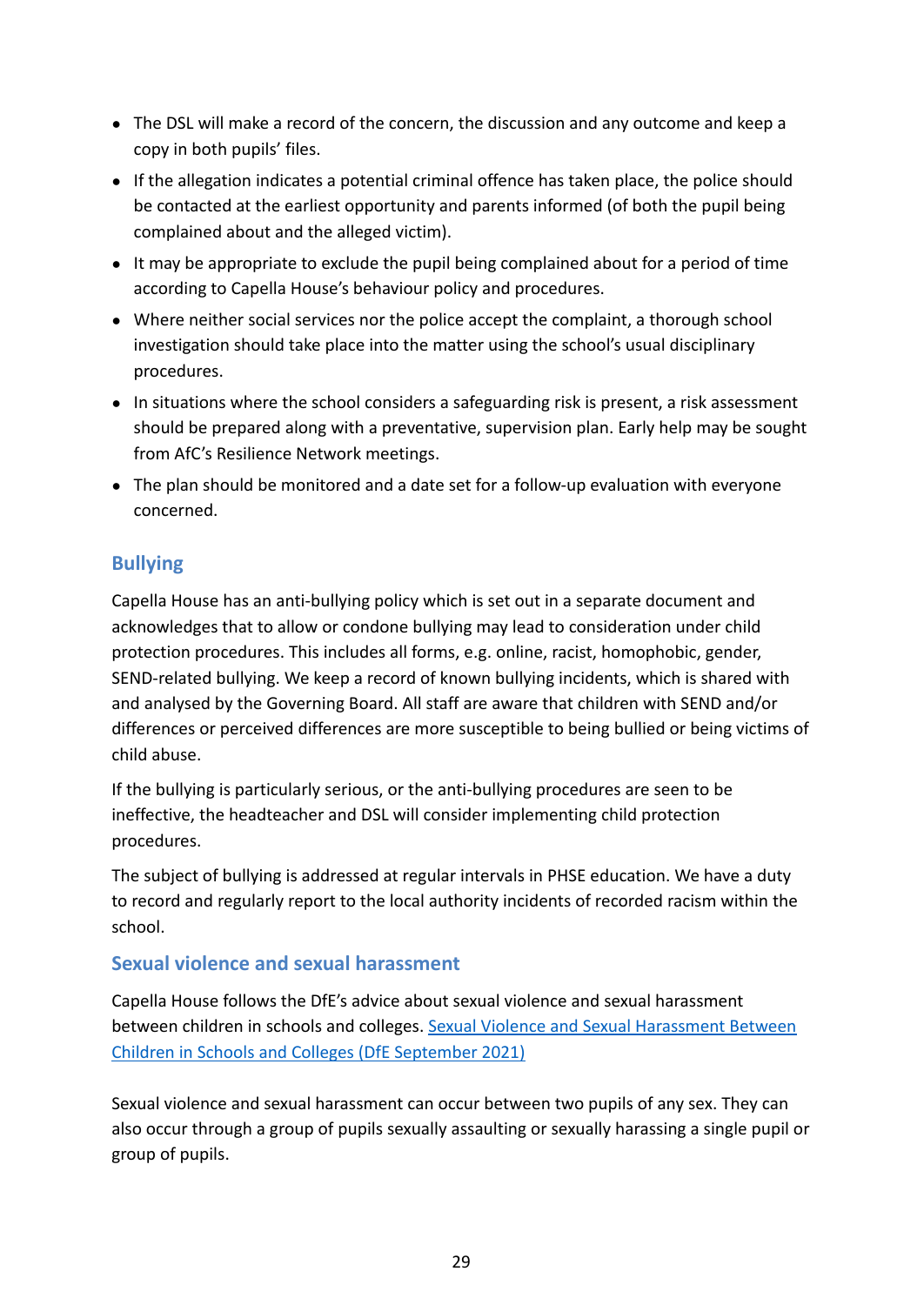It is more likely that girls will be the victims of sexual violence and more likely that sexual harassment will be perpetrated by boys.

Sexual violence and sexual harassment exist on a continuum and may overlap. They can occur online and offline (both physical and verbal) and are never acceptable. Capella House will ensure that **all** victims are taken seriously and offered appropriate support.

Sexual violence and sexual harassment is not acceptable at Capella House. Behaviours such as making sexual remarks (even if they are meant as compliments), grabbing bottoms, breasts and genitalia is not 'banter' or 'having a laugh' and will never be tolerated.

Capella House recognises that the following pupils can be especially vulnerable to sexual violence and sexual harassment:

- Children with Special Educational Needs and Disabilities (SEND)
- Pupils who are Lesbian, Gay, Bi, or Trans, Questioning (LGBTQ) or who are perceived to be LGBTQ by their peers.

#### **Sexual violence:**

Sexual violence refers to sexual offences under the Sexual Offences Act 2003:

**Rape:** A person (A) commits an offence of rape if: he intentionally penetrates the vagina, anus or mouth of another person (B) with his penis, B does not consent to the penetration and A does not reasonably believe that B consents.

**Assault by Penetration:** A person (A) commits an offence if: s/he intentionally penetrates the vagina or anus of another person (B) with a part of her/his body or anything else, the penetration is sexual, B does not consent to the penetration and A does not reasonably believe that B consents.

**Sexual Assault:** A person (A) commits an offence of sexual assault if: s/he intentionally touches another person (B), the touching is sexual, B does not consent to the touching and A does not reasonably believe that B consents.

**Consent:** Someone consents to vaginal, anal or oral penetration only if s/he agrees by choice to that penetration and has the freedom and capacity to make that choice. Consent to sexual activity may be given to one sort of sexual activity but not another, e.g.to vaginal but not anal sex or penetration with conditions, such as wearing a condom. Consent can be withdrawn at any time during sexual activity and each time activity occurs.

**Sexual harassment:** Sexual harassment is 'unwanted conduct of a sexual nature' that can occur online and offline. Sexual harassment is likely to: violate a child's dignity, and/or make them feel intimidated, degraded or humiliated and/or create a hostile, offensive or sexualised environment.

Sexual harassment can include: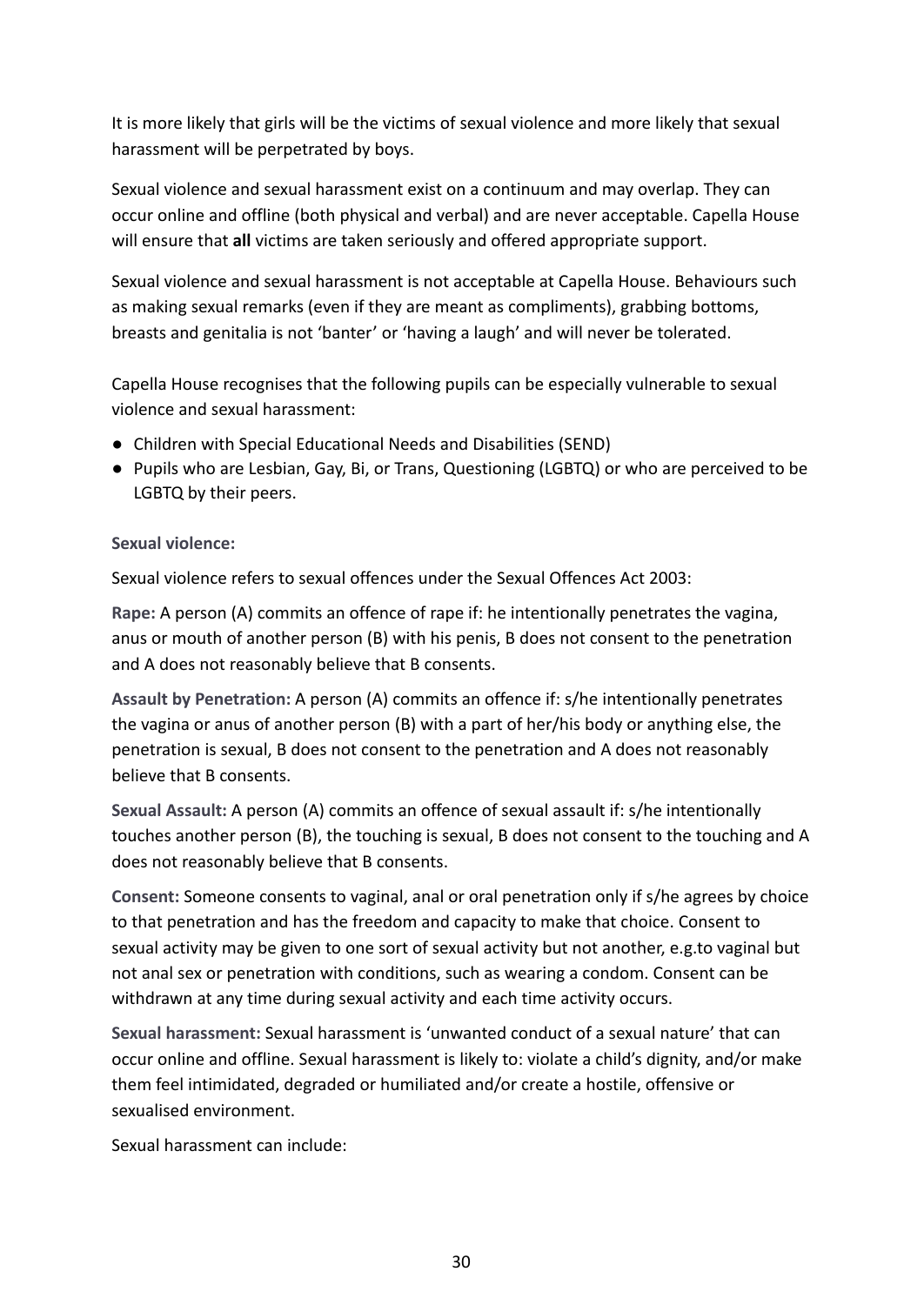- sexual comments, such as telling sexual stories, making lewd comments, making sexual remarks about clothes and appearance, calling someone sexualised names
- sexual 'jokes' or taunting
- physical behaviour, such as deliberating brushing against someone, interfering with someone's clothes, displaying pictures, photos or drawings of a sexual nature
- upskirting
- online sexual harassment, which might include non-consensual sharing of sexual images and videos and sharing sexual images and videos; unwanted sexual comments on social media; sexualised online bullying; exploitation; coercion and threats. Online sexual harassment may be stand-alone or part of a wider pattern of sexual harassment and/or sexual violence.

#### **Harmful sexual behaviours:**



Children's sexual behaviours exist on a wide continuum, from normal and developmentally expected to inappropriate, problematic, abusive and violent. Harmful sexual behaviours refers to problematic, abusive and violent sexual behaviours which are developmentally inappropriate and may cause developmental damage. For more information see [NSPCC](https://www.nspcc.org.uk/preventing-abuse/child-abuse-and-neglect/harmful-sexual-behaviour/signs-symptoms-effects/) [Harmful Sexual Behaviours](https://www.nspcc.org.uk/preventing-abuse/child-abuse-and-neglect/harmful-sexual-behaviour/signs-symptoms-effects/)

When considering harmful sexual behaviours, ages and the stages of development of the children are critical factors to consider. Sexual behaviour between children can be considered harmful if one of the children is much older, particularly if there is more than two years' difference in age, or if one of the children is pre-pubescent and the other is not. However, a younger child can abuse an older child, particularly if they have power over them, for example, if the older child is disabled or smaller in stature. A useful tool is: [Beyond](https://www.csnetwork.org.uk/assets/documents/CSN_BeyondReferrals_SchoolsGuidance_ARTWORK.pdf) [Referrals Toolkit](https://www.csnetwork.org.uk/assets/documents/CSN_BeyondReferrals_SchoolsGuidance_ARTWORK.pdf)

Harmful sexual behaviours will be considered in a child protection context.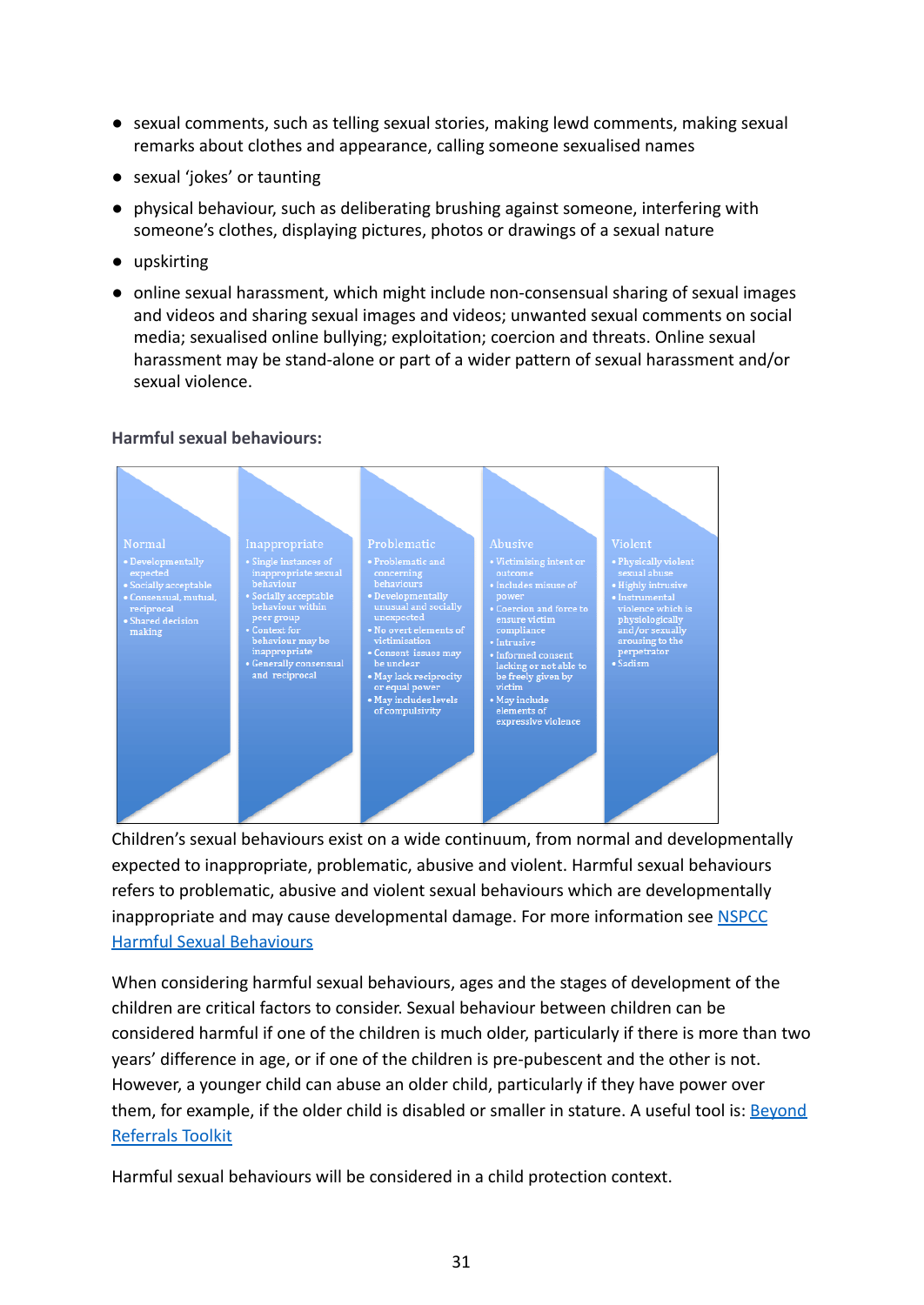Capella House recognises that pupils displaying harmful sexual behaviours have often experienced their own abuse and trauma and they will be offered appropriate support.

Capella House has a clear set of values and standards *(Respect, Determination, Resilience, Enthusiasm, Kindness, Perseverance, Doing your best, Active Listening and Skilled Speaking)* and these will be upheld and demonstrated throughout all aspects of school life. The school has a Behaviour Policy and Anti-Bullying Policy.

The PSHE and RSE curriculum covers the following issues according to the age and stage of development of the pupils:

- healthy and respectful relationships
- what respectful behaviour looks like
- gender roles, stereotyping, equality
- body confidence and self-esteem
- prejudiced behaviour
- that sexual violence and sexual harassment is always wrong
- addressing cultures of sexual harassment
- consent

### **Responding to allegations of sexual harassment and sexual violence**

Pupils in our school know how to report concerns by speaking to one of the adults in school. All reports are treated seriously, including those that occur online or out of school. All incidents are recorded onto our Behaviour Spreadsheet.

Capella House will make decisions on a case-by-case basis, with the DSL (or a deputy) taking a leading role and using their professional judgment, supported by other agencies, such as children's social care and the police as required. [When to call the police](https://www.npcc.police.uk/documents/Children%20and%20Young%20people/When%20to%20call%20the%20police%20guidance%20for%20schools%20and%20colleges.pdf)

The management of children and young people with sexually harmful behaviour is complex and Capella House will work with other relevant agencies to maintain the safety of the whole school community. Where appropriate, immediate measures will be put in place to support and protect both the victim and the alleged perpetrator. A written record will be made and next steps discussed, taking into account the views of the victim.

A risk and needs assessment will be completed for all reports of sexual violence. The need for a risk and needs assessment for reports of sexual harassment will be considered on a case by case basis. The assessment, which will be kept under review, will consider:

- whether there may have been other victims
- the victim, especially their protection and support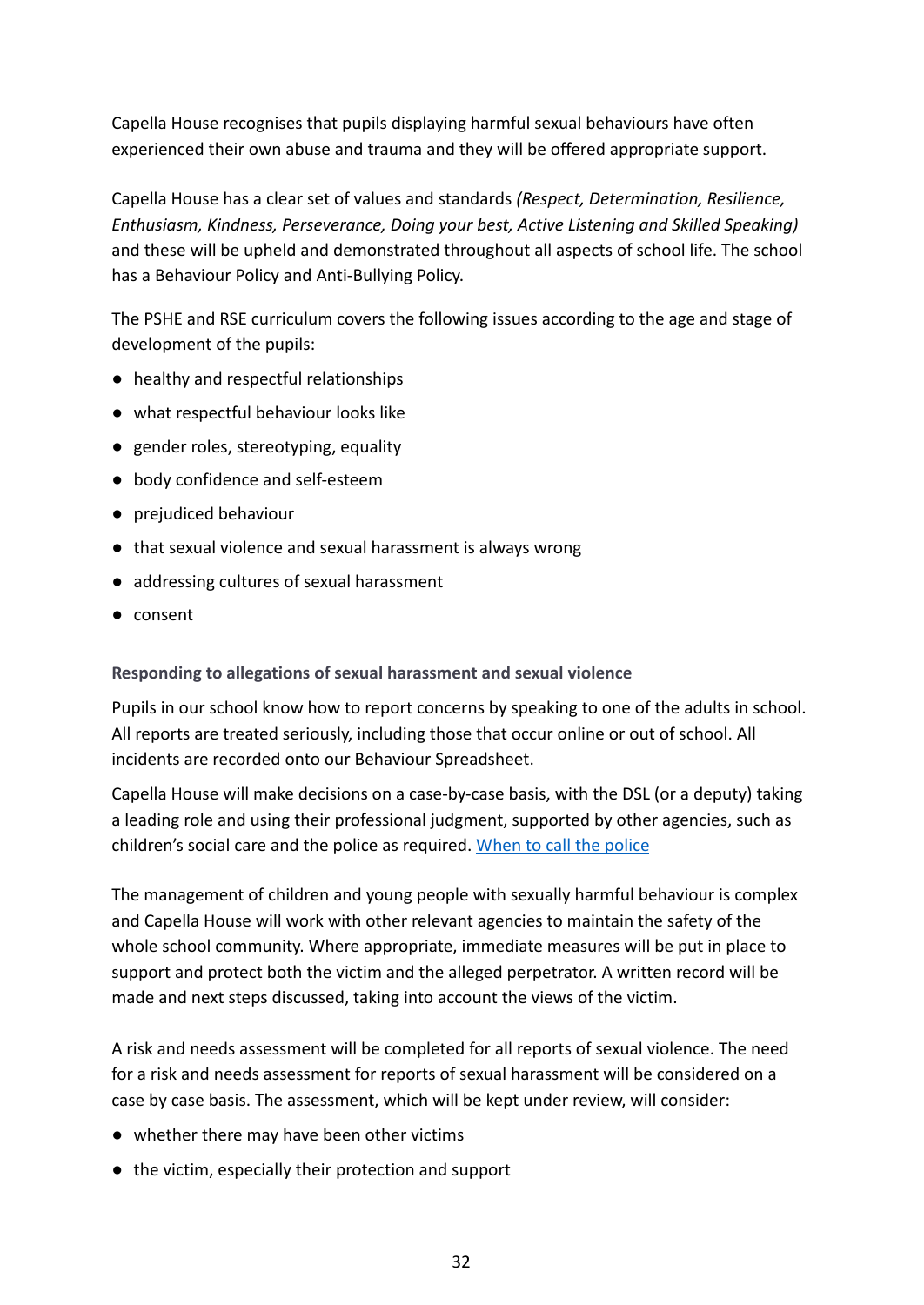- the alleged perpetrator
- all the other children (and, if appropriate, adult students and staff) at the school or college, especially any actions that are appropriate to protect them from the alleged perpetrator or from future harms.

Capella House will ensure that appropriate measures are put in place to safeguard and support the victim, the alleged perpetrator and the school community. Useful links: [Stop it Now](https://www.stopitnow.org.uk/concerned-about-a-child-or-young-persons-sexual-behaviour/preventing-harmful-sexual-behaviour/) [Beyond Referrals](https://www.csnetwork.org.uk/en/beyond-referrals-levers-for-addressing-harmful-sexual-behaviour-in-schools)

### **Unsubstantiated, unfounded, false or malicious reports**

If a report is determined to be unsubstantiated, unfounded, false or malicious, the DSL will consider whether the pupil and/or the person who has made the allegation is in need of help, or may have been abused by someone else and this is a cry for help. In such circumstances, a referral to children's social care may be appropriate.

If a report is shown to be deliberately invented or malicious, we will consider whether any disciplinary action is appropriate against the individual according to our Behaviour Policy.

### <span id="page-35-0"></span>**Upskirting**

Capella House will ensure that all staff and pupils are aware of the changes to the Voyeurism (Offences) Act 2019 which criminalise the act of 'upskirting'. The [Criminal Prosecution](https://www.cps.gov.uk/legal-guidance/voyeurism) [Service \(CPS\)](https://www.cps.gov.uk/legal-guidance/voyeurism) defines 'upskirting' as: "a colloquial term referring to the action of placing equipment such as a camera or mobile phone beneath a person's clothing to take a voyeuristic photograph without their permission. It is not only confined to victims wearing skirts or dresses and equally applies when men or women are wearing kilts, cassocks, shorts or trousers. It is often performed in crowded public places, for example on public transport or at music festivals, which can make it difficult to notice offenders."

Incidents of upskirting in the school will not be tolerated. Capella House will make decisions on a case-by-case basis, with the DSL (or a deputy) taking a leading role and using their professional judgment, supported by other agencies, such as children's social care and the police as required.

### <span id="page-35-1"></span>**Sharing nudes and semi-nudes**

Capella House will act in accordance with guidance endorsed by DfE [Sharing nudes and](https://www.gov.uk/government/publications/sharing-nudes-and-semi-nudes-advice-for-education-settings-working-with-children-and-young-people/sharing-nudes-and-semi-nudes-how-to-respond-to-an-incident-overview) [semi-nudes: how to respond to an incident](https://www.gov.uk/government/publications/sharing-nudes-and-semi-nudes-advice-for-education-settings-working-with-children-and-young-people/sharing-nudes-and-semi-nudes-how-to-respond-to-an-incident-overview)

All incidents of sharing nudes and semi-nudes will be dealt with as safeguarding concerns. The primary concern at all times will be the welfare and protection of the young people involved.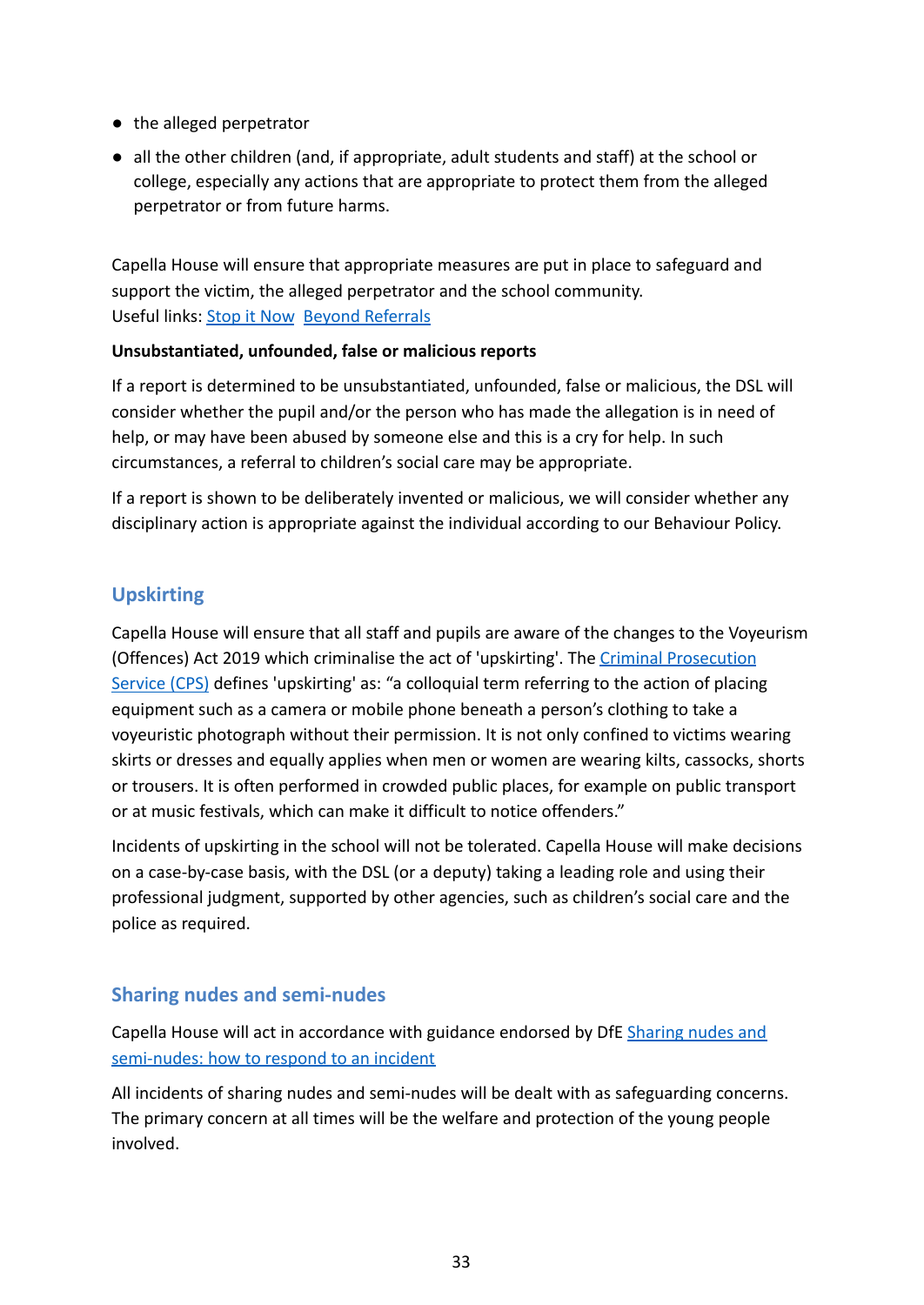Young people who share nudes and semi-nudes of themselves or their peers are breaking the law. However, as highlighted in national guidance, it is important to avoid criminalising young people unnecessarily. Capella House will therefore work in partnership with external agencies with a view to responding proportionately to the circumstances of any incident.

All incidents of sharing nudes and semi-nudes should be reported to the DSL as with all other safeguarding issues and concerns. Staff will not make their own judgements about whether an issue relating to sharing nudes and semi-nudes is more or less serious enough to warrant a report to the DSL. What may seem like less serious concerns to individual members of staff may be more significant when considered in the light of other information known to the DSL, which the member of staff may not be aware of.

If staff become concerned about a sharing nudes and semi-nudes issue in relation to a device in the possession of a student (e.g. mobile phone, tablet, digital camera), the member of staff will secure the device (it should be confiscated). This is consistent with DfE advice "Searching, screening and confiscation: advice for headteachers, school staff and governing bodies" (DfE January 2018), page 11 'After the search'. [Searching, screening and](https://www.gov.uk/government/uploads/system/uploads/attachment_data/file/554415/searching_screening_confiscation_advice_Sept_2016.pdf) [confiscation](https://www.gov.uk/government/uploads/system/uploads/attachment_data/file/554415/searching_screening_confiscation_advice_Sept_2016.pdf)

### **Staff will not look at, share or print any indecent images. The confiscated device will be passed immediately to the DSL (see 'Viewing the imagery' below).**

The DSL will discuss the concerns with appropriate staff and speak to young people involved as appropriate. Parents and carers will be informed at an early stage and involved in the process unless there is good reason to believe that involving parents would put the young person at risk of harm.

If, at any point in the process, there is concern that a young person has been harmed or is at risk of harm, a referral will be made to SPA and/or the police immediately.

The police will always be informed when there is reason to believe that indecent images involve sexual acts and any child in the imagery is under 13 years of age.

The DSL will make a judgement about whether a reported sharing nudes and semi-nudes incident is experimental or aggravated. Aggravated incidents involve criminal or abusive elements beyond the creation, sending or possession of sexual images created by young people. These include possible adult involvement or criminal or abusive behaviour by young people such as sexual abuse, extortion, threats, malicious conduct arising from personal conflicts, or creation, sending or showing of images without the knowledge or against the will of a young person who is pictured.

Aggravated incidents of sharing nudes and semi-nudes will be referred to AfC's Single Point of Access for advice about whether or not a response by the police and/or children's social care is required.

This will facilitate consideration of whether:

• there are any offences that warrant a police investigation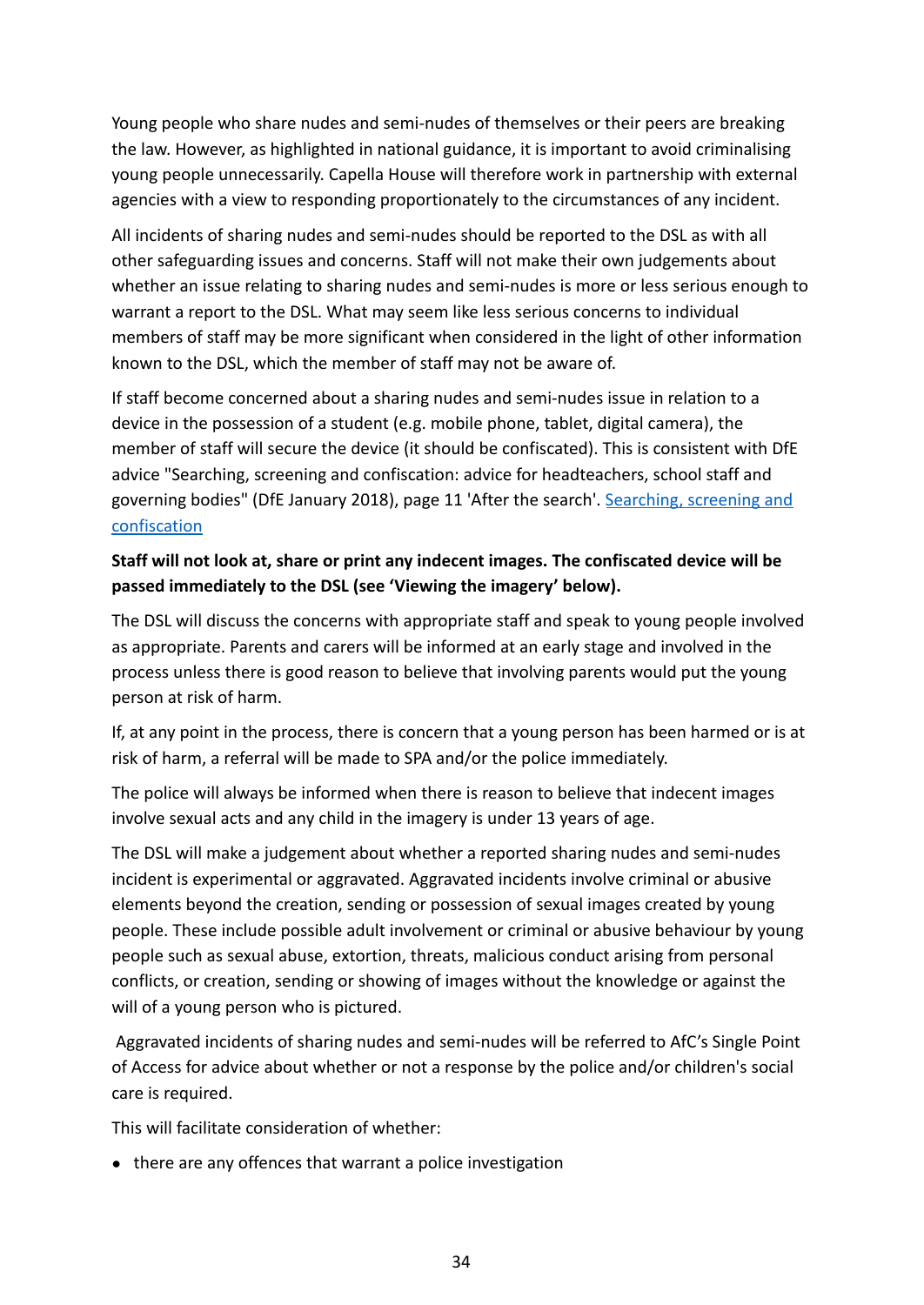- child protection procedures need to be invoked
- parents and carers require support in order to safeguard their children
- a referral to the Multi-Agency Risk and Vulnerability (MARVE) Panel is required
- any of the perpetrators and/or victims require additional support, this may require the initiation of an early help assessment and the offer of early help services.

Examples of aggravated incidents include:

- evidence of adult involvement in acquiring, creating or disseminating indecent images of young people (possibly by an adult pretending to be a young person known to the victim)
- evidence of coercing, intimidating, bullying, threatening and/or extortion of students by one or more other students to create and share indecent images of themselves
- pressure applied to a number of students (e.g. all female students in a class or year group) to create and share indecent images of themselves
- $\bullet$  pressurising a student who does not have the capacity to consent (e.g. due to their age, level of understanding or special educational needs) or with additional vulnerability to create and share indecent images of themselves
- dissemination of indecent images of young people to a significant number of others with an intention to cause harm or distress (possibly as an act of so-called 'revenge porn', bullying or exploitation)
- what is known about the imagery suggests the content depicts sexual acts that are unusual for the young person's developmental stage or are violent
- sharing of indecent images places a young person at immediate risk of harm, for example the young person is presenting as suicidal or self-harming.

The DSL will make a judgement about whether or not a situation in which nudes and semi-nudes have been shared with a small number of others in a known friendship group with no previous concerns constitutes an aggravated incident or whether the school is able to contain the situation in partnership with all parents of the students involved, arrange for the parents to ensure that all indecent images are deleted and that the young people involved learn from the incident in order to keep themselves safe in future.

In the latter instance, the DSL will consult with the police and the SPA to check that no other relevant information is held by those agencies and to ensure an agreed response is documented before proceeding.

#### **Viewing the imagery**

Adults should not view nudes and semi-nudes unless there is a good and clear reason to do so. Wherever possible, the DSL's responses to incidents will be based on what they have been told about the content of the imagery.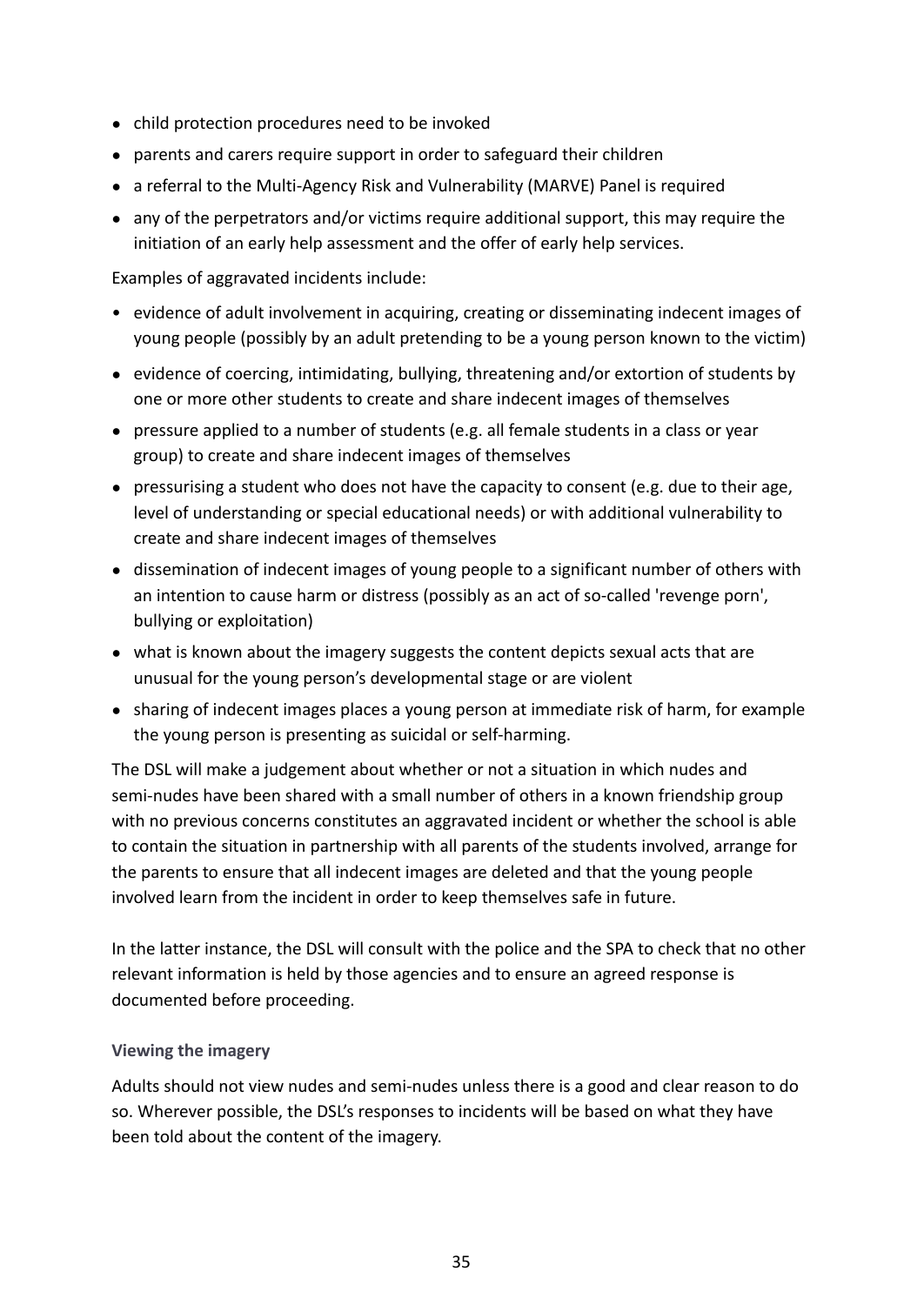Any decision to view imagery will be based on the DSL's professional judgement. Imagery will never be viewed if the act of viewing will cause significant distress or harm to a pupil. If a decision is made to view imagery, the DSL will be satisfied that viewing:

- is the only way to make a decision about whether to involve other agencies (it is not possible to establish the facts from the young people involved)
- is necessary to report the image to a website, app or suitable reporting agency to have it taken down, or to support the young person or parent in making a report
- is unavoidable because a young person has presented an image directly to a staff member or the imagery has been found on a school device or network.

If it is necessary to view the imagery then the DSL will:

- never copy, print or share the imagery; this is illegal
- discuss the decision with the headteacher
- ensure viewing is undertaken by the DSL or deputy DSL with delegated authority from the headteacher
- ensure viewing takes place with another member of staff present in the room, ideally the head teacher, another DSL or a member of the Senior Leadership Team. The other staff member does not need to view the images
- wherever possible ensure viewing takes place on school premises, ideally in the headteacher's or DSL's office
- ensure wherever possible that images are viewed by a staff member of the same sex as the young person in the imagery
- record the viewing of the imagery in the pupil's safeguarding record, including who was present, why the image was viewed and any subsequent actions; and ensure this is signed and dated and meets the wider standards set out by Ofsted for recording safeguarding incidents.

#### **Deletion of images**

If the school has decided that other agencies do not need to be involved, then consideration will be given to deleting imagery from devices and online services to limit any further sharing of the imagery.

### <span id="page-38-0"></span>**Cybercrime**

Cybercrime is criminal activity committed using computers and/or the internet. It is broadly categorised as either 'cyber-enabled' (crimes that can happen off-line but are enabled at scale and at speed on-line) or 'cyber-dependent' (crimes that can be committed only by using a computer). Cyber-dependent crimes include

● unauthorised access to computers (illegal 'hacking'), for example accessing a school's computer network to look for test paper answers or change grades awarded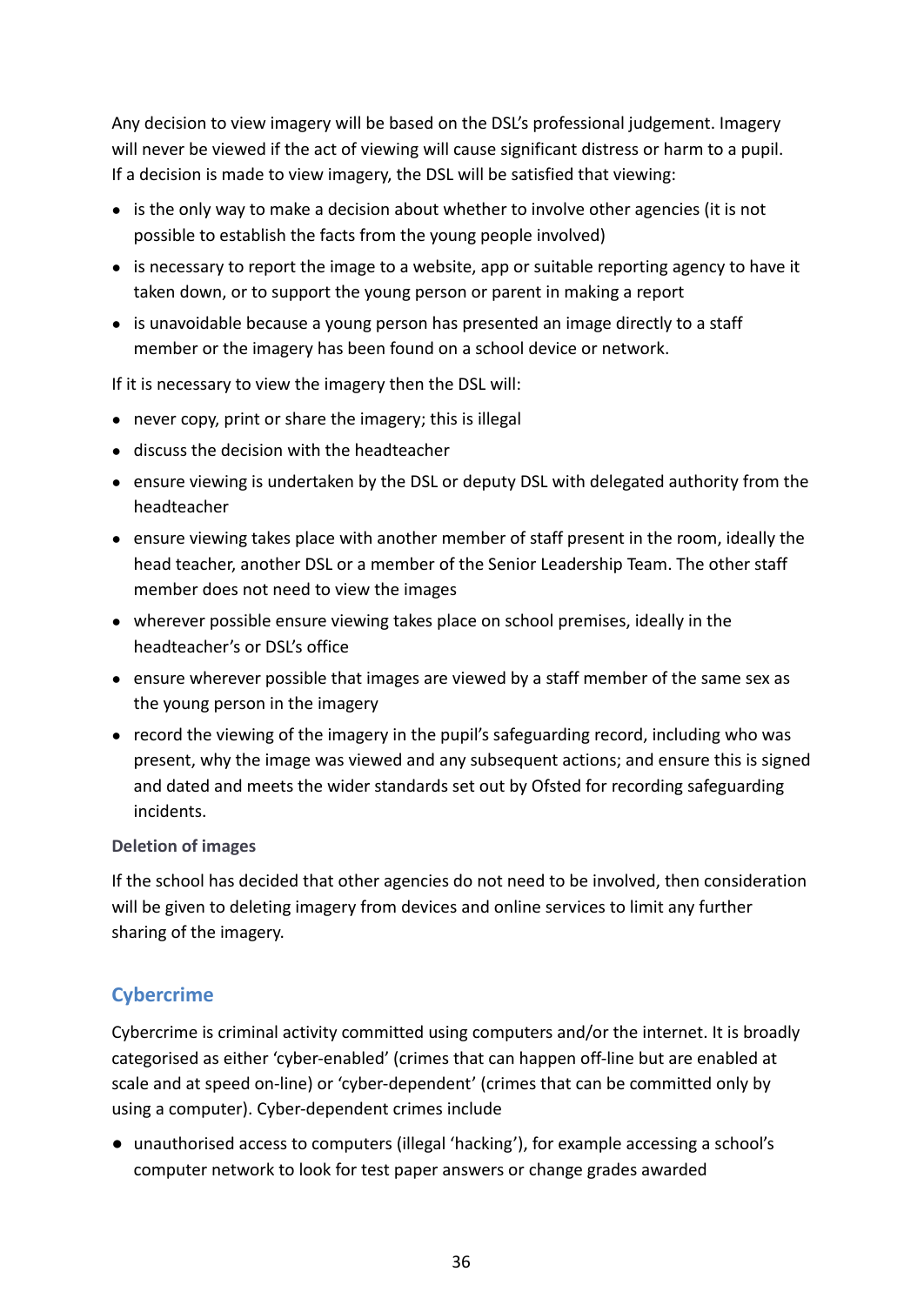- denial of service (DoS or DDoS) attacks or 'booting'. These are attempts to make a computer, network or website unavailable by overwhelming it with internet traffic from multiple sources
- making, supplying or obtaining malware (malicious software) such as viruses, spyware, ransomware, botnets and Remote Access Trojans with the intent to commit further offences, including those above.

Children with particular skill and interest in computing and technology may inadvertently or deliberately stray into cyber-dependent crime.

If there are concerns about a pupil in this area, the DSL (or a deputy) will consider referring into the [Cyber Choices](https://nationalcrimeagency.gov.uk/what-we-do/crime-threats/cyber-crime/cyberchoices) programme. This is a nationwide police programme supported by the Home Office and led by the National Crime Agency, working with regional and local policing. It aims to intervene where young people are at risk of committing, or being drawn into, low level cyber-dependent offences and divert them to a more positive use of their skills and interests.

Note that Cyber Choices does not currently cover 'cyber-enabled' crime such as fraud, purchasing of illegal drugs online and child sexual abuse and exploitation, nor other areas of concern such as online bullying or general online safety. Additional advice can be found at: [National Cyber Security Centre](https://www.ncsc.gov.uk/) [When to call the police](https://www.npcc.police.uk/documents/Children%20and%20Young%20people/When%20to%20call%20the%20police%20guidance%20for%20schools%20and%20colleges.pdf)

### <span id="page-39-0"></span>**Online safety**

Capella House has a whole school approach to online safety, which protects and educates pupils and staff in their use of technology and establishes mechanisms to identify, intervene in, and escalate any concerns where appropriate.

Online safety is reflected as required in all relevant policies and is considered when planning the curriculum in all subjects.

Children and young people commonly use electronic equipment including mobile phones, tablets and computers on a daily basis to access the internet and share content and images via social networking sites such as Facebook, TikTok, Twitter, MSN, Tumblr, Snapchat, Instagram and gaming platforms.

Those technologies and the internet are a source of fun, entertainment, communication and education. Unfortunately, however, some adults and young people will use those technologies to harm children. That harm might range from sending hurtful or abusive texts and emails to grooming and enticing children to engage in sexually harmful conversations, webcam photography or face-to-face meetings. Pupils may also be distressed or harmed by accessing inappropriate websites that promote unhealthy lifestyles, extremist behaviour and criminal activity.

Chatrooms and social networking sites are the more obvious sources of inappropriate and harmful behaviour and pupils are not allowed to access those sites in school. Many pupils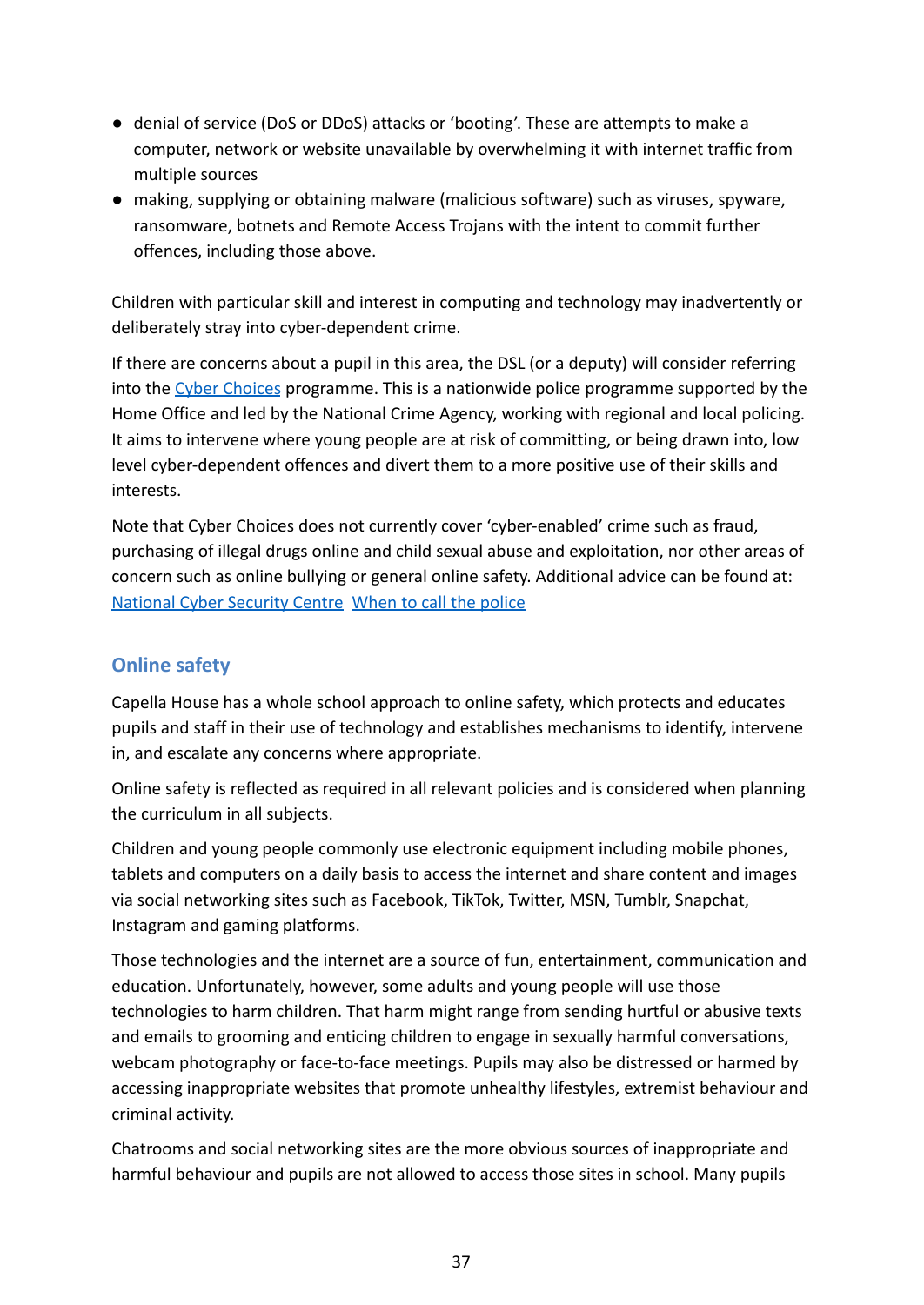own or have access to handheld devices and parents are encouraged to consider measures to keep their children safe when using the internet and social media at home and in the community.

Capella House's online safety policy explains how we try to keep pupils safe in school and protect and educate pupils in the safe use of technology. Capella House follows the DfE guidance regarding teaching online safety in schools (2019) [Teaching online safety in schools](https://www.gov.uk/government/publications/teaching-online-safety-in-schools)

Online bullying and sharing nudes and semi-nudes by pupils will be treated as seriously as any other type of bullying and will be managed through our anti-bullying procedures (see 'Sharing nudes and semi-nudes' below).

### <span id="page-40-0"></span>**So-called 'honour based' abuse**

So-called 'honour based' abuse (HBA) can be described as a collection of practices, which are used to control behaviour within families or other social groups to protect perceived cultural and religious beliefs and/or honour. Such abuse can occur when perpetrators perceive that a relative has shamed the family and/or community by breaking their honour code. Crimes include female genital mutilation (FGM), forced marriage and harmful practices such as breast ironing.

Honour based abuse might be committed against young people in our school who

- become involved with a boyfriend or girlfriend from a different culture or religion
- want to avoid an arranged marriage
- want to avoid a forced marriage
- wear clothes or take part in activities that might not be considered traditional within a particular culture.

It is a violation of human rights and may be a form of domestic and/or sexual abuse. There is no, and cannot be, honour in or justification for abusing the human rights of others. Staff at Capella House will record and report any concerns about a child who might be at risk of HBA to the DSL as with any other safeguarding concern. The DSL will consider the need to make a referral to the police and/or the SPA as with any other child protection concern and may also contact the forced marriage unit for advice as necessary.

### <span id="page-40-1"></span>**Female genital mutilation (FGM)**

Female genital mutilation (FGM) is a form of child abuse. It is the collective name given to a range of procedures involving the partial or total removal of the external female genitalia for non-medical reasons or other injury to the female genital organs. It has no health benefits and harms girls and women in many ways. The practice, which is most commonly carried out without anaesthetic, can cause intense pain and distress and long-term health consequences, including difficulties in childbirth.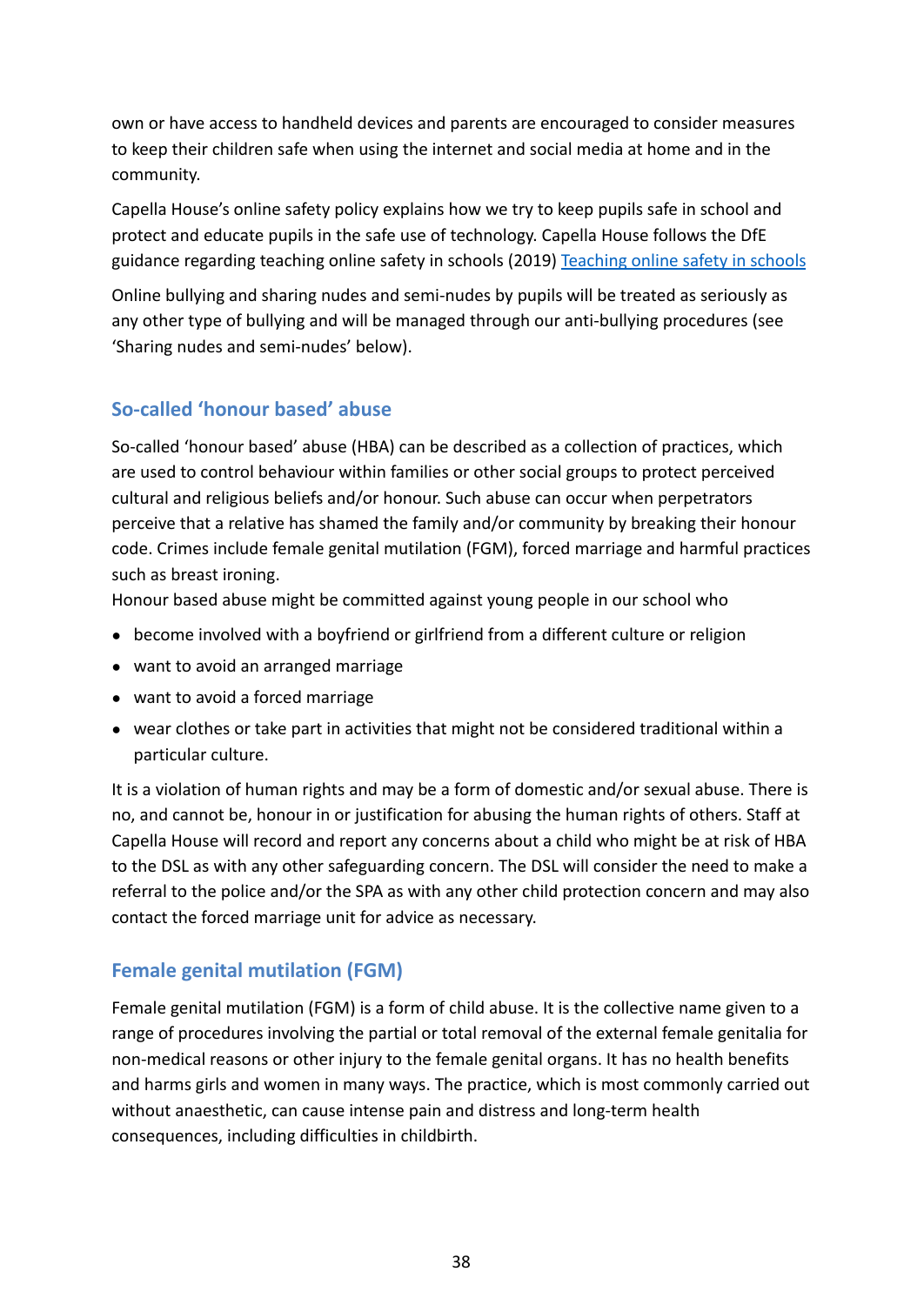FGM is carried out on girls of any age, from young babies to older teenagers and adult women, so school staff are trained to be aware of risk indicators.

These risk indicators may include:

- pupil talking about getting ready for a special ceremony
- family taking a long trip abroad
- pupil's family being from one of the 'at risk' communities for FGM (Kenya, Somalia, Sudan, Sierra Leone, Gambia, Egypt, Nigeria, Eritrea as well as non-African communities including Yemeni, Afghani, Kurdish, Indonesian and Pakistani)
- knowledge that the pupil's sibling has undergone FGM
- pupil talking about going abroad to be 'cut' or to prepare for marriage

Many such procedures are carried out abroad and staff will be particularly alert to suspicions or concerns expressed by female pupils about going on a long holiday during the summer holiday period. Staff are aware that it is also possible for these procedures to be undertaken in the UK.

In England, Wales and Northern Ireland, the practice is illegal under the Female Genital Mutilation Act 2003. Any person found guilty of an offence under the Female Genital Mutilation Act 2003 is liable to a maximum penalty of 14 years imprisonment or a fine, or both.

(See [Female Genital Mutilation Statutory Guidance](https://www.gov.uk/government/publications/female-genital-mutilation-guidelines) and [Kingston and Richmond](https://kingstonandrichmondlscb.org.uk/news-resources/policies-and-procedures-87/female-genital-mutilation-policy-203.php) [Safeguarding Children Partnership FGM Policy](https://kingstonandrichmondlscb.org.uk/news-resources/policies-and-procedures-87/female-genital-mutilation-policy-203.php) for further information)

If staff have a concern that a girl may be at risk of FGM, they will record their concern and inform the DSL as they would any other safeguarding concern.

Signs that may indicate a pupil has undergone FGM:

- prolonged absence from school and other activities
- behaviour change on return from a holiday abroad, such as being withdrawn and appearing subdued
- bladder or menstrual problems
- finding it difficult to sit still and looking uncomfortable
- complaining about pain between the legs
- mentioning something somebody did to them that they are not allowed to talk about
- secretive behaviour, including isolating themselves from the group
- reluctance to take part in physical activity
- repeated urinary tract infection
- disclosure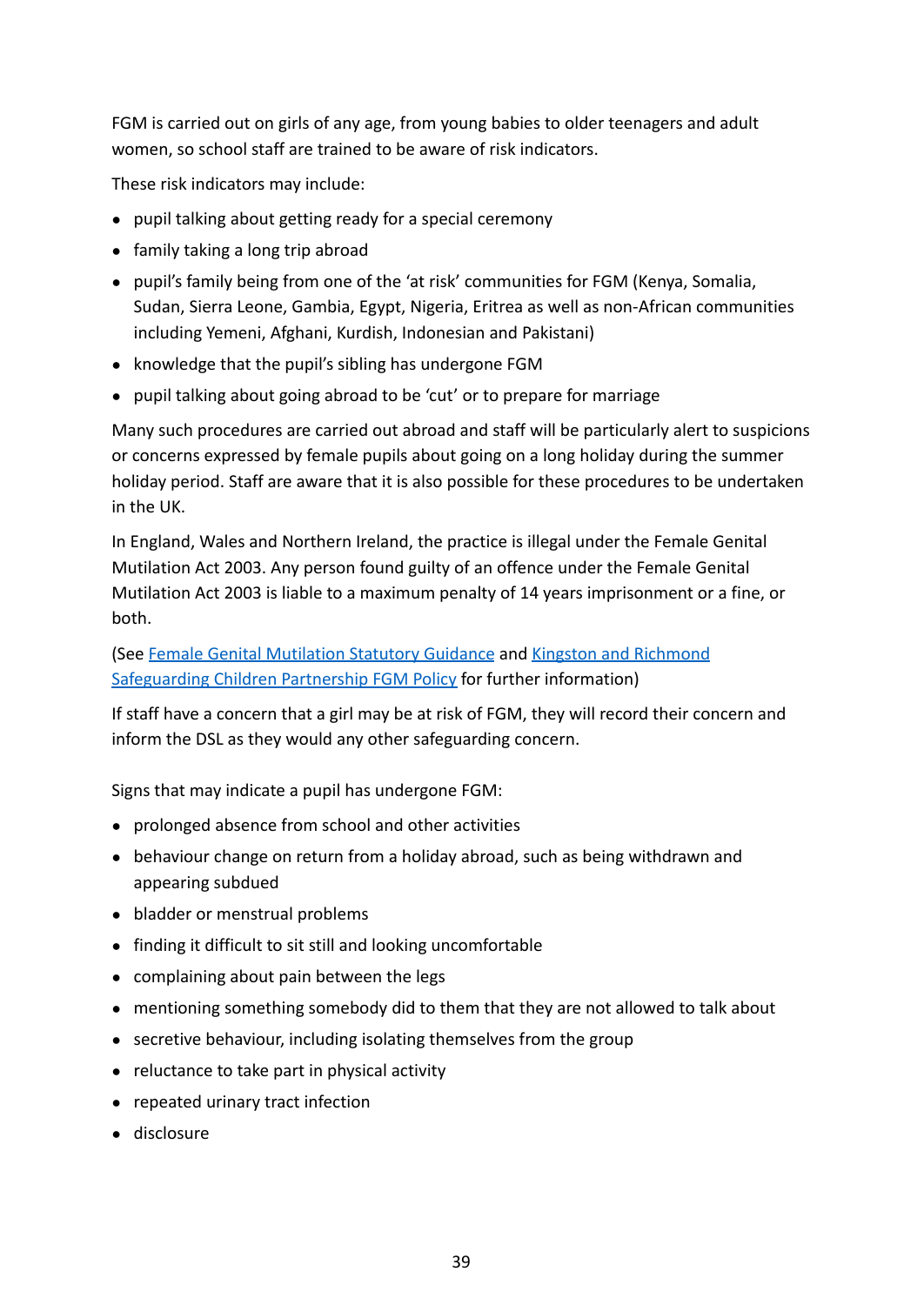Teachers are subject to a statutory duty defined by Section 5B of the Female Genital Mutilation Act 2003 (as inserted by section 74 of the Serious Crime Act 2015) to report to the police personally where they discover (e.g. by means of a disclosure) that an act of FGM appears to have been carried out on a girl who is aged under 18. This is known as mandatory reporting.

The mandatory reporting duty applies to all persons in Capella House who are employed or engaged to carry out 'teaching work' in the school, whether or not they have qualified teacher status. The duty applies to the individual who becomes aware of the case to make a report to the police.

In Capella House teachers in this situation will record their concerns on CPOMs and inform the DSL, who will support the teacher in making a direct report to the police.

There are no circumstances in which a teacher or other member of staff will examine a girl.

### <span id="page-42-0"></span>**Forced marriage**

A forced marriage is a marriage in which a female (and sometimes a male) does not consent to the marriage but is coerced into it. Coercion may include physical, psychological, financial, sexual and emotional pressure. It may also involve physical or sexual violence and abuse.

A forced marriage is not the same as an arranged marriage. In an arranged marriage, which is common in several cultures, the families of both spouses take a leading role in arranging the marriage but the choice of whether or not to accept the arrangement remains with the prospective spouses.

Children may be married at a very young age, and well below the age of consent in England. School staff should be particularly alert to suspicions or concerns raised by a pupil about being taken abroad and not being allowed to return to England.

Since June 2014, forcing someone to marry has become a criminal offence in England and Wales under the Anti-Social Behaviour, Crime and Policing Act 2014. For further information see: [Guidance forced marriage](https://www.gov.uk/guidance/forced-marriage)

School staff will never attempt to intervene directly as a school or through a third party. Contact will be made with the Single Point of Access or the Forced Marriage Unit (020 7008 0151) for advice and support. [Asian Women's Resource Centre](https://www.asianwomencentre.org.uk/)

### <span id="page-42-1"></span>**Child trafficking and modern slavery**

Human trafficking, is defined in the UN Protocol on trafficking, adopted in 2000, as the acquisition of a person, by means of deception or coercion, for the purposes of exploitation.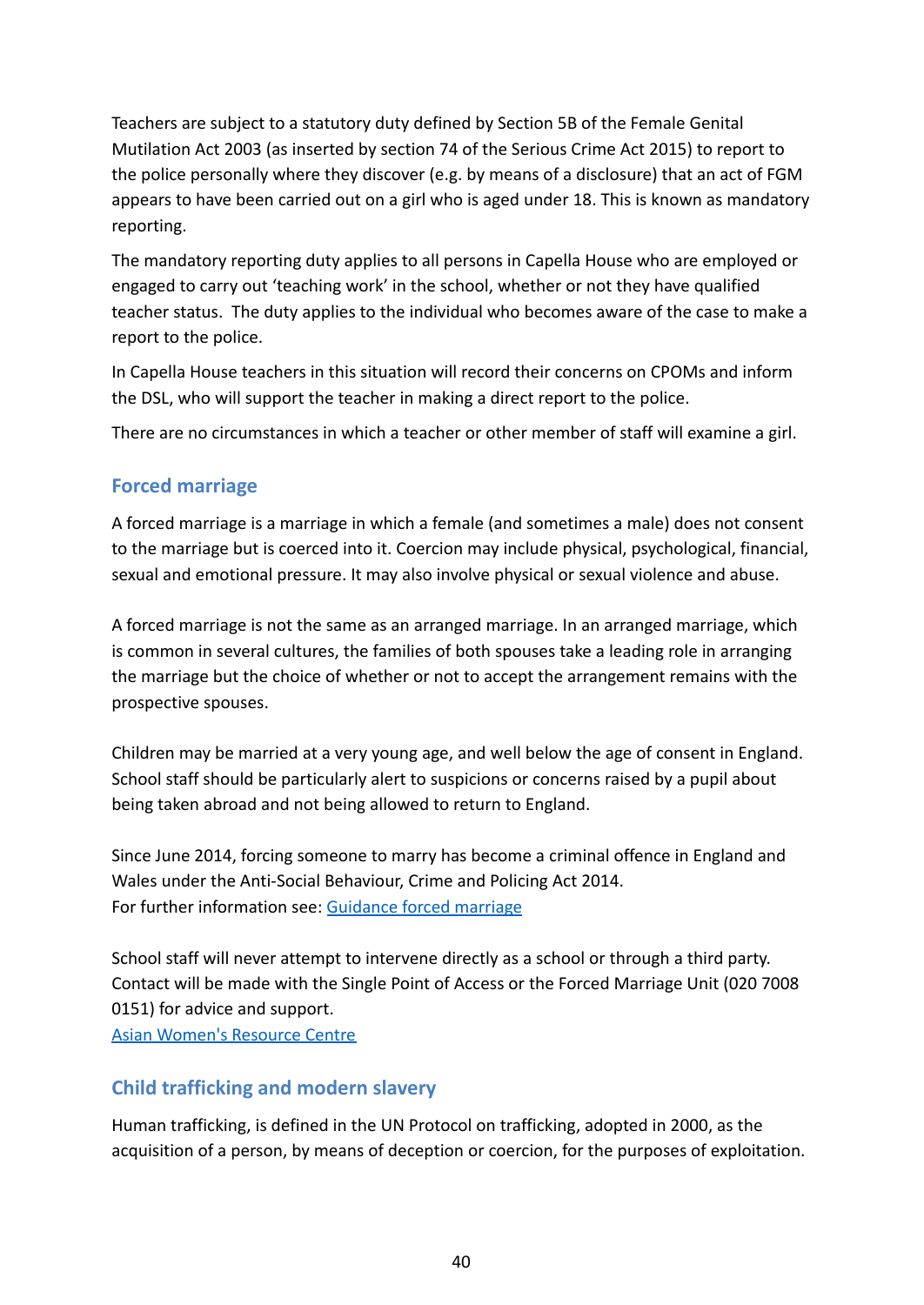Human trafficking, or modern slavery as it is often referred to, is a crime and a safeguarding issue affecting millions across the world and in the United Kingdom.

Staff at Capella House are alert to the existence of modern slavery and child trafficking and concerns will be recorded and reported to SPA as appropriate.

### **Types of Modern Slavery**

Examples of industries and services where slavery exist in the UK today, the victims of which include children and young people are (with examples)

- the sex industry, including brothels
- retail: nail bars, hand car washes
- factories: food packing
- hospitality: fast-food outlets
- agriculture: fruit picking
- domestic labour: cooking, cleaning and childminding
- additionally, victims can be forced into criminal activities such as cannabis production, theft or begging.

Modern slavery is an issue that transcends age, gender and ethnicities. It can include victims that have been brought to the UK from overseas or vulnerable people in the UK being forced illegally to work against their will. Children and young people have an increased vulnerability to slavery.

Poverty, limited opportunities at home, lack of education, unstable social and political conditions and war are some of the situations that contribute to trafficking of victims and slavery.

Slavery can be linked to a number of safeguarding issues, including child sexual exploitation, but normally includes at least one of the following specific situations.

- Child trafficking: young people being moved internationally or domestically so that they can be exploited.
- Forced labour: victims are forced to work through physical or mental threat, against their will, often for very long hours for little or no pay, in conditions that can affect their physical and mental health. They are often subjected to verbal or physical threats of violence against them as individuals or their families.
- Debt bondage: victims forced to work to pay off debts that they will never be able to. Debts can be passed down to children. Extreme examples include where a victim may be owned or controlled by an 'employer' or sold as a commodity.

Possible signs and indicators that someone is a victim of modern slavery that anyone working with children and young people should be aware of include:

● physical appearance: poor physical condition, malnourishment, untreated injuries and looking neglected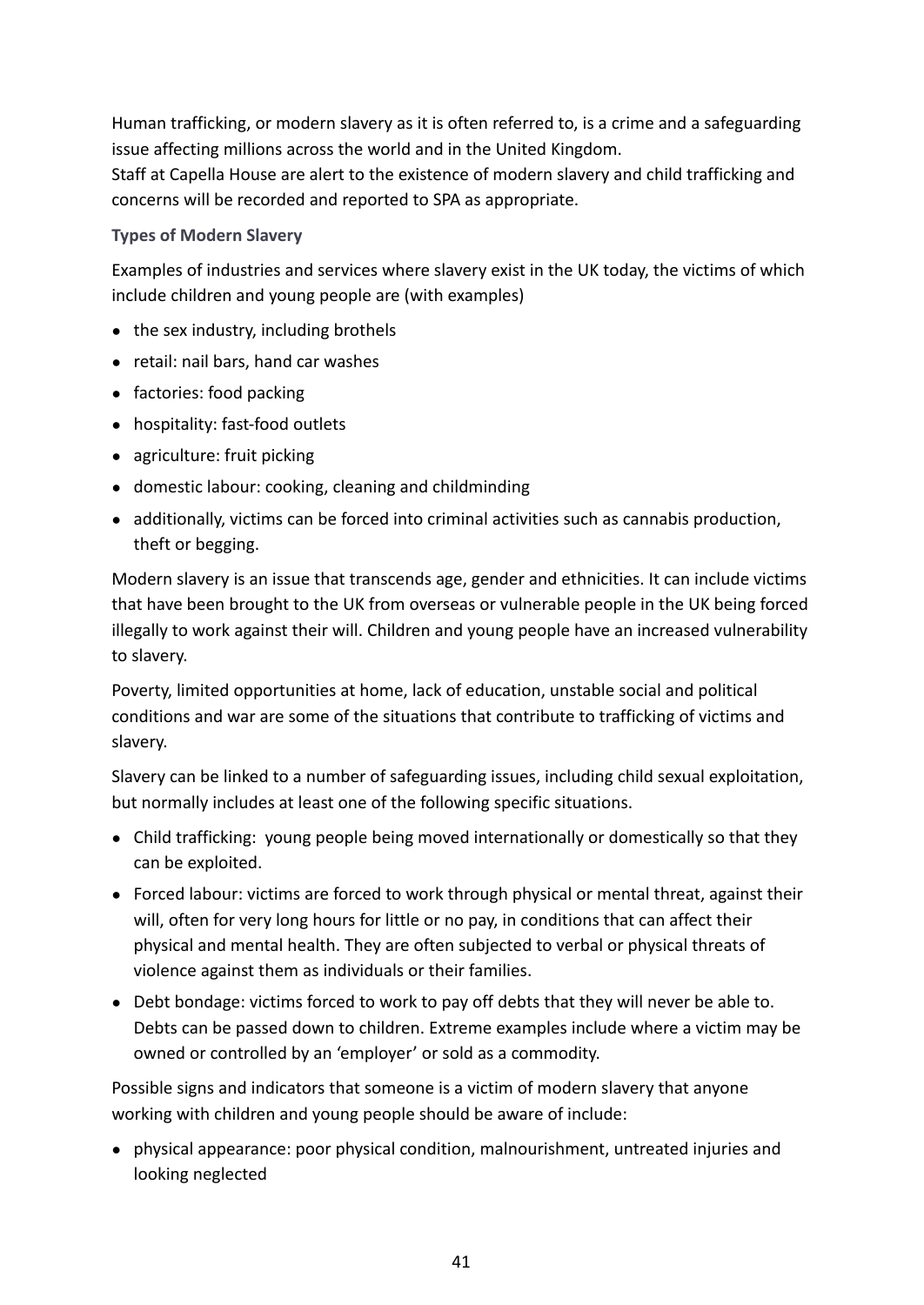- isolation: victims may not be allowed out on their own and may appear to be under the control or influence of people accompanying them, with the absence of a parent or legal guardian. They may not interact and be unfamiliar in their local community
- poor living conditions: victims may be living in dirty, cramped or overcrowded accommodation, with multiple children living and working at the same address or premises
- personal belongings: few possessions, wearing the same clothes each day and no identification documents
- restricted freedom: victims have little opportunity to move freely and may be kept from having access to their passport
- unusual travel times: victims may be dropped off or collected from work on a regular basis either very early or late at night
- reluctant to seek help: victims may avoid eye contact, appear frightened or hesitant to approach people and have lack of trust or concern about making a report should they be deportation or fear of violence on their family

If a member of Capella House staff suspects that a pupil may be a victim they will, in the first instance, report their concerns to the DSL.

The DSL will seek advice and support from SPA who may in turn make a referral to the National Crime Agency via the National Referral Mechanism (NRM).

Further advice can be provided directly by the modern slavery helpline on 0800 012 1700. [Modern slavery: how to identify and support victims](https://www.gov.uk/government/publications/modern-slavery-how-to-identify-and-support-victims)

### <span id="page-44-0"></span>**Private fostering**

A private fostering arrangement occurs when someone other than a parent or a close relative cares for a child for a period of 28 days or more, with the agreement of the child's parents. Close relatives are defined as step parents, grandparents, brothers, sisters, uncles or aunts. It applies to children under the age of 16, or under 18 if the child is disabled. Children looked after by the local authority or who are placed in a residential school, children's home or hospital are not considered to be privately fostered.

Private fostering occurs in all cultures, including British culture and children may be privately fostered at any age.

Capella House recognises that most privately fostered children remain safe and well, but safeguarding concerns have been raised in some cases. Therefore all staff are alert to possible safeguarding issues, including the possibility that a child has been trafficked into the country.

By law, a parent, private foster carer or other persons involved in making a private fostering arrangement must notify Children's Social Care as soon as possible. When Capella House becomes aware of a private fostering arrangement for a pupil that has not been notified to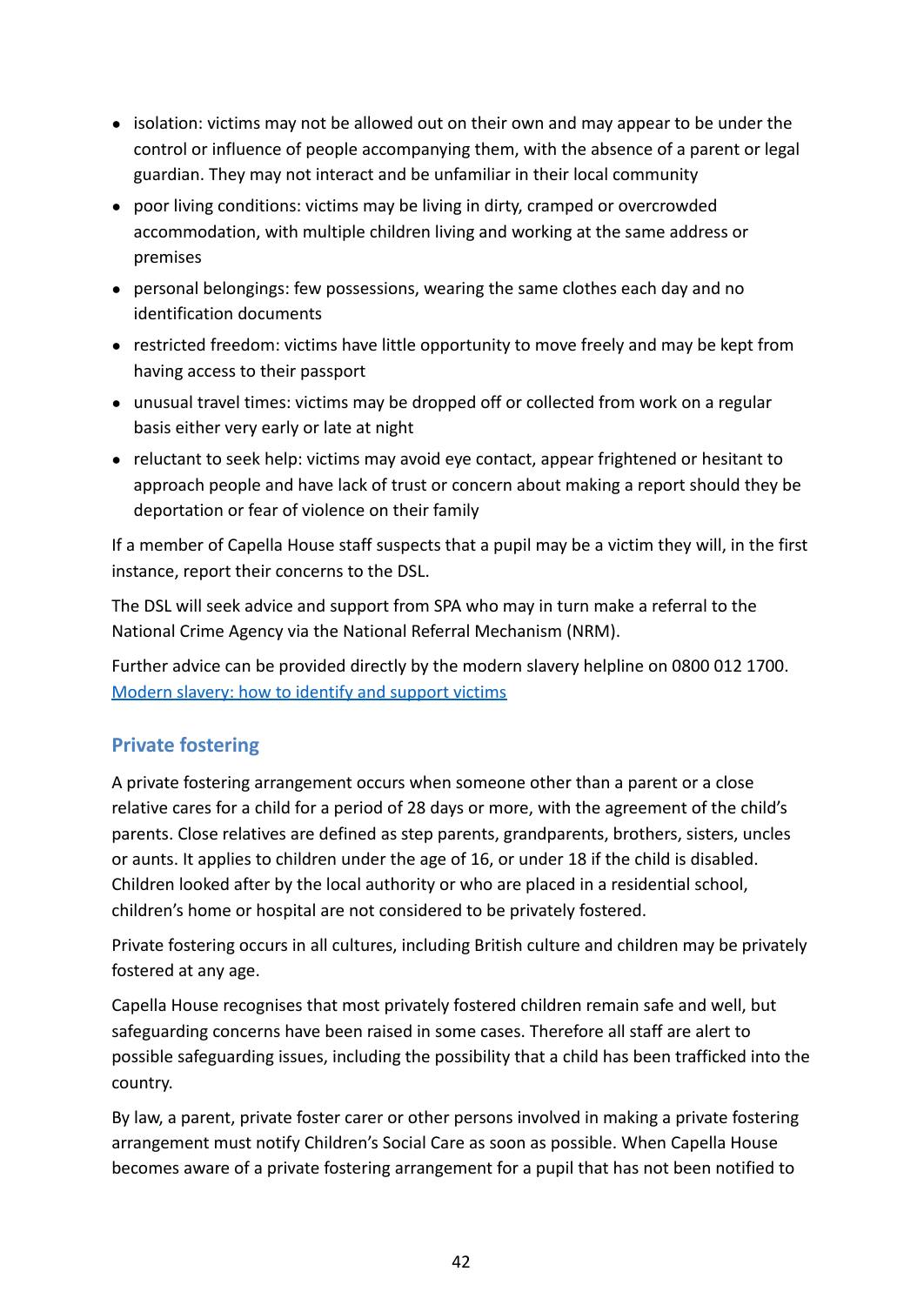Children's Social Care, we will encourage parents and private foster carers to notify Children's Social Care themselves in the first instance, but also alert them to our mandatory duty as a school to inform the local authority of children in such arrangements. [Looking after someone else's child](https://www.gov.uk/looking-after-someone-elses-child)

### <span id="page-45-0"></span>**Radicalisation and extremism**

Protecting children from the risk of radicalisation is part of Capella House's wider safeguarding duties and is similar in nature to protecting children from other forms of harm and abuse.

Section 26 of the Counter-Terrorism and Security Act 2015 places a duty on education and other children's services ('specified authorities') to have 'due regard to the need to prevent people from being drawn into terrorism'.

Radicalisation refers to the process by which a person comes to support terrorism and forms of extremism. The government defines extremism as vocal or active opposition to fundamental British values.

Capella House seeks to protect children and young people against the messages of all violent extremism including, but not restricted to, those linked to Islamist ideology, or to far right/neo-Nazi/white supremacist ideology, Irish Nationalist and Loyalist paramilitary groups, and extremist animal rights movements.

Even very young children have been exposed, in rare circumstances, to extremism at home and elsewhere including online.

As children get older, they look for adventure and excitement and they may start to ask questions about their identity and belonging. During this stage of their development they are vulnerable to extremist groups that may claim to offer answers, identity and a social network apparently providing a sense of belonging. Many of those extremist groups make sophisticated use of the internet and social media to target young people and spread their ideology, making young people more vulnerable to being influenced by extremist ideas.

Capella House takes seriously our responsibility to ensure that children are safe from terrorist and extremist material when accessing the internet in school.

During the process of radicalisation it is possible to intervene to prevent vulnerable people being radicalised. Capella House is committed to preventing pupils from being radicalised and drawn into any form of extremism or terrorism. Capella House promotes the values of democracy, the rule of law, individual liberty, mutual respect and tolerance of those with different faiths and beliefs by providing pupils with opportunities through the curriculum to discuss issues of religion, ethnicity and culture and learn how to discuss and debate points of view; and by ensuring that all pupils are valued and listened to within school.

Capella House staff receive training that provides them with both the information they need to understand the risks affecting children and young people in this area and a specific understanding of how to identify and support individual children who may be at risk of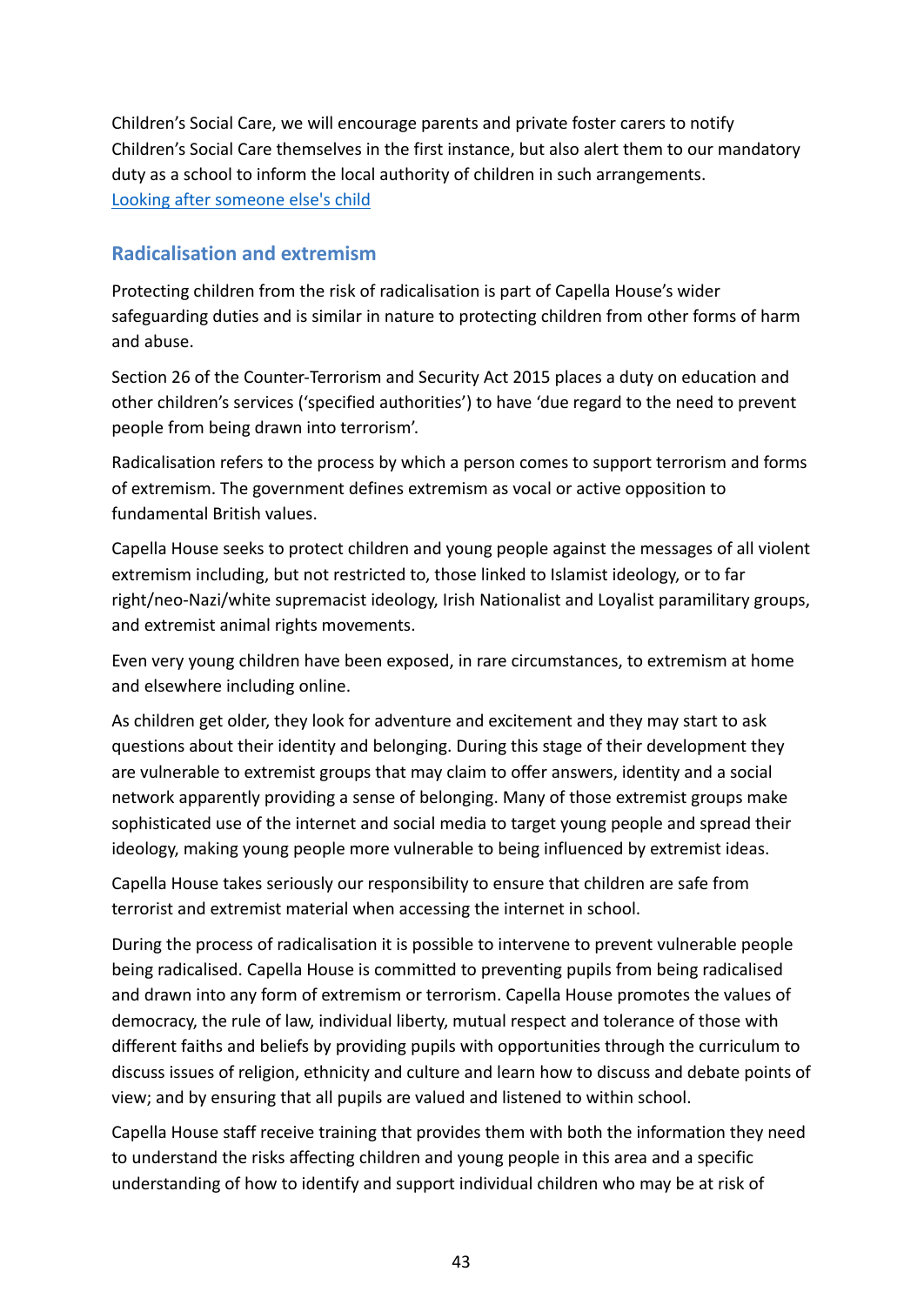radicalisation. Staff are trained to report all concerns about possible radicalisation and extremism to the DSL immediately as they would any other safeguarding concern.

Capella House recognises the importance of providing a safe space for children to discuss controversial issues and build the resilience and critical thinking skills needed to challenge extremist perspectives.

When any member of staff has concerns that a pupil may be at risk of radicalisation or involvement in terrorism, they will speak with the DSL.

Capella House will discuss any concerns about possible radicalisation identified in school with a pupil's parents and carers as with any other safeguarding or child protection issue unless there is reason to believe that doing so would place the child at risk. They will also support parents and carers who raise concerns about their children being vulnerable to radicalisation.

We will then follow normal safeguarding procedures, which may involve contacting the Single Point of Access for consultation and further advice and/or making appropriate referrals to the police PREVENT team and Channel programme for any pupil whose behaviour or comments suggest that they are vulnerable to being radicalised and drawn into extremism and terrorism in order to ensure that children receive appropriate support.

The Department for Education has also set up a dedicated telephone helpline for staff and governors to raise concerns around Prevent (020-7340 7264).

We expect all staff, volunteers, governors, visiting professionals, contractors and individuals or agencies that hire school premises to behave in accordance with the school's staff behaviour policy (code of conduct). We will challenge the expression and/or promotion of extremist views and ideas by any adult on school premises or at school events and, when necessary, will make appropriate referrals in respect of any such adult.

Parents and staff may find the following websites informative and useful: [Protecting children from radicalisation: the prevent duty](https://www.gov.uk/government/publications/protecting-children-from-radicalisation-the-prevent-duty) [Educate against hate](http://educateagainsthate.com/)

Contact for Richmond and Wandsworth: Mark Wolski, Vulnerabilities Manager [mark.wolski@richmondandwandsworth.gov.uk](http://mark.wolski@richmondandwandsworth.gov.uk)

### <span id="page-46-0"></span>**Suicide and self-harm**

**Suicide:** an act of deliberate self-harm which results in death.

**Self-harm:** self-poisoning or self-injury, irrespective of the apparent purpose of the act. **Suicide and self-harm links:** self-harm is generally a way of coping with overwhelming emotional distress. Many young people self-harm where there is no suicidal intent. However, research shows that young people who self-harm can be at a higher risk of suicide.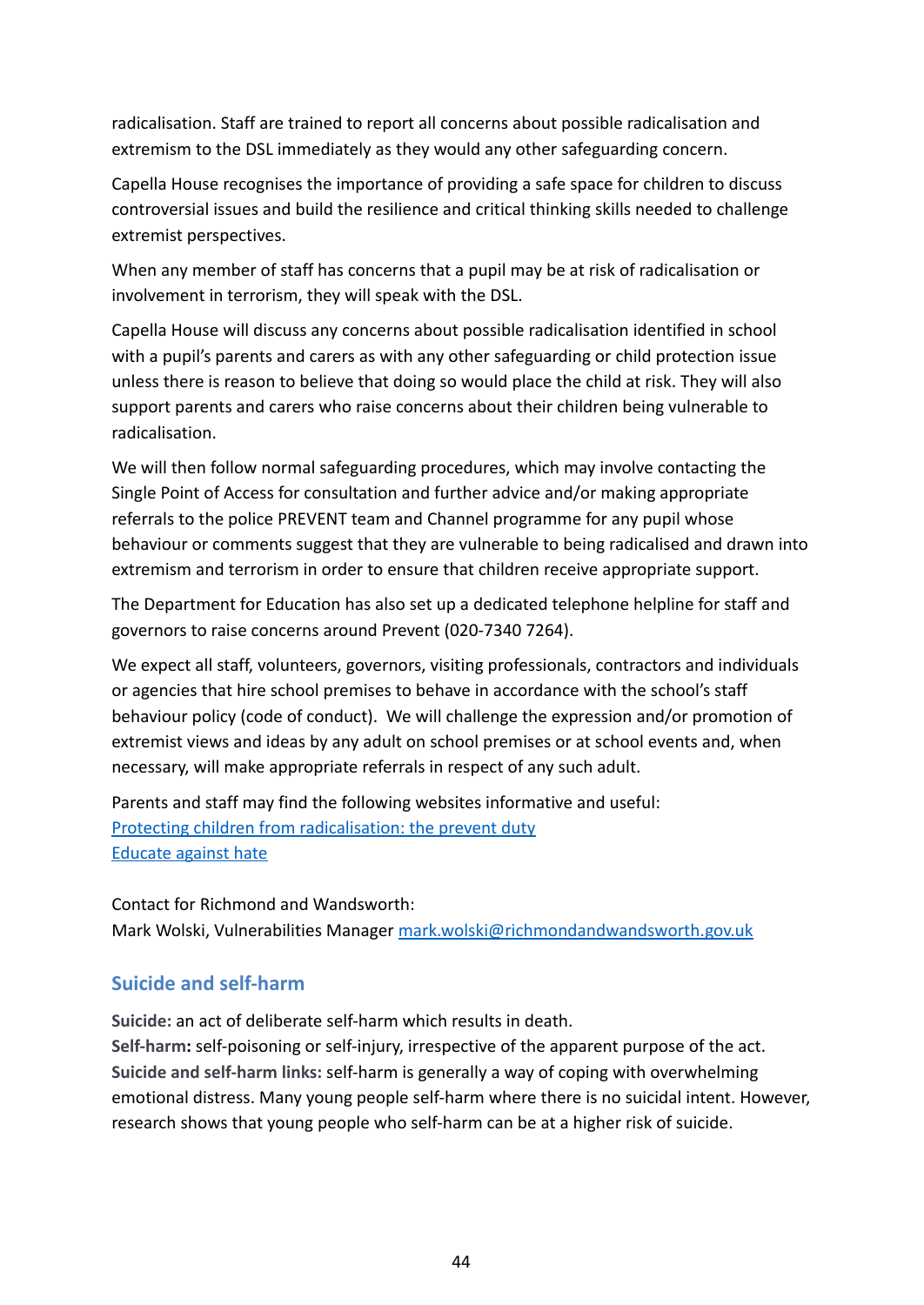Self-harm is a coping mechanism that enables a person to express difficult emotions. Young people who hurt themselves often feel that physical pain is easier to deal with than the emotional pain they are experiencing, because it is tangible. But the behaviour only provides temporary relief and fails to deal with the underlying issues that a young person is facing. For some people, self-harm may last for a short time. For others, it can become a long-term problem. Some people self-harm, stop for a while, and return to it months, even years, later, in times of distress.

Risk factors that indicate a child or young person may be at risk of taking actions to harm themselves or attempt suicide can cover a wide range of life events such as bereavement; bullying; online bullying; mental health problems including eating disorders; family problems such as domestic violence; or any form of abuse or conflict between the child and parents.

The most common forms of self-harm are

- cutting
- biting self
- burning, scalding, branding
- picking at skin, reopening old wounds
- breaking bones, punching
- hair pulling
- head banging
- ingesting objects or toxic substances
- overdosing with a medicine

Self-harm is usually a secretive behaviour but signs may include:

- wearing long sleeves at inappropriate times
- spending more time in the bathroom
- unexplained cuts or bruises, burns or other injuries
- unexplained smell of Dettol, TCP, etc.
- low mood seems to be depressed or unhappy, low self-esteem, feelings of worthlessness
- any mood changes anger, sadness
- changes in eating or sleeping patterns
- losing friendships, spending more time by themselves and becoming more private or defensive
- withdrawal from activities that used to be enjoyed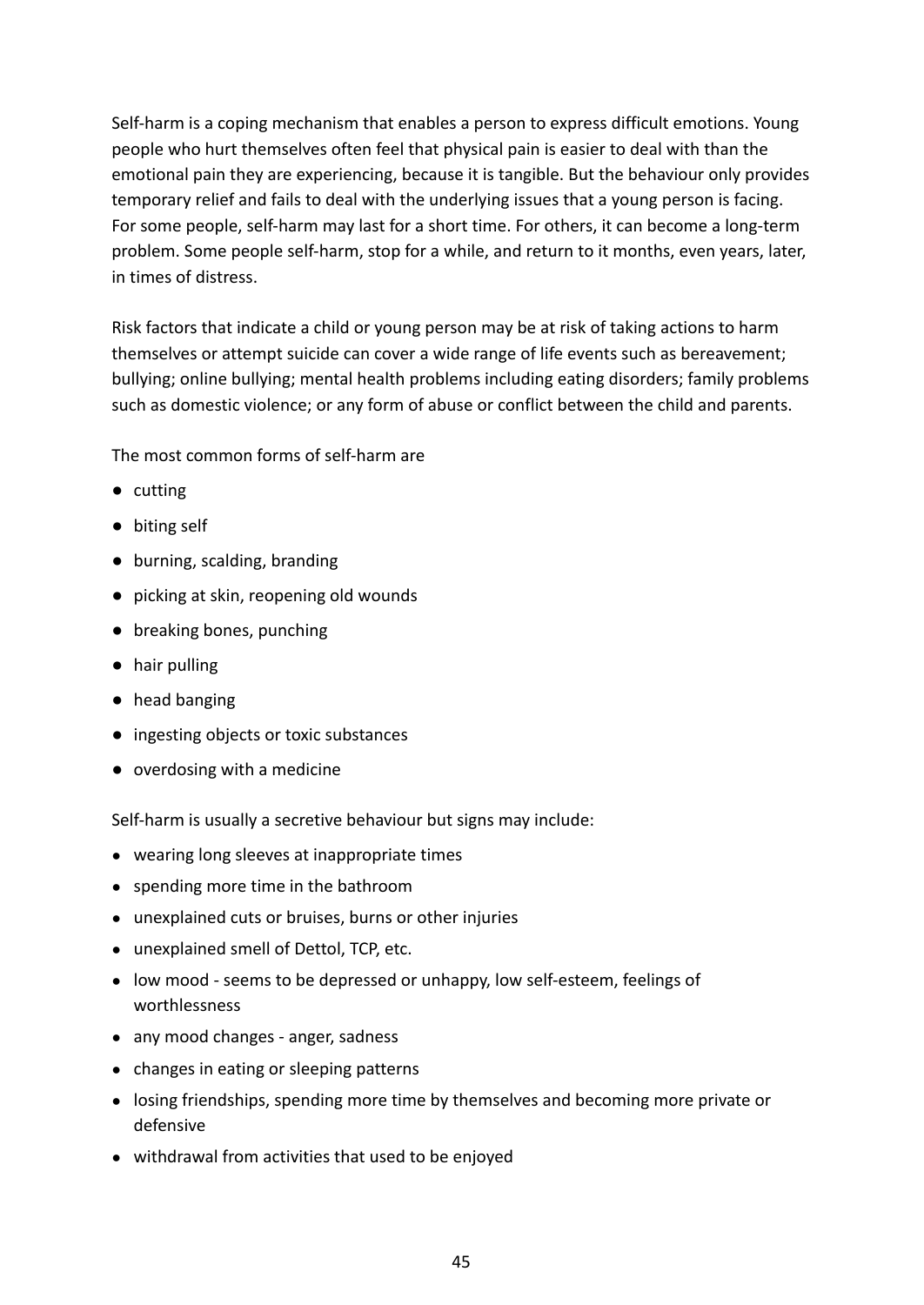• abuse of alcohol and/or drugs

Capella House recognises that any pupil who self-harms or expresses thoughts about self-harm and/or suicide must be taken seriously and appropriate help and intervention will be offered at the earliest point. Any member of staff who is made aware that a pupil has self-harmed, or is contemplating self-harm or suicide, will record and report the matter to the DSL as soon as possible as with any other safeguarding concern.

A safety plan will be developed for any pupil at risk of suicide. **[Papyrus](https://www.papyrus-uk.org/suicide-prevention/)** 

### <span id="page-48-0"></span>**Fabricated or induced illnesses**

Staff at Capella House are alert to the issues surrounding fabricated or induced illnesses. Fabricated or induced illness (FII) is a rare form of child abuse. It happens when a parent or carer, usually the child's biological mother, exaggerates or deliberately causes symptoms of illness in the child.

There are many ways that the parent/carer may fabricate (make up or lie about) or induce illness in a child:

- lying about their child's symptoms
- deliberately contaminating or manipulating clinical tests to fake evidence of illness. For example, by adding blood or glucose to urine samples, placing their blood on the child's clothing to suggest unusual bleeding, or heating thermometers to suggest the presence of a fever
- poisoning their child with unsuitable and non-prescribed medicine
- infecting their child's wounds or injecting the child with dirt or poo
- inducing unconsciousness by suffocating their child
- not treating or mistreating genuine conditions so they get worse
- withholding food, resulting in the child failing to develop physically and mentally at the expected rate.

The very presence of an illness can act as a stimulus to the abnormal behaviour and also provide the parent with opportunities for inducing symptoms.

Fabricated or induced illness is most commonly identified in younger children. Although some of these children die, there are many that do not die as a result of having their illness fabricated or induced, but who suffer significant long term physical or psychological health consequences.

Fabrication of illness may not necessarily result in a child experiencing physical harm, but there may be concerns about the child suffering emotional harm. They may suffer emotional harm and/or disturbed family relationships as a result of an abnormal relationship with their parent.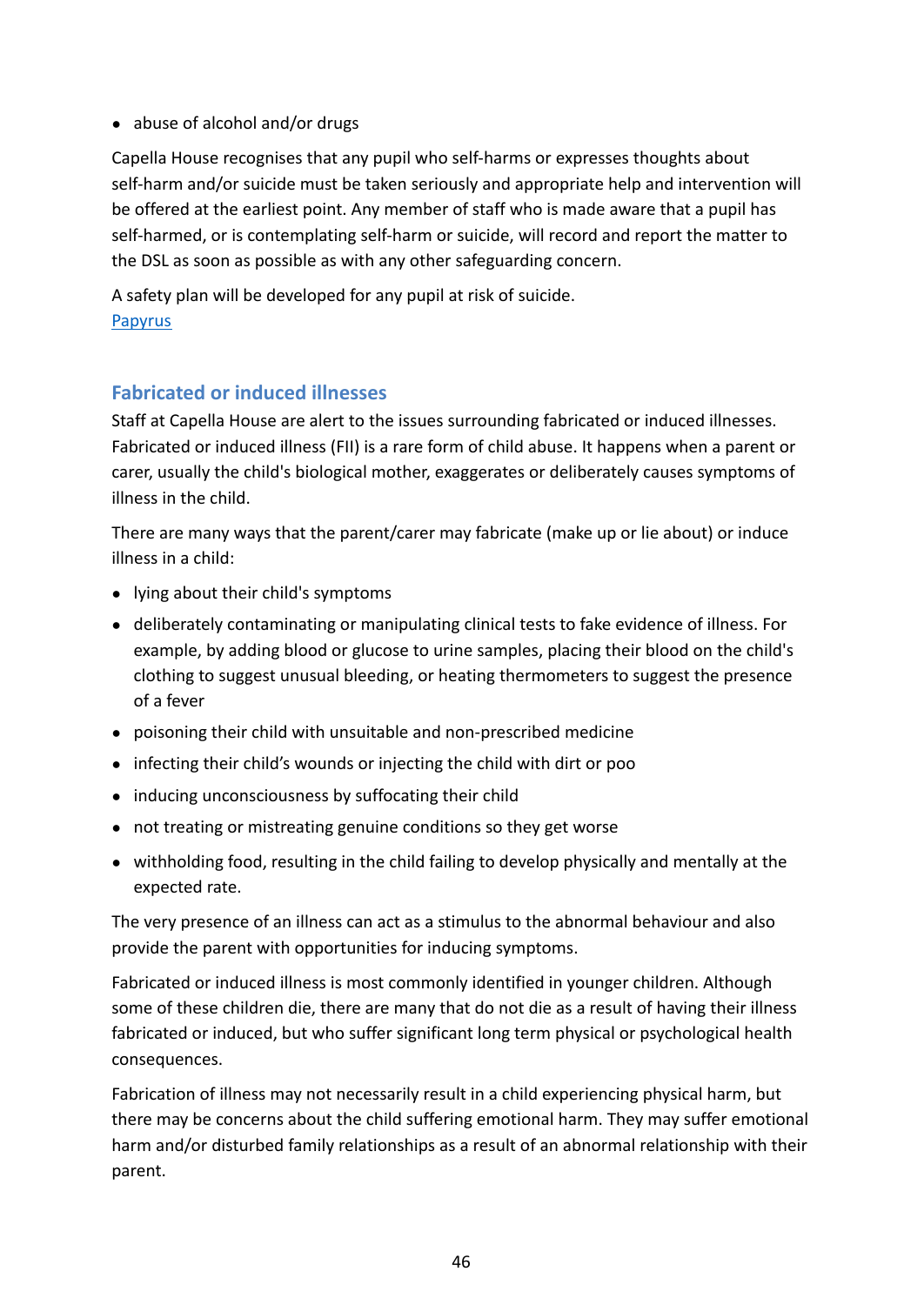Staff at Capella House will record and report any concerns about a child who might be experiencing fabricated or induced illness to the DSL as with any other safeguarding concern. The DSL will consider the need to make a referral or consult with the Single Point of Access as with any other child protection concern.

The Royal College of Paediatrics and Child Health (RCPCH) has issued updated guidance: <https://childprotection.rcpch.ac.uk/resources/perplexing-presentations-and-fii/>

# <span id="page-49-0"></span>**11. Children who may be particularly vulnerable**

Some children are more vulnerable to abuse and neglect than others. Several factors may contribute to that increased vulnerability, including prejudice and discrimination; isolation; social exclusion; communication issues; a reluctance on the part of some adults to accept that abuse can occur; an individual child's personality, behaviour, disability, mental and physical health needs; and family circumstances.

To ensure that all of our pupils receive equal protection, we will give special consideration to children who are:

- disabled or have special educational needs
- young carers
- affected by parental substance misuse, domestic abuse and violence or parental mental health needs
- asylum seekers
- looked after by the local authority or otherwise living away from home
- vulnerable to being bullied, or engaging in bullying behaviours
- living in temporary accommodation
- living transient lifestyles
- living in chaotic and unsupportive home situations
- vulnerable to discrimination and maltreatment on the grounds of race, ethnicity, religion, disability or sexuality
- already perceived as a 'problem'
- at risk of child sexual exploitation (CSE)
- do not have English as a first language
- at risk of female genital mutilation (FGM)
- at risk of forced marriage
- at risk of being drawn into extremism.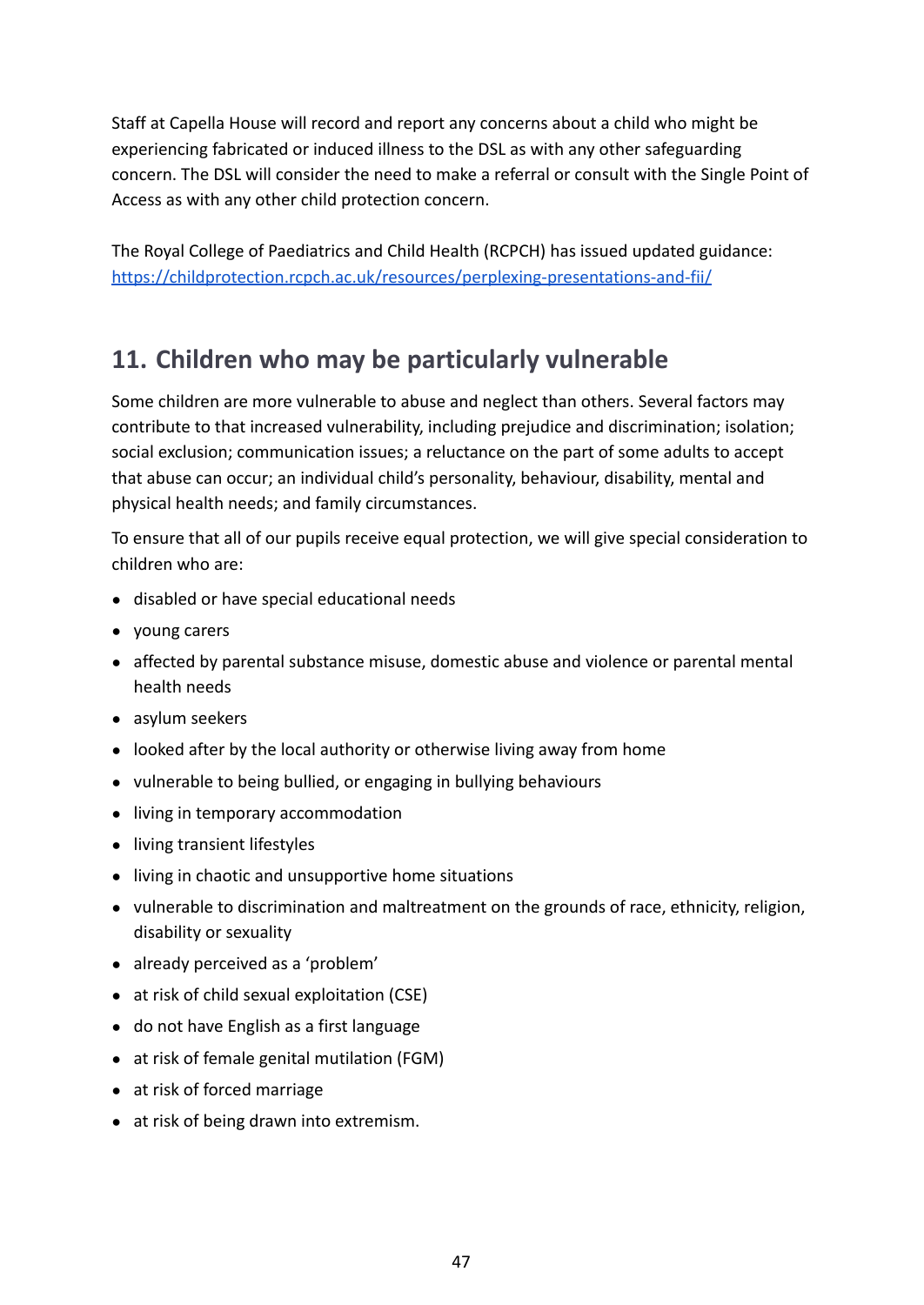This list provides examples of vulnerable groups and is not exhaustive. Special consideration includes the provision of safeguarding information and resources in community languages and accessible formats for children with communication needs.

# <span id="page-50-0"></span>**12. Children who have a social worker**

Children may need a social worker due to safeguarding and/or welfare needs. This may be due to abuse, neglect or complex family circumstances. Capella House recognises that a child's experiences of adversity and trauma can leave them vulnerable to further harm, as well as educationally disadvantaged in facing barriers to attendance, learning, behaviour and mental health.

The local authorities will share the fact that a child has a social worker with the school, and the DSL will ensure that decisions can be made in the best interests of the child's safety, welfare and educational outcomes. This information will inform decisions about safeguarding (for example, responding to unauthorised absence or missing education where there are known safeguarding risks) and promoting welfare (for example, considering the provision of pastoral and/or academic support, alongside action by statutory services).

The role of the Virtual School has been extended to provide advice and support to children who are subject to a child in need plan or a child protection plan.

# <span id="page-50-1"></span>**13. Children looked after and previously looked after**

The most common reasons for children becoming looked after is as a result of abuse and/or neglect. Capella Housewill ensure that staff have the necessary skills and knowledge to keep children looked after and previously looked after safe. Appropriate staff will have the information they need in relation to a child looked after's legal status (for example, who has parental responsibility, who is not permitted to have contact and who is not permitted to know where the child is being educated) and the level of authority delegated by the caring authority to the carer.

The designated teacher for children looked after is Ciaran McKeever. The designated governor for children looked after is Naomi Greaves.

The designated teacher will:

- promote a culture of high expectations and aspirations for how children looked after and previously looked after learn
- make sure the young person has a voice in setting learning targets
- be a source of advice for staff about differentiated teaching strategies appropriate for individual children and in making full use of Assessment for Learning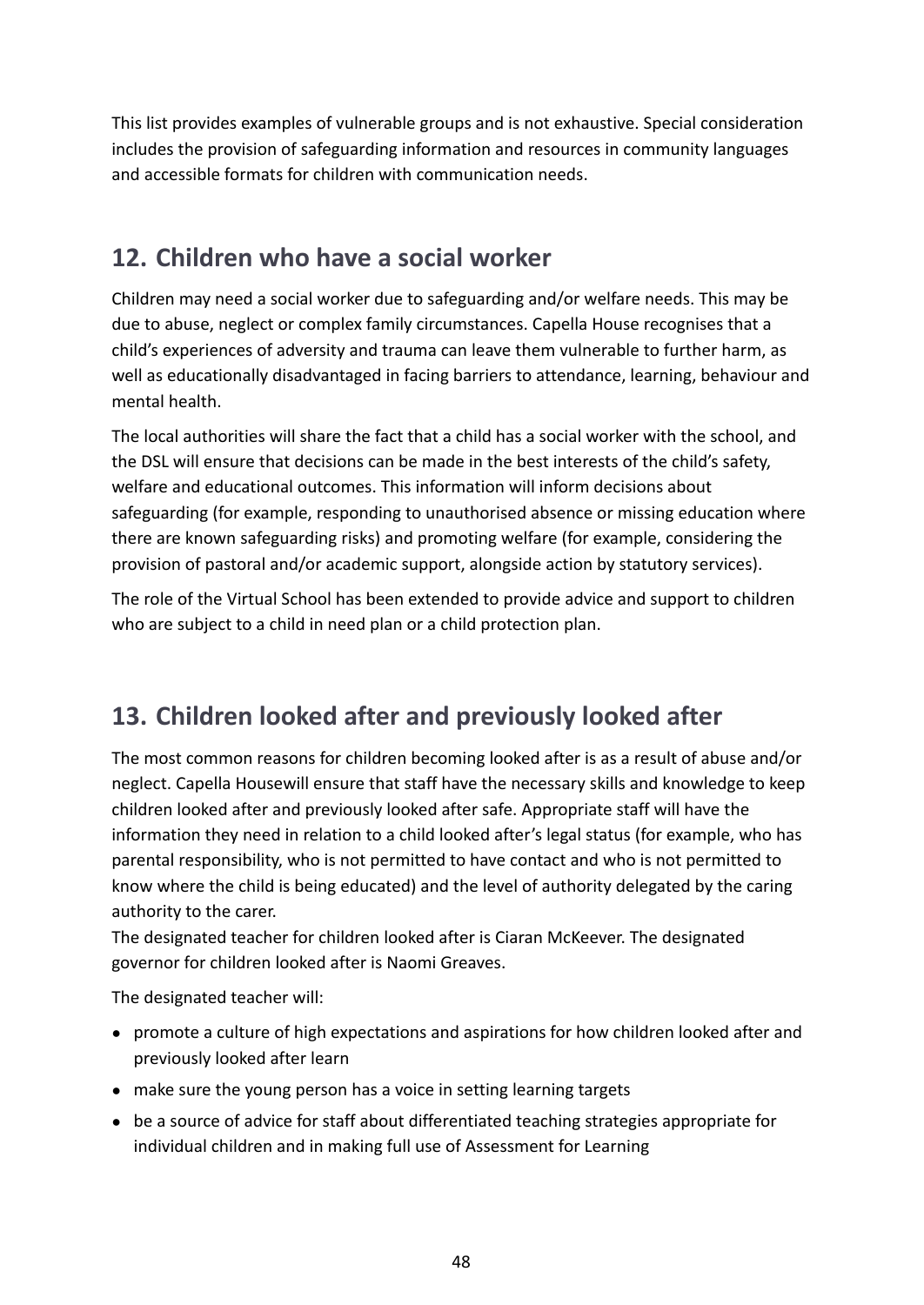- make sure that the children are prioritised in one-to-one tuition arrangements and that carers understand the importance of supporting learning at home
- have lead responsibility for the development and implementation of all children looked after's personal education plans (PEPs) within the school

### [Role and responsibilities of the designated teacher](https://www.gov.uk/government/uploads/system/uploads/attachment_data/file/269764/role_and_responsibilities_of_the_designated_teacher_for_looked_after_children.pdf)

The designated teacher has attended appropriate training and ensures that the school has the up-to-date details of the allocated social worker/personal adviser (care leavers) and the virtual school headteacher in the local authority that looks after the child. Details of the AfC Virtual School can be found at: [AfC Virtual School](http://www.afcvirtualschool.org.uk/)

# <span id="page-51-0"></span>**14. Identified areas of particular risk for our school**

At Capella House we share our site with both Clarendon and Richmond Upon Thames School (RTS), each school has its own entrance, controlled by keycard, and use their own entrances to access the playground (although both use the canteen exit at lunchtimes, the two lunchtimes do not overlap) it is important that all members of our staff team are vigilant to any safeguarding concerns that may arise for both our pupils and those of the other schools on the site. Staff members at all sites are aware of the relevant DSL for each of the schools and the procedures for reporting any concerns to them.

The Playground area that our pupils use has access to the playground of RTS, all pupils and staff are aware of the boundary (checked pathway) and when staff members are on duty they are aware of positioning themselves in an area whereby they have a full view of the boundary.

# <span id="page-51-1"></span>**15. Early help and interagency working**

At Capella House we are prepared to identify children who may benefit from early help. Early help means providing support as soon as a problem emerges at any point in a child's life, from the foundation years through to teenage years. In the first instance staff should discuss early help requirements with the DSL.

Any child may benefit from early help, but at Capella House we are particularly aware of the potential need for early help for a child who:

- is disabled and has specific additional needs
- has special educational needs (whether or not they have a statutory education, health and care plan)
- is a young carer
- is showing signs of being drawn in to antisocial or criminal behaviour, including gang involvement and association with organised crime groups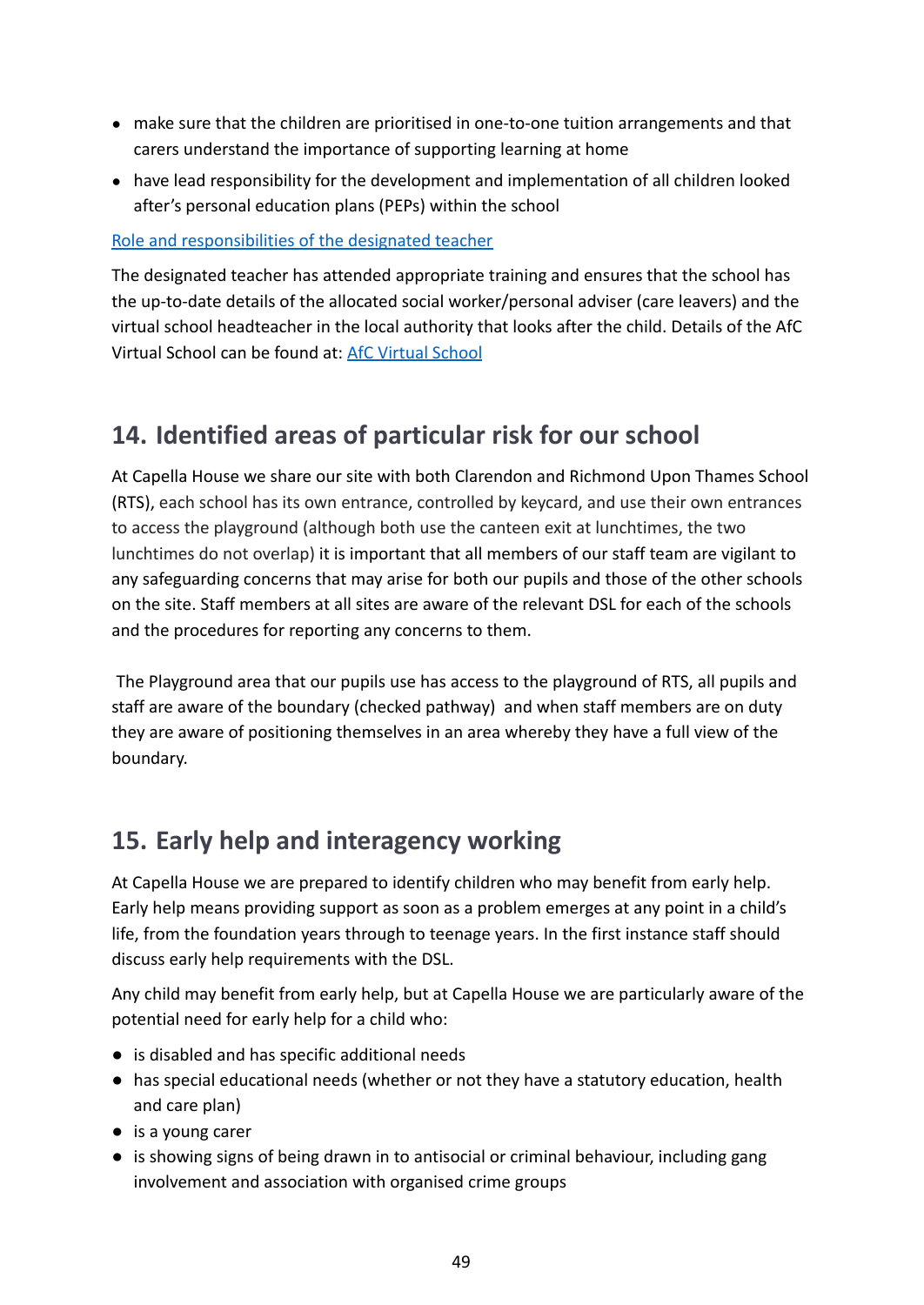- is frequently missing/goes missing from care or from home
- is misusing drugs or alcohol themselves
- Is at risk of modern slavery, trafficking or exploitation
- is in a family circumstance presenting challenges for the child, such as substance abuse, adult mental health problems or domestic abuse
- has returned home to their family from care
- is showing early signs of abuse and/or neglect
- is at risk of being radicalised or exploited
- is a privately fostered child
- Has emerging challenging behaviours.

The DSL can take a case to the Early Help Resilience Network meeting to get multi-agency support.

If early help and/or other support is appropriate, the case will be kept under constant review and consideration given to a referral to children's social care if the child's situation doesn't appear to be improving. The DSL is aware of the local escalation policy and procedures. We work closely with local professional agencies including social care, the police, health services and other services including voluntary organisations to promote the welfare of children and protect them from harm. This includes providing a co-ordinated offer of early help when additional needs of children are identified and contributing to inter-agency plans to provide additional support to children subject to child protection plans.

As part of meeting a child's needs, our Governing Board recognises the importance of sharing information between professionals and local agencies. The Data Protection Act 2018 and GDPR do not prevent the sharing of information for the purposes of keeping children safe. Fears about sharing information must not be allowed to stand in the way of the need to safeguard and promote the welfare and protect the safety of children. [Early Help Strategy](https://kingstonandrichmondsafeguardingchildrenpartnership.org.uk/media/upload/fck/file/EH%20Partnership%20Strategy%209%20Nov%202020%20(1)F.pdf)

# <span id="page-52-0"></span>**16. What to do if staff are concerned about a child's welfare**

If staff have any concerns about a child's welfare, they must act on them immediately. Any concerns regarding indicators of abuse or neglect or signs that a child may be experiencing a safeguarding issue should be recorded on CPOMs and then reported to the DSL or Deputy DSL. For physical signs of abuse, a body map can also be used (appendix 3). Concerns can also be discussed in person with the DSL but the details of the concern should be recorded in writing.

There will be occasions when staff may suspect that a pupil may be at risk, but have no 'real' evidence. The pupil's behaviour may have changed, their artwork could be bizarre, they may write stories or poetry that reveal confusion or distress, or physical or inconclusive signs may have been noticed.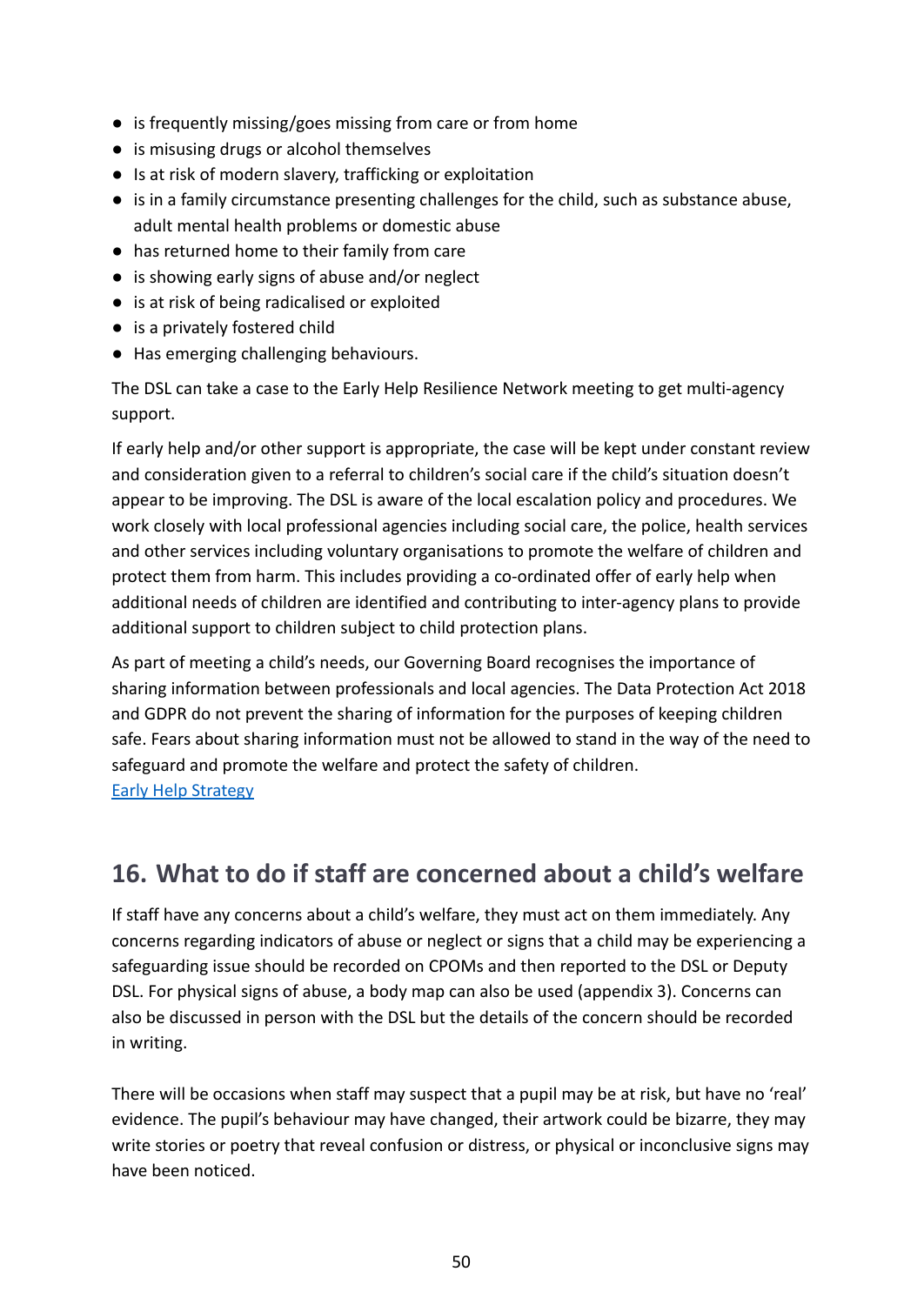Capella House recognises that the signs may be due to a variety of factors, for example a parent has moved out, a pet has died, a grandparent is very ill or an accident has occurred. However, they may also indicate a child is being abused or is in need of safeguarding.

In these circumstances staff will exercise professional curiosity and will try to give the child the opportunity to talk. It is fine for staff to ask the pupil if they are OK or if they can help in any way.

Staff should use CPOMs to record these early concerns and give the completed form to the DSL.

Following an initial conversation with the pupil, if the member of staff remains concerned, they should discuss their concerns with the DSL and put them in writing.

If the pupil does begin to reveal that they are being harmed, staff should follow the advice below regarding a pupil making a disclosure.

# <span id="page-53-0"></span>**17. What to do if a pupil discloses to a member of staff**

Remember the seven Rs: receive; reassure; respond; report; record; remember; review (see appendix 5 for more details).

We recognise that it takes a lot of courage for a child to disclose they are being abused. They may feel ashamed, guilty or scared, their abuser may have threatened that something will happen if they tell, they may have lost all trust in adults or believe that what has happened is their fault. Sometimes they may not be aware that what is happening is abuse.

A child who makes a disclosure may have to tell their story on a number of subsequent occasions to the police and/or social workers. Therefore, it is vital that their first experience of talking to a trusted adult is a positive one.

For some extra help: [NSPCC Responding to a child's](https://www.youtube.com/watch?v=bvJ5uBlGYgE) disclosure of abuse

During their conversation with the pupil staff will:

- listen to what the child has to say and allow them to speak freely
- remain calm and not overact or act shocked or disgusted the pupil may stop talking if they feel they are upsetting the listener
- reassure the child that it is not their fault and that they have done the right thing in telling someone
- not be afraid of silences staff must remember how difficult it is for the pupil and allow them time to talk
- take what the child is disclosing seriously
- ask open questions and avoid asking leading questions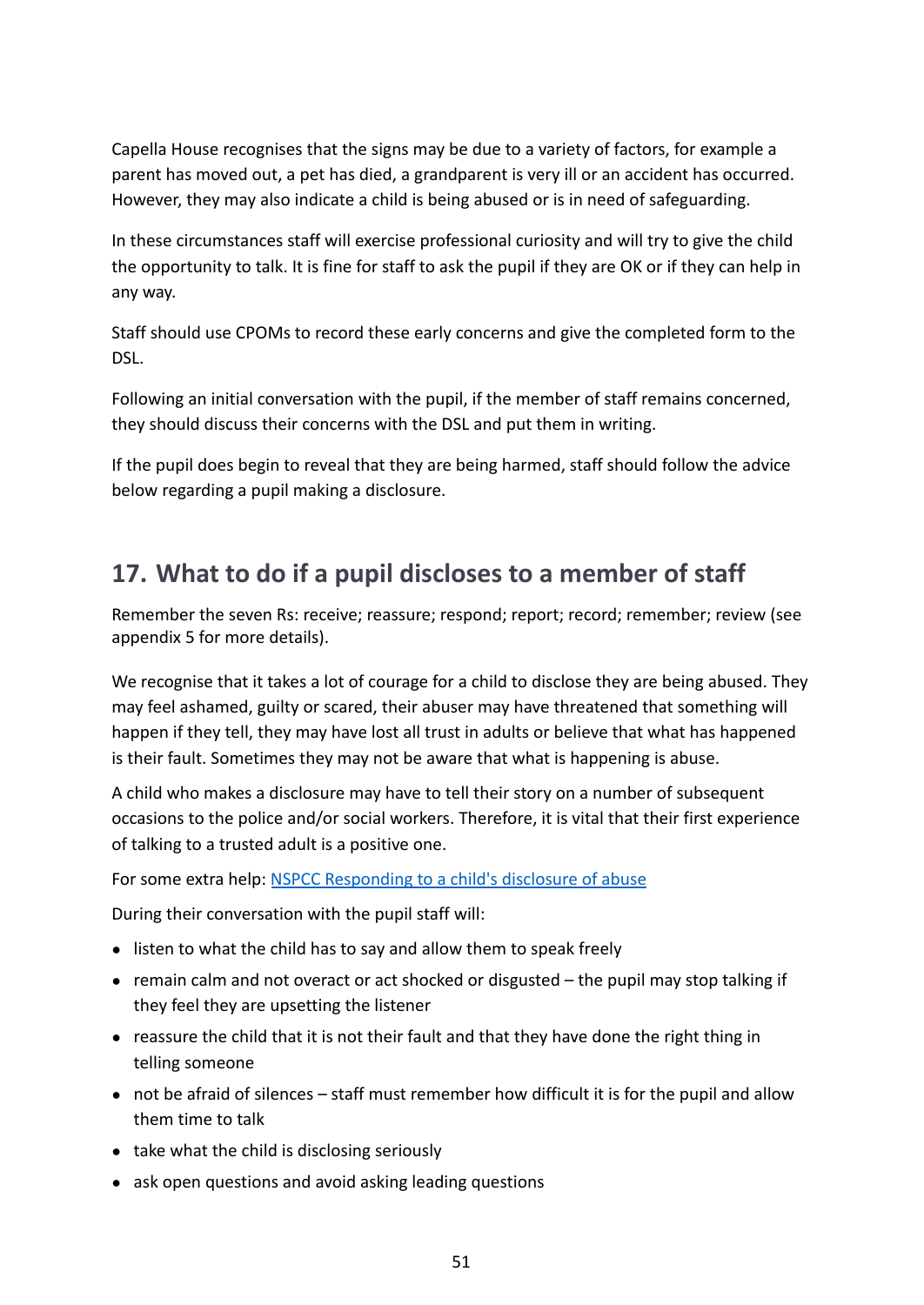- avoid jumping to conclusions, speculation or make accusations
- not automatically offer any physical touch as comfort. It may be anything but comforting to a child who is being abused
- avoid admonishing the child for not disclosing sooner. Saying things such as 'I do wish you had told me about it when it started' may be the staff member's way of being supportive, but may be interpreted by the child to mean they have done something wrong. There are multiple reasons why children delay disclosing
- tell the child what will happen next

If a pupil talks to any member of staff about any risks to their safety or wellbeing the staff member will let the child know that they will have to pass the information on. Staff are not allowed to keep secrets.

The member of staff should write up their conversation as soon as possible on CPOMs in the child's own words. Staff should make this a matter of priority. The record should be signed and dated, the member of staff's name should be printed and it should also detail where the disclosure was made and who else was present. For physical signs of abuse, a body map can also be used (appendix 3).The record should be handed to the DSL.

# <span id="page-54-0"></span>**18. Notifying parents**

The school will normally seek to discuss any concerns about a pupil with their parents. This must be handled sensitively and the DSL will make contact with the parent in the event of a concern, suspicion or disclosure.

However, if the school believes that notifying parents could increase the risk to the child or exacerbate the problem, advice will first be sought from the Single Point of Access.

Where there are concerns about forced marriage, honour based abuse or any harmful practice, parents should not be informed a referral is being made as to do so may place the child at a significantly increased risk.

# <span id="page-54-1"></span>**19. Making a referral to the Single Point of Access (SPA)**

Concerns about a pupil or a disclosure should be discussed with the DSL who will help decide whether a referral to the Single Point of Access is appropriate. If a referral is needed then the DSL should make it. However, anyone, including children, can make a referral and if for any reason a staff member thinks a referral is appropriate and one hasn't been made, they can and should consider making a referral themselves.

The pupil (subject to their age and understanding) and the parents will be told that a referral is being made, unless to do so would increase the risk to the pupil.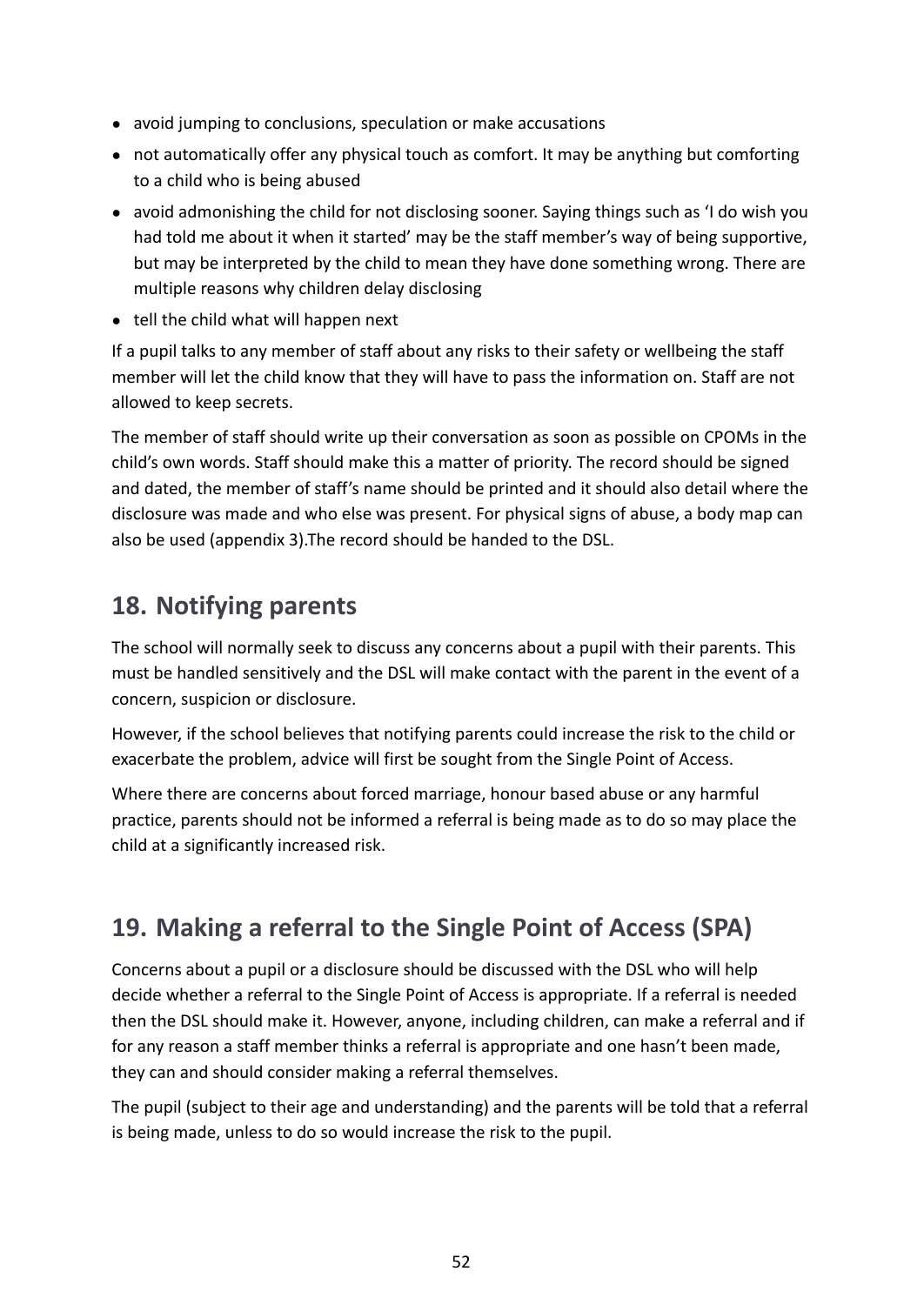If you have not had any feedback from SPA within 72 hours of making the referral, you must follow this up.

If after a referral the pupil's situation does not appear to be improving, the DSL (or whoever made the referral) should press for re-consideration to ensure their concerns have been addressed, and most importantly the pupil's situation improves.

If a pupil is in immediate danger or is at risk of harm, a referral should be made to SPA and/or the police immediately. Anybody can make a referral.

Where referrals are not made by the DSL, the DSL should be informed as soon as possible.

SPA contact number: 020-8547 5008. [SPA online referral form](https://emea01.safelinks.protection.outlook.com/?url=https%3A%2F%2Fwww.richmond.gov.uk%2Fservices%2Fchildren_and_family_care%2Fsingle_point_of_access%2Fsingle_point_of_access_for_professionals&data=04%7C01%7C%7C6a07c91381af4e8dbd6808d9957009e5%7C84df9e7fe9f640afb435aaaaaaaaaaaa%7C1%7C0%7C637705130692605258%7CUnknown%7CTWFpbGZsb3d8eyJWIjoiMC4wLjAwMDAiLCJQIjoiV2luMzIiLCJBTiI6Ik1haWwiLCJXVCI6Mn0%3D%7C1000&sdata=%2B0ygyDiuBmVGjGwdFU8Jp%2FXtbq0LfkjGVfw4hRRoUOU%3D&reserved=0)

# <span id="page-55-0"></span>**20. Support for staff**

We recognise that staff working in the school who have become involved with a child who has suffered harm, or appears to be likely to suffer harm, may find the situation stressful and upsetting.

We will support such staff by providing an opportunity to talk through their anxieties with the DSLs and to seek further support as appropriate.

# <span id="page-55-1"></span>**21. Confidentiality**

Capella House recognises that to effectively meet a child's needs, safeguard their welfare and protect them from harm, the school must contribute to inter-agency working in line with Working Together to Safeguard Children (2018) and share information between professionals and agencies where there are concerns.

All staff must be aware that they have a professional responsibility to share information with other agencies in order to safeguard children and that the Data Protection Act 2018 and GDPR is not a barrier to sharing information where the failure to do so would place a child at risk of harm.

The DfE emphasises that: "The Data Protection Act 2018 and GDPR do not prevent, or limit, the sharing of information for the purposes of keeping children safe. Fears about sharing information must not be allowed to stand in the way of the need to promote the welfare and protect the safety of children."

All staff must be aware that they cannot promise a pupil to keep secrets which might compromise the pupil's safety or wellbeing. It is important that staff and volunteers tell the pupil in a manner appropriate to the pupil's age and development that they cannot promise complete confidentiality and that they may need to pass information on to other professionals to help to keep the pupil or other children safe.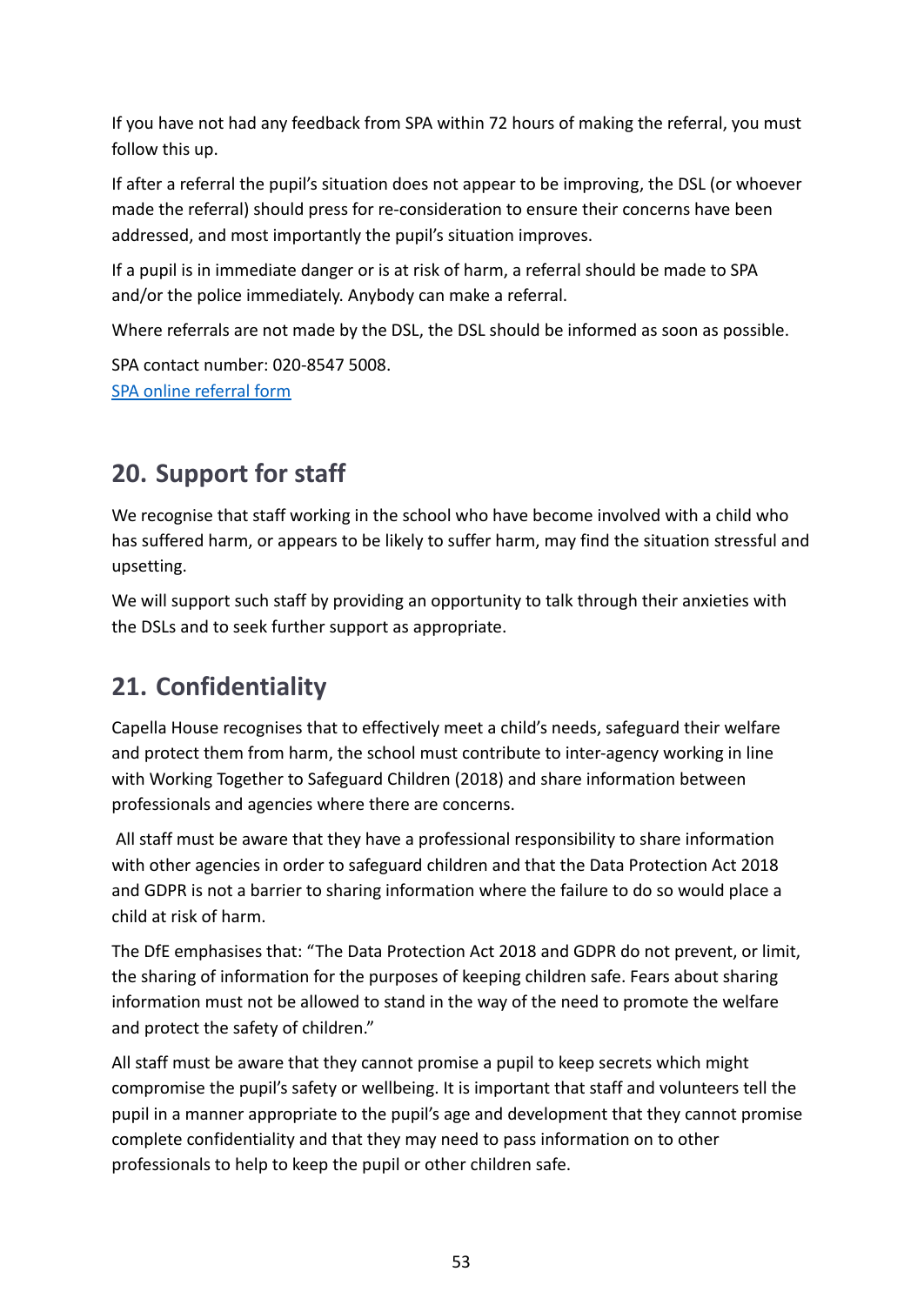However, we also recognise that all matters relating to child protection are personal to children and families. Therefore, in this respect they are confidential and the headteacher or DSLs will only disclose information about a pupil to other members of staff on a need to know basis.

We will always undertake to share our intention to refer a child to SPA with their parents and carers unless to do so could put the pupil at greater risk of harm, or impede a criminal investigation. If in doubt, we will consult with SPA on this point.

# <span id="page-56-0"></span>**22. Record Keeping**

Pupils' safeguarding and child protection records will be stored securely and access to them will be appropriately limited.

When pupils leave Capella House, the school will ensure that their child protection file is transferred to the new school or college as soon as possible. This will be transferred separately from their main pupil file, ensuring secure transit and a confirmation of receipt will be requested and retained. Where appropriate, the DSL will share information in advance of the pupil transferring so support can be put in place.

If Capella House is the last school that the pupil attends, their child protection file will be securely stored by the school until their  $26<sup>th</sup>$  birthday is reached, when it will be securely disposed of.

# <span id="page-56-1"></span>**23. Procedure for dealing with complaints and allegations about staff**

Capella House has a whole school approach to safeguarding and we promote an open and transparent culture in which all concerns about all adults working in or on behalf of the school (including supply teachers, volunteers and contractors) are dealt with promptly and appropriately.

Despite all efforts to recruit safely, there may be occasions when allegations of abuse against children are reported to have been committed by staff, supply staff, practitioners and/or volunteers, who work with pupils in our school.

An allegation is any information which indicates that a member of staff, supply staff or volunteer may have:

- behaved in a way that has, or may have harmed a child
- possibly committed a criminal offence against or related to a child
- behaved towards a child or children in a way that indicates they may pose a risk of harm to children.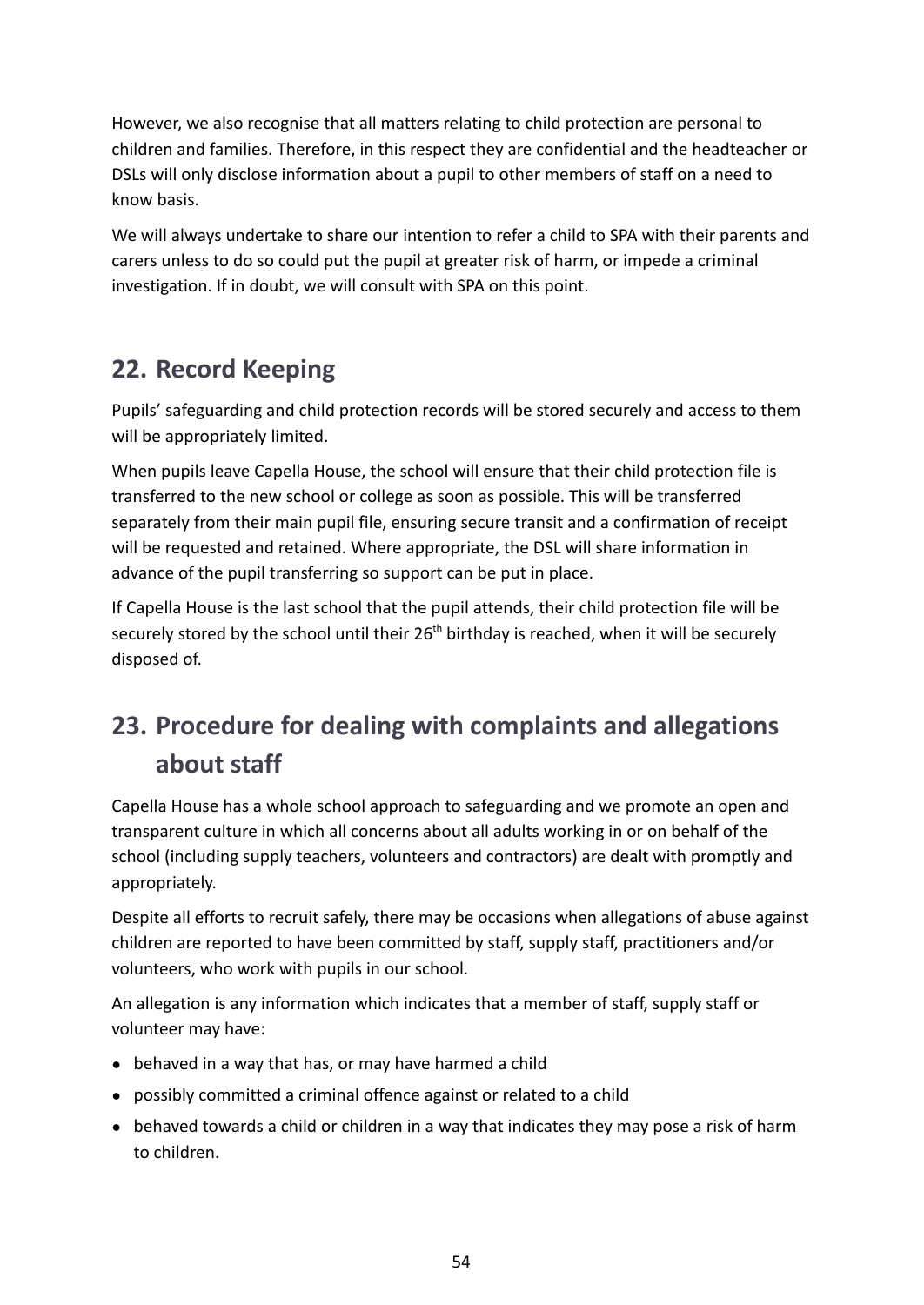This applies to any child the member of staff, supply staff or volunteer has contact with in their personal, professional or community life, as if they had child protection concerns raised for their own children.

To reduce the risk of allegations, all staff should be aware of safer working practice and should be familiar with the school's code of conduct and the 'Guidance for safer working practice for adults who work with children and young people in education settings'

[Guidance for safer working practice 2019](https://c-cluster-110.uploads.documents.cimpress.io/v1/uploads/13ecce28-e8f2-49e9-83c6-c29337cd8071~110/original?tenant=vbu-digital)

[Guidance for safer working practice addendum April 2020](https://www.safeguardingchildren.co.uk/wp-content/uploads/2020/04/Guidance-For-Safer-Working-Practice-COVID-addendum-April-2020.pdf)

Guidance about conduct and safe practice, including safe use of mobile phones by staff, will also be given at induction.

All staff should be aware of Capella House's behaviour policy.

All school staff should take care not to place themselves in a vulnerable position with a pupil. It is always advisable for interviews or work with individual pupils or parents to be conducted in view of other adults.

We understand that a pupil may make an allegation against a member of staff or staff may have concerns about another staff member. If such an allegation is made, or information is received which suggests that a person may be unsuitable to work with children, the member of staff receiving the allegation or aware of the information, will immediately inform the headteacher or the DSL.

The headteacher or the DSL on all such occasions will discuss the content of the allegation with the local authority designated officer (LADO) within 24 hours and before taking any further action.

If the allegation made to a member of staff concerns the headteacher, the person receiving the allegation will immediately inform the chair of governors who will consult the LADO as above, without notifying the headteacher first. Contact details for the chair of governors can be found in section 2 of this policy.

Reporting to the LADO applies even where the nature of the alleged assault would not normally meet the threshold if applied to children in their own families. For example, a report of a child being smacked by a parent, with no injury caused, would be unlikely to require any response by police or Children's Social Care. However, a similar report of a child being smacked by a teacher should be responded to because of:

- the vulnerability of children away from home
- the higher standards of conduct demanded by law and regulation of those caring for other people's children
- the position of trust enjoyed by such people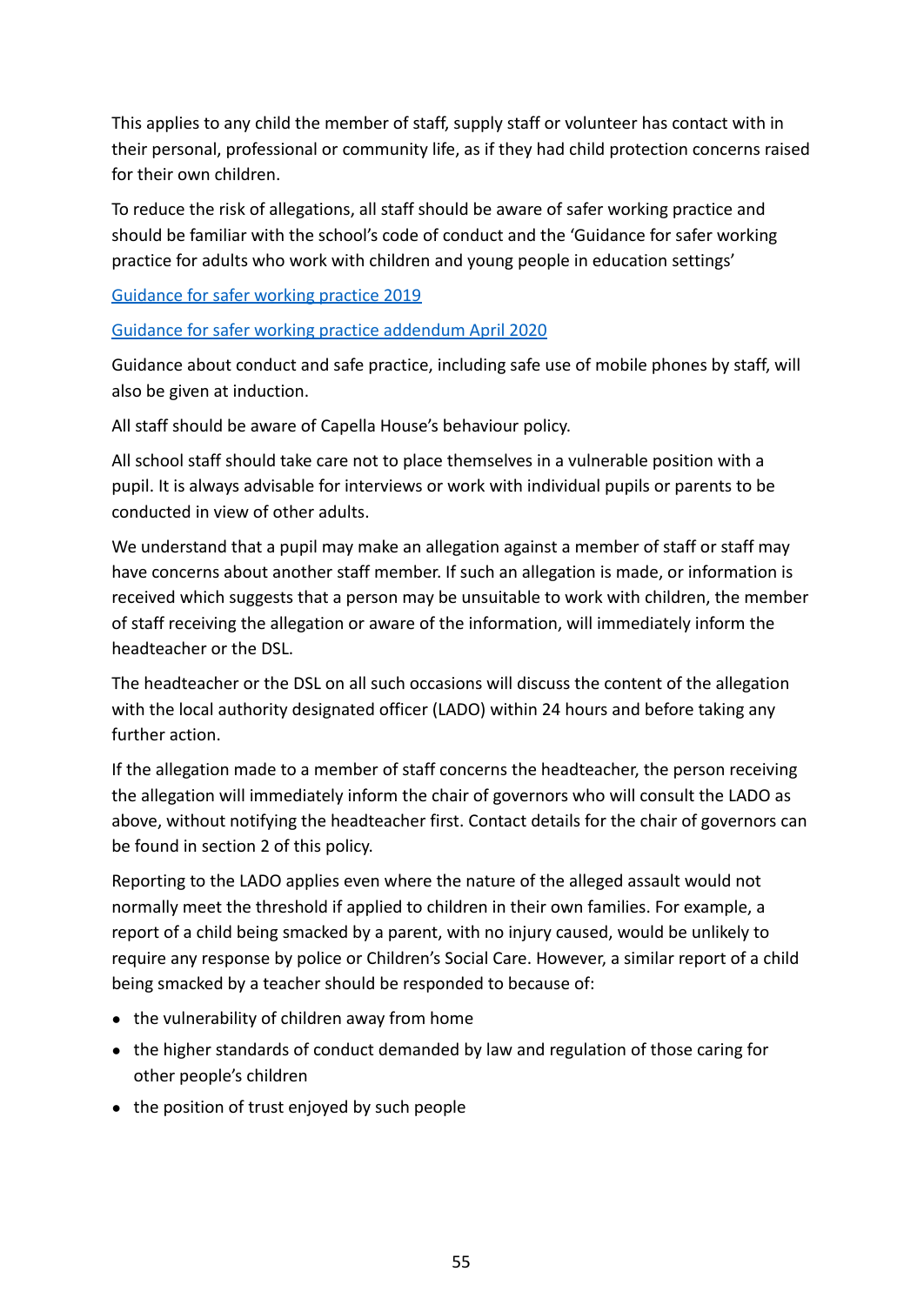Capella House will follow the London child protection procedures for managing allegations against staff [London child protection procedures:](https://www.londoncp.co.uk/alleg_staff.html?zoom_highlight=allegations%20) allegations and procedures set out in [Keeping Children Safe in Education 2021](http://www.gov.uk/government/publications/keeping-children-safe-in-education--2)

Suspension of the member of staff, against whom an allegation has been made, needs careful consideration, and the headteacher will seek the advice of the LADO and an HR consultant in making this decision. All options to avoid suspension will be considered. In the event of an allegation against the headteacher, the decision to suspend will be made by the chair of governors in consultation with the LADO and HR.

If the allegation is regarding supply staff, the school will ensure that allegations are dealt with properly. In no circumstances will the school cease to use a supply teacher due to safeguarding concerns, without finding out the facts and liaising with the local authority designated officer (LADO) to determine a suitable outcome. The school will discuss with the agency whether it is appropriate to suspend the supply worker, or redeploy them to another part of the school, whilst they carry out their investigation.

If an allegation pertains to another adult not employed directly by the school, for example catering staff, cleaning staff, peripatetic teachers, sports coaches or a former member of staff, the school will work directly with the employing agency and the LADO as described above.

We will ensure that all external agencies used are provided with details of the school's process for managing information.

We have a procedure for managing the suspension of a contract for a community user in the event of an allegation arising in that context.

Staff, parents and governors are reminded that publication of material that may lead to the identification of a teacher who is the subject of an allegation is prohibited by law. Publication includes verbal conversations or writing including content placed on social media sites.

There are procedures in place to make a referral to the Disclosure and Barring Service (DBS) if a person in a regulated activity has been dismissed or removed due to safeguarding concerns, or would have been had they not resigned. If a teacher is dismissed due to serious misconduct, or might have been dismissed had they not left first, consideration will be given as to whether to refer the case to the Secretary of State via the Teaching Regulation Agency.

### **Low level concerns**

The term 'low-level' concern does not mean that it is insignificant, it means that the behaviour towards a child does not meet the threshold set out above. A low-level concern is any concern – no matter how small, and even if no more than causing a sense of unease or a 'nagging doubt' - that an adult working in or on behalf of the school may have acted in a way that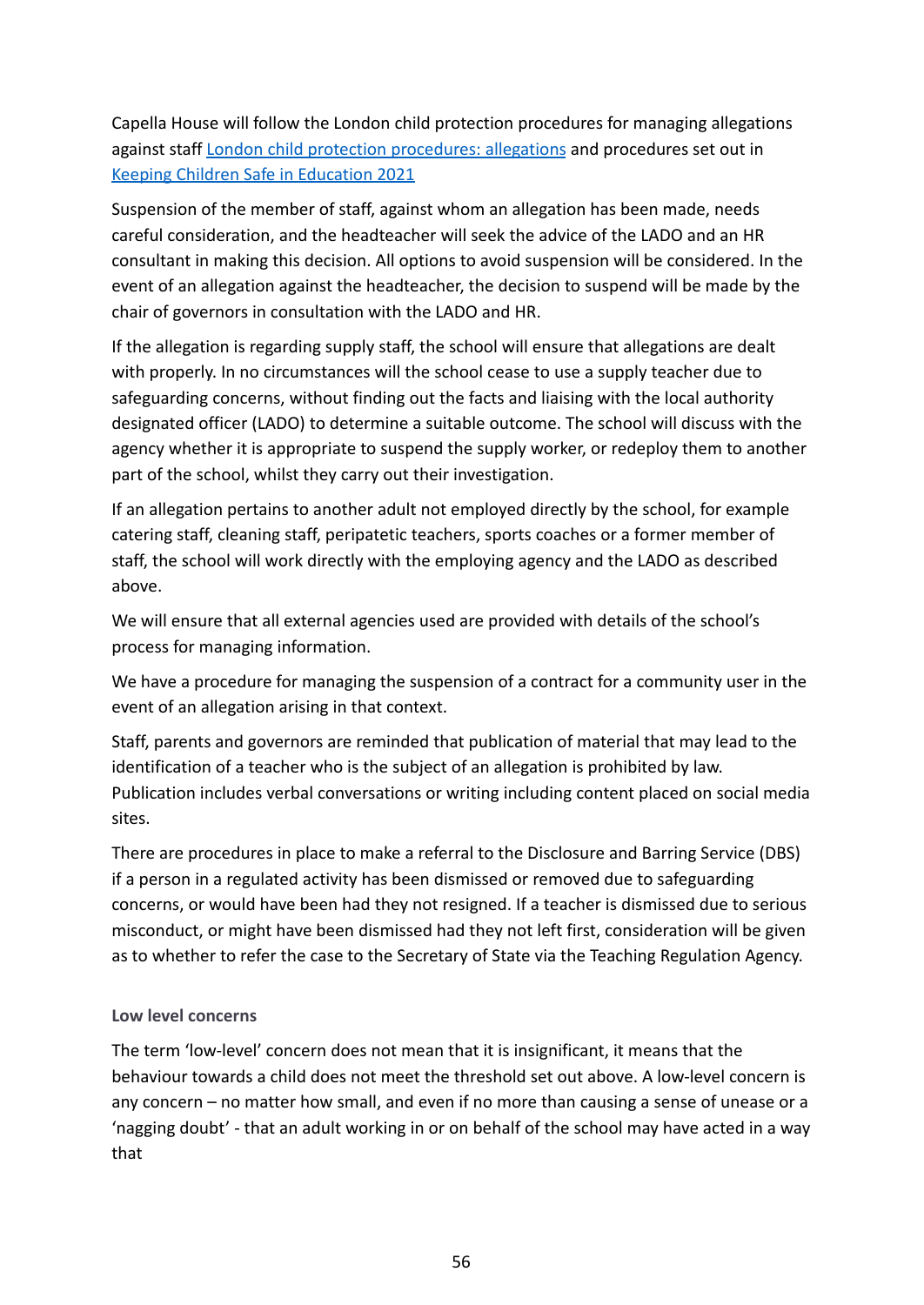- is inconsistent with the staff code of conduct, including inappropriate conduct outside of work
- does not meet the allegations threshold or is otherwise not considered serious enough to consider a referral to the LADO.

Examples of such behaviour could include, but are not limited to

- being over friendly with children
- having favourites
- taking photographs of children on their mobile phone
- engaging with a child on a one-to-one basis in a secluded area or behind a closed door
- using inappropriate sexualised, intimidating or offensive language.

Such behaviour can exist on a wide spectrum, from the inadvertent or thoughtless, or behaviour that may look to be inappropriate, but might not be in specific circumstances, through to that which is ultimately intended to enable abuse.

The culture of our school is such that staff are encouraged to pass on low level concerns to the DSL or the headteacher. These concerns will be recorded and dealt with appropriately.

Ensuring they are dealt with effectively will also protect those working in or on behalf of the school from potential false allegations or misunderstandings.

# <span id="page-59-0"></span>**24. Whistleblowing**

Capella House has a whistleblowing policy which is available as a separate document. We recognise that children cannot be expected to raise concerns in an environment where staff fail to do so.

Our school works hard to encourage a culture of mutual respect and learning. We welcome comments and feedback and provide staff, pupils and parents with a safe mechanism to raise any concerns.

All staff should be aware of their duty to raise concerns, where they exist, about the management of child protection, which may include the attitude or actions of colleagues, poor or unsafe practice and potential failures in the school's safeguarding arrangements.

In the first instance this should be raised with the headteacher, the DSL or the chair of governors. If it becomes necessary to consult outside the school, they should speak to the LADO for further guidance and support.

The NSPCC whistleblowing helpline is available for staff who do not feel able to raise concerns regarding child protection failures internally.

Staff can call: 0800 800 5000 or email: help@nspcc.org.uk

Whistleblowing issues regarding the headteacher should be raised with the chair of the Governing Board whose contact details are in section 2 of this policy.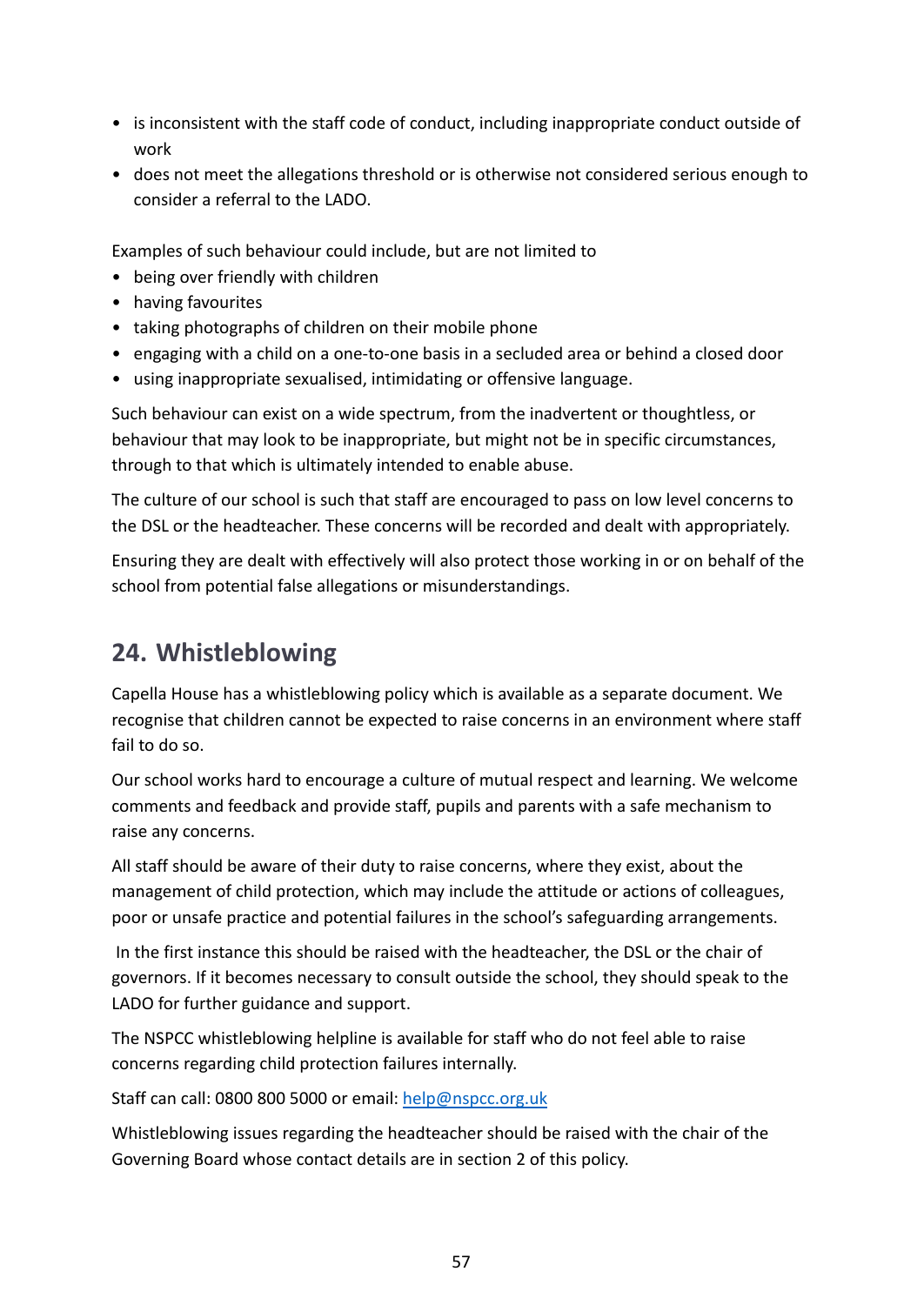# <span id="page-60-0"></span>**25. Physical intervention**

Capella House promotes a positive environment for all staff, pupils, volunteers and visitors. We follow the Team TEACH approach in which all staff receive regular training. Staff will always employ de-escalation techniques to stop situations escalating and we acknowledge that staff must only ever use physical intervention as a last resort, when a child is endangering themselves or others. At all times, minimal force is used to prevent injury to another person. Staff who are likely to need to use physical intervention will be appropriately trained. [Team TEACH](https://www.teamteach.co.uk/)

All incidents involving physical intervention will be recorded and signed by a witness. We understand that physical intervention of a nature which causes injury or distress to a child may be considered under child protection or disciplinary procedures.

We recognise that touch is appropriate in the context or working with children, and all staff have been given 'safe practice' guidance to ensure they are clear about their professional boundaries.

[Positive environments where children can flourish](https://www.gov.uk/government/publications/positive-environments-where-children-can-flourish/positive-environments-where-children-can-flourish) [Use of reasonable force in schools](https://www.gov.uk/government/publications/use-of-reasonable-force-in-schools)

# <span id="page-60-1"></span>**26. Linked policies**

Please list all relevant policies, such as:

- Behaviour
- Staff behaviour policy or code of conduct
- Whistleblowing
- Anti-bullying
- Health & safety
- Allegations against staff
- Attendance
- Curriculum
- PSHE
- Teaching and learning
- Supporting pupils with medical needs
- Drug education
- RSE
- Physical intervention
- Online Safety
- Risk assessment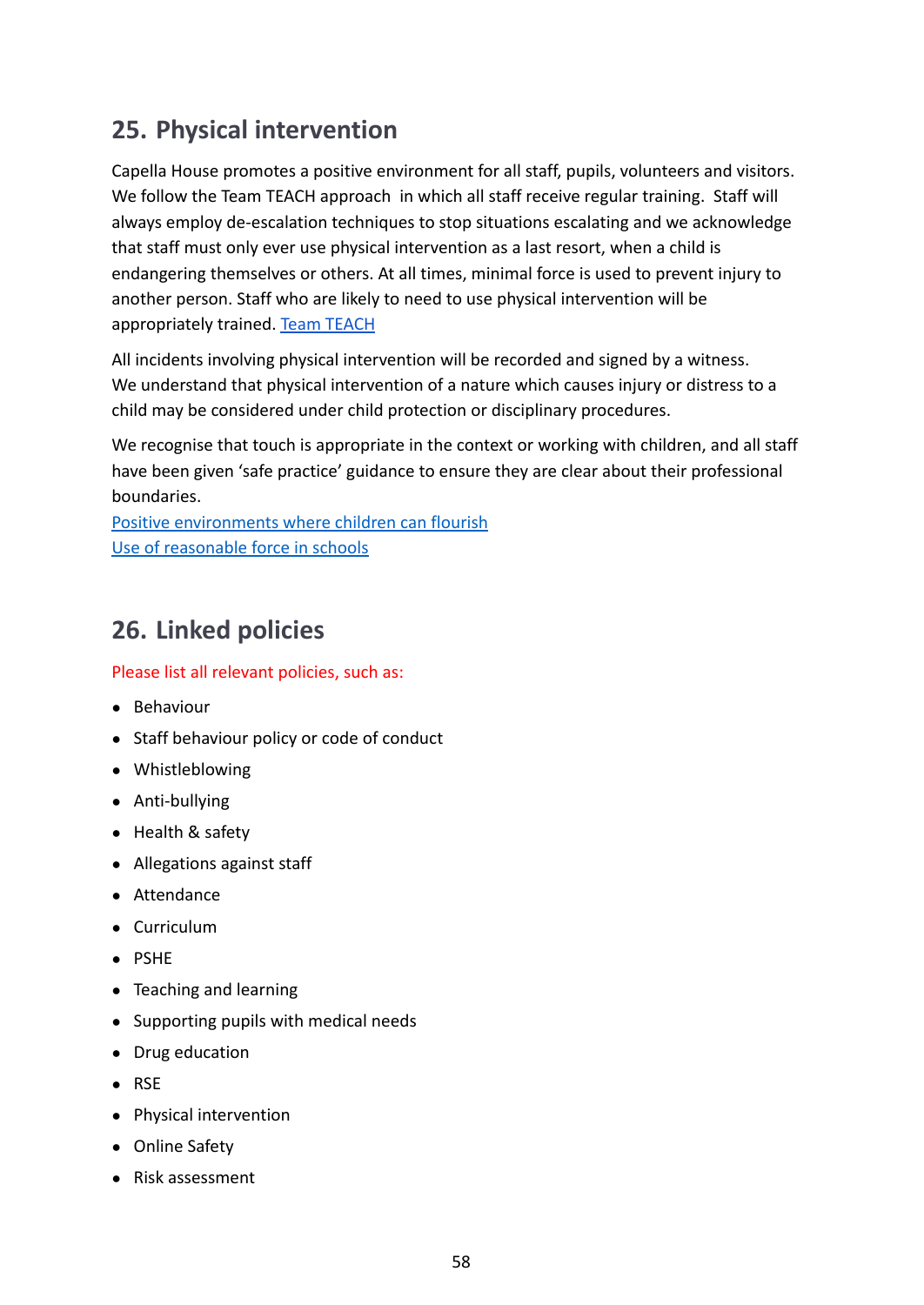- Recruitment and selection
- Child sexual exploitation
- Intimate care
- Radicalisation and extremism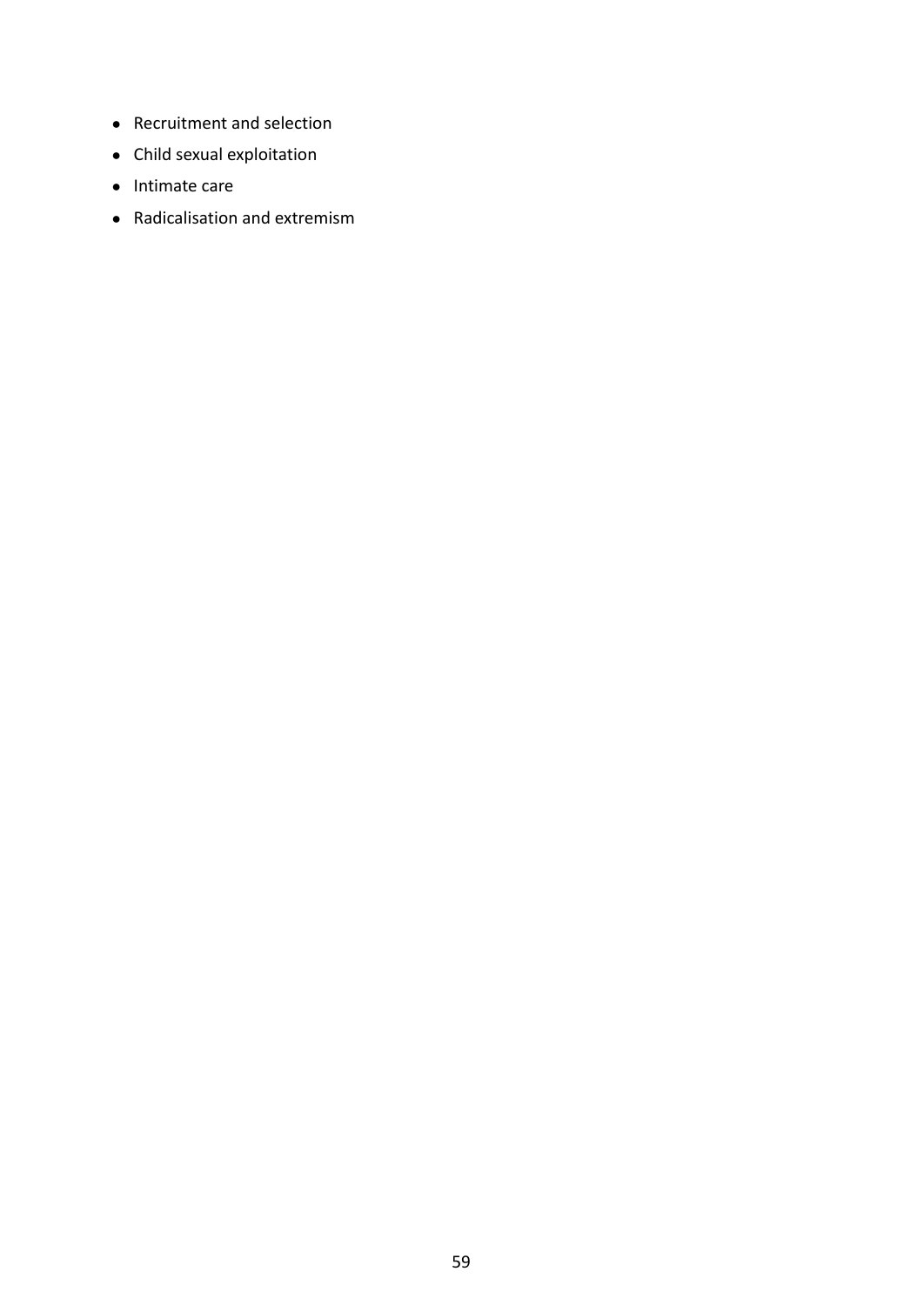# <span id="page-62-2"></span><span id="page-62-1"></span><span id="page-62-0"></span>**Concerns flowchart**

# **Raising safeguarding concerns about a child**

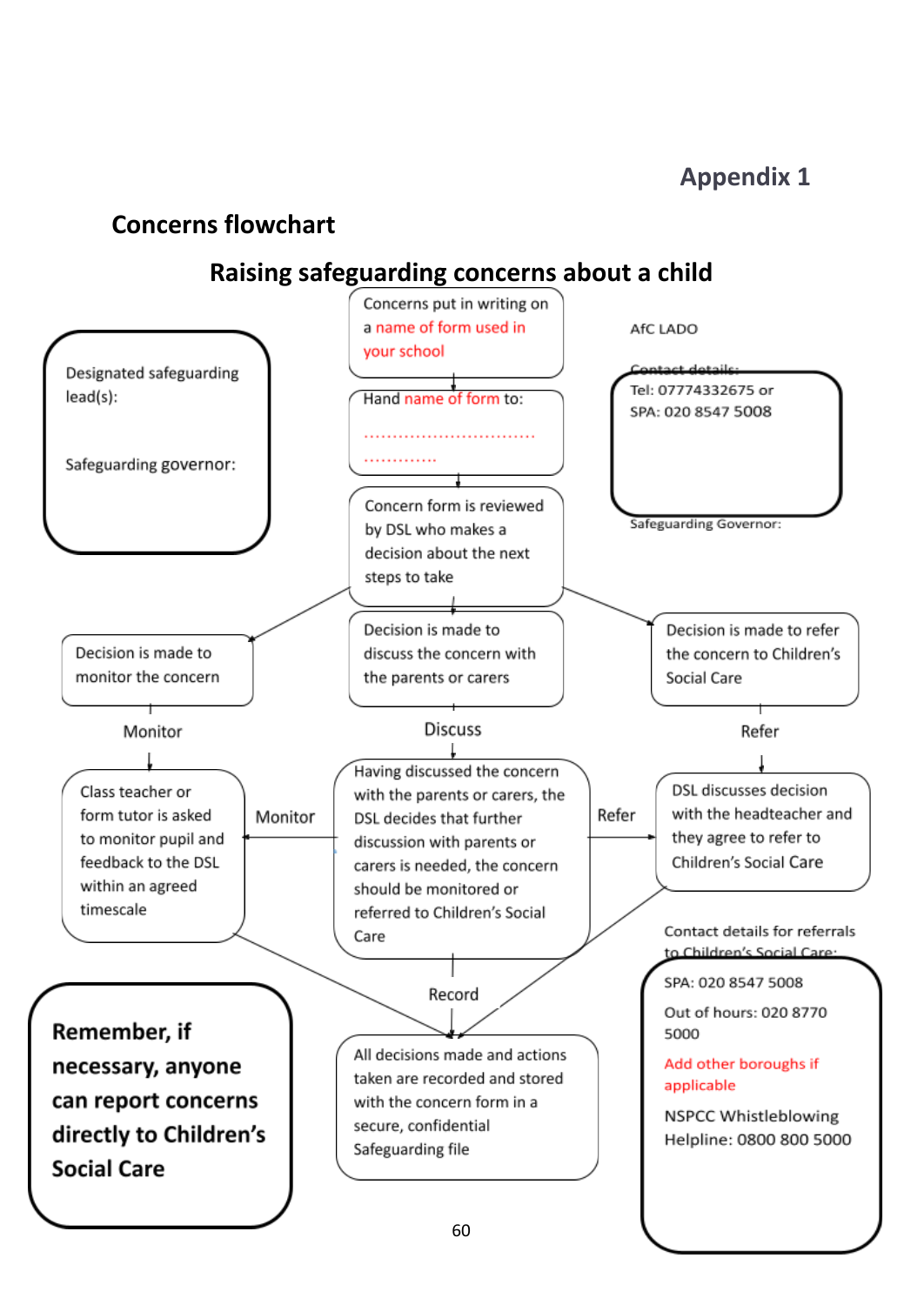# **Appendix 2**

# <span id="page-63-1"></span><span id="page-63-0"></span>**Links**

### **Children Act 1989 Care Planning, Placement and Case Review:**

[www.gov.uk/government/publications/children-act-1989-care-planning-placement-and-case](http://www.gov.uk/government/publications/children-act-1989-care-planning-placement-and-case-review) [-review](http://www.gov.uk/government/publications/children-act-1989-care-planning-placement-and-case-review)

**Children Act 2004:** [www.legislation.gov.uk/ukpga/2004/31/contents](http://www.legislation.gov.uk/ukpga/2004/31/contents)

**Education Act 2002:** [www.legislation.gov.uk/ukpga/2002/32/section/175](http://www.legislation.gov.uk/ukpga/2002/32/section/175)

**London Child Protection Procedures and Practice Guidance:** [www.londoncp.co.uk](http://www.londoncp.co.uk)

**Keeping Children Safe in Education 2021:**

[www.gov.uk/government/publications/keeping-children-safe-in-education--2](http://www.gov.uk/government/publications/keeping-children-safe-in-education--2)

### **Working Together to Safeguard Children 2018:**

[www.gov.uk/government/publications/working-together-to-safeguard-children--2](http://www.gov.uk/government/publications/working-together-to-safeguard-children--2)

**Inspecting Safeguarding in Early Years, Education and Skills:**

[https://www.gov.uk/government/publications/inspecting-safeguarding-in-early-years-educat](https://www.gov.uk/government/publications/inspecting-safeguarding-in-early-years-education-and-skills/inspecting-safeguarding-in-early-years-education-and-skills) [ion-and-skills/inspecting-safeguarding-in-early-years-education-and-skills](https://www.gov.uk/government/publications/inspecting-safeguarding-in-early-years-education-and-skills/inspecting-safeguarding-in-early-years-education-and-skills)

**Teachers' Standards:** <https://www.gov.uk/government/publications/teachers-standards>

**What to do if You're Worried a Child is Being Abused:**

[www.gov.uk/government/publications/what-to-do-if-youre-worried-a-child-is-being-abused-](http://www.gov.uk/government/publications/what-to-do-if-youre-worried-a-child-is-being-abused--2) [-2](http://www.gov.uk/government/publications/what-to-do-if-youre-worried-a-child-is-being-abused--2)

**Information Sharing**:

[www.gov.uk/government/publications/safeguarding-practitioners-information-sharing-advic](http://www.gov.uk/government/publications/safeguarding-practitioners-information-sharing-advice) [e](http://www.gov.uk/government/publications/safeguarding-practitioners-information-sharing-advice)

**Schools Covid-19 0perational guidance:**

[https://www.gov.uk/government/publications/actions-for-schools-during-the-coronavirus-o](https://www.gov.uk/government/publications/actions-for-schools-during-the-coronavirus-outbreak/schools-covid-19-operational-guidance) [utbreak/schools-covid-19-operational-guidance](https://www.gov.uk/government/publications/actions-for-schools-during-the-coronavirus-outbreak/schools-covid-19-operational-guidance)

### **Statutory framework for the early years foundation stage:**

[https://d.docs.live.net/9b48153fdb534d79/Documents/AfC%20Work/KCSIE\\_2021\\_Septemb](https://d.docs.live.net/9b48153fdb534d79/Documents/AfC%20Work/KCSIE_2021_September_guidance.pdf) [er\\_guidance.pdf](https://d.docs.live.net/9b48153fdb534d79/Documents/AfC%20Work/KCSIE_2021_September_guidance.pdf)

**Statutory guidance for alternative provision:**

<https://www.gov.uk/government/publications/alternative-provision>

### **Engaging Neglectful Parents from Affluent Backgrounds:**

[https://www.gold.ac.uk/media/documents-by-section/departments/social-therapeutic-and](https://www.gold.ac.uk/media/documents-by-section/departments/social-therapeutic-and-comms-studies/Report---Neglect-in-Affluent-Families-1-December-2017.pdf)[comms-studies/Report---Neglect-in-Affluent-Families-1-December-2017.pdf](https://www.gold.ac.uk/media/documents-by-section/departments/social-therapeutic-and-comms-studies/Report---Neglect-in-Affluent-Families-1-December-2017.pdf)

**Neglect**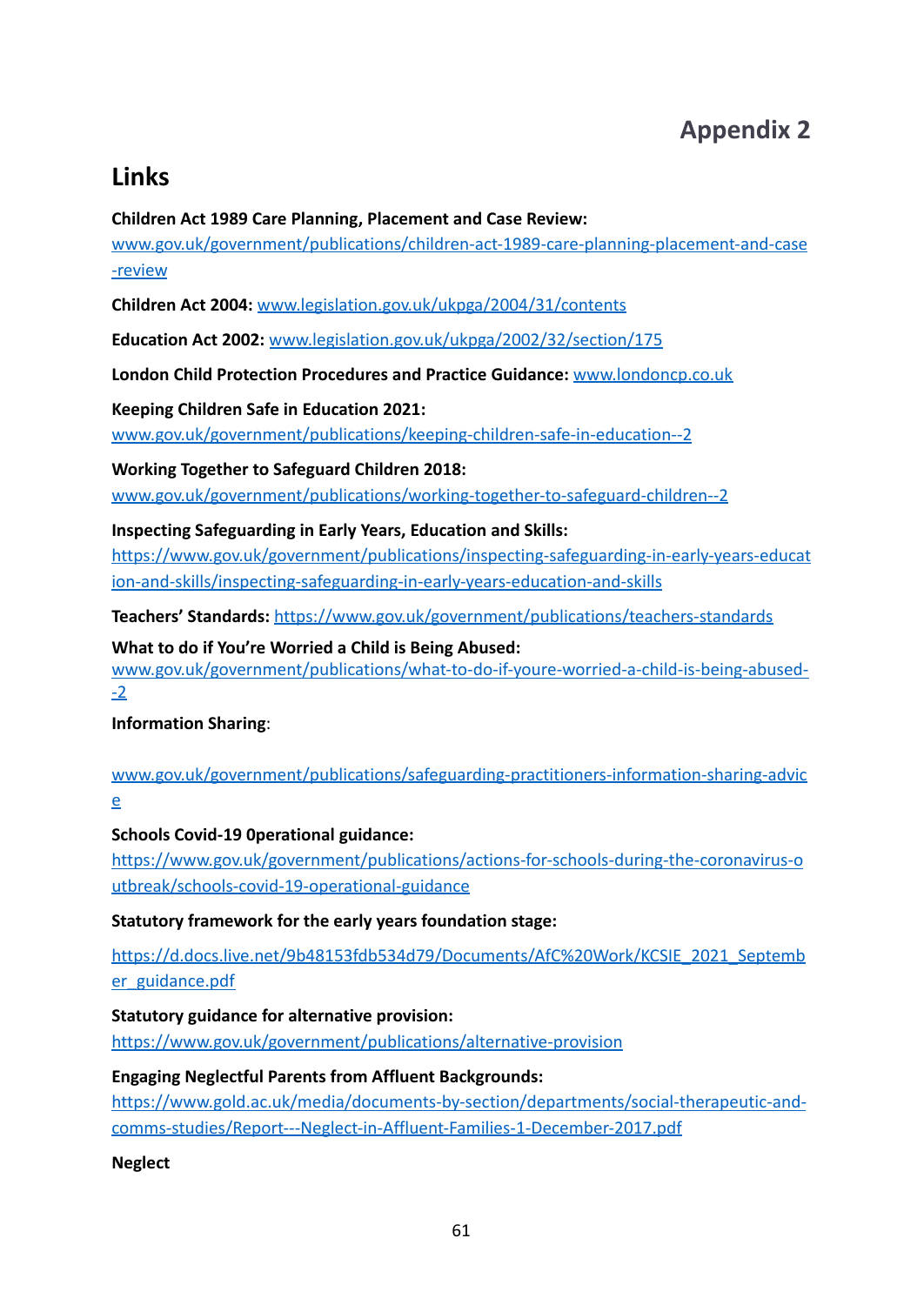**Toolkit:**[https://kingstonandrichmondsafeguardingchildrenpartnership.org.uk/news-resource](https://kingstonandrichmondsafeguardingchildrenpartnership.org.uk/news-resources/policies-and-procedures-87/child-neglect-toolkit-181.php) [s/policies-and-procedures-87/child-neglect-toolkit-181.php](https://kingstonandrichmondsafeguardingchildrenpartnership.org.uk/news-resources/policies-and-procedures-87/child-neglect-toolkit-181.php)

### **KRSCP Multi-agency Threshold Document:**

[https://kingstonandrichmondsafeguardingchildrenpartnership.org.uk/news-resources/polici](https://kingstonandrichmondsafeguardingchildrenpartnership.org.uk/news-resources/policies-and-procedures-87/multi-agency-threshold-document-144.php) [es-and-procedures-87/multi-agency-threshold-document-144.php](https://kingstonandrichmondsafeguardingchildrenpartnership.org.uk/news-resources/policies-and-procedures-87/multi-agency-threshold-document-144.php)

**ACEs video:** <https://www.youtube.com/watch?v=XHgLYI9KZ-A>

#### **Mental health and behaviour in schools guidance:**

<https://www.gov.uk/government/publications/mental-health-and-behaviour-in-schools--2>

**NSPCC:** <https://www.nspcc.org.uk/keeping-children-safe/childrens-mental-health/>

**Mind:** <https://www.mind.org.uk/>

**Kooth:** <https://www.kooth.com/>

#### **Domestic Abuse Act 2021:**

<https://www.legislation.gov.uk/ukpga/2021/17/contents/enacted>

#### **Children Missing Education Statutory Guidance:**

<https://www.gov.uk/government/publications/children-missing-education>

#### **Local Guidance:**

[https://kingstonandrichmondsafeguardingchildrenpartnership.org.uk/news-resources/polici](https://kingstonandrichmondsafeguardingchildrenpartnership.org.uk/news-resources/policies-and-procedures-87/children-missing-education-196.php) [es-and-procedures-87/children-missing-education-196.php](https://kingstonandrichmondsafeguardingchildrenpartnership.org.uk/news-resources/policies-and-procedures-87/children-missing-education-196.php)

### **Sexual Violence and Sexual Harassment Between Children in Schools and Colleges (DfE September 2021):**

[https://www.gov.uk/government/publications/sexual-violence-and-sexual-harassment-betw](https://www.gov.uk/government/publications/sexual-violence-and-sexual-harassment-between-children-in-schools-and-colleges) [een-children-in-schools-and-colleges](https://www.gov.uk/government/publications/sexual-violence-and-sexual-harassment-between-children-in-schools-and-colleges)

#### **Beyond Referrals Toolkit:**

https://www.csnetwork.org.uk/assets/documents/CSN\_BeyondReferrals\_SchoolsGuidance [ARTWORK.pdf](https://www.csnetwork.org.uk/assets/documents/CSN_BeyondReferrals_SchoolsGuidance_ARTWORK.pdf)

#### **When to call the police:**

[https://www.npcc.police.uk/documents/Children%20and%20Young%20people/When%20to](https://www.npcc.police.uk/documents/Children%20and%20Young%20people/When%20to%20call%20the%20police%20guidance%20for%20schools%20and%20colleges.pdf) [%20call%20the%20police%20guidance%20for%20schools%20and%20colleges.pdf](https://www.npcc.police.uk/documents/Children%20and%20Young%20people/When%20to%20call%20the%20police%20guidance%20for%20schools%20and%20colleges.pdf)

#### **Stop it Now:**

[https://www.stopitnow.org.uk/concerned-about-a-child-or-young-persons-sexual-behaviour](https://www.stopitnow.org.uk/concerned-about-a-child-or-young-persons-sexual-behaviour/preventing-harmful-sexual-behaviour/) [/preventing-harmful-sexual-behaviour/](https://www.stopitnow.org.uk/concerned-about-a-child-or-young-persons-sexual-behaviour/preventing-harmful-sexual-behaviour/)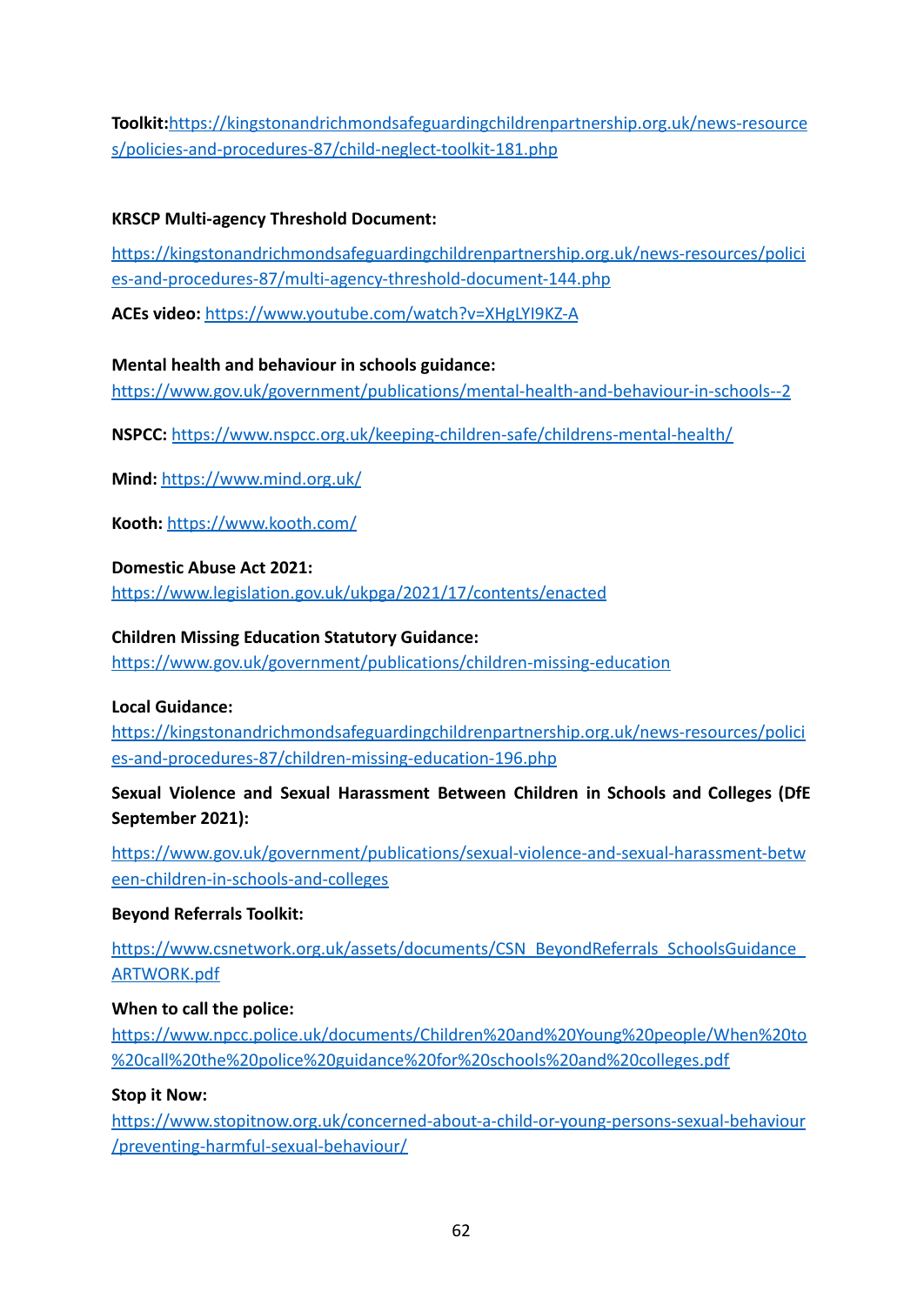### **Beyond Referrals:**

[https://www.csnetwork.org.uk/en/beyond-referrals-levers-for-addressing-harmful-sexual-be](https://www.csnetwork.org.uk/en/beyond-referrals-levers-for-addressing-harmful-sexual-behaviour-in-schools) [haviour-in-schools](https://www.csnetwork.org.uk/en/beyond-referrals-levers-for-addressing-harmful-sexual-behaviour-in-schools)

### **Safeguarding Children from Sexual Exploitation:**

[https://www.londoncp.co.uk/sg\\_sex\\_exploit\\_ch.html?zoom\\_highlight=child+sexual+exploita](https://www.londoncp.co.uk/sg_sex_exploit_ch.html?zoom_highlight=child+sexual+exploitation) [tion](https://www.londoncp.co.uk/sg_sex_exploit_ch.html?zoom_highlight=child+sexual+exploitation)

### **Child Sexual Exploitation Definition and Guide**:

[www.gov.uk/government/publications/child-sexual-exploitation-definition-and-guide-for-pra](http://www.gov.uk/government/publications/child-sexual-exploitation-definition-and-guide-for-practitioners) [ctitioners](http://www.gov.uk/government/publications/child-sexual-exploitation-definition-and-guide-for-practitioners)

### **Cyber Choices:**

<https://nationalcrimeagency.gov.uk/what-we-do/crime-threats/cyber-crime/cyberchoices>

**National Cyber Security Centre:** [National Cyber Security](https://www.ncsc.gov.uk/) Centre

### **Preventing youth violence and gang involvement:**

[https://www.gov.uk/government/publications/advice-to-schools-and-colleges-on-gangs-and](https://www.gov.uk/government/publications/advice-to-schools-and-colleges-on-gangs-and-youth-violence) [-youth-violence](https://www.gov.uk/government/publications/advice-to-schools-and-colleges-on-gangs-and-youth-violence)

### **Criminal exploitation of children and vulnerable adults: county lines:**

[https://www.gov.uk/government/publications/criminal-exploitation-of-children-and-vulnera](https://www.gov.uk/government/publications/criminal-exploitation-of-children-and-vulnerable-adults-county-lines) [ble-adults-county-lines](https://www.gov.uk/government/publications/criminal-exploitation-of-children-and-vulnerable-adults-county-lines)

### **Sharing nudes and semi-nudes: how to respond to an incident:**

[https://www.gov.uk/government/publications/sharing-nudes-and-semi-nudes-advice-for-ed](https://www.gov.uk/government/publications/sharing-nudes-and-semi-nudes-advice-for-education-settings-working-with-children-and-young-people/sharing-nudes-and-semi-nudes-how-to-respond-to-an-incident-overview) [ucation-settings-working-with-children-and-young-people/sharing-nudes-and-semi-nudes-h](https://www.gov.uk/government/publications/sharing-nudes-and-semi-nudes-advice-for-education-settings-working-with-children-and-young-people/sharing-nudes-and-semi-nudes-how-to-respond-to-an-incident-overview) [ow-to-respond-to-an-incident-overview](https://www.gov.uk/government/publications/sharing-nudes-and-semi-nudes-advice-for-education-settings-working-with-children-and-young-people/sharing-nudes-and-semi-nudes-how-to-respond-to-an-incident-overview)

### **Searching, Screening and Confiscation:**

[www.gov.uk/government/uploads/system/uploads/attachment\\_data/file/554415/searching](http://www.gov.uk/government/uploads/system/uploads/attachment_data/file/554415/searching_screening_confiscation_advice_Sept_2016.pdf) [\\_screening\\_confiscation\\_advice\\_Sept\\_2016.pdf](http://www.gov.uk/government/uploads/system/uploads/attachment_data/file/554415/searching_screening_confiscation_advice_Sept_2016.pdf)

### **Female Genital Mutilation Statutory Guidance:**

[www.gov.uk/government/publications/multi-agency-statutory-guidance-on-female-genital](http://www.gov.uk/government/publications/multi-agency-statutory-guidance-on-female-genital-mutilation)[mutilation](http://www.gov.uk/government/publications/multi-agency-statutory-guidance-on-female-genital-mutilation)

### **Kingston and Richmond Safeguarding Children Partnership Female Genital Mutilation Policy:**

[https://kingstonandrichmondlscb.org.uk/news-resources/policies-and-procedures-87/femal](https://kingstonandrichmondlscb.org.uk/news-resources/policies-and-procedures-87/female-genital-mutilation-policy-203.php) [e-genital-mutilation-policy-203.php](https://kingstonandrichmondlscb.org.uk/news-resources/policies-and-procedures-87/female-genital-mutilation-policy-203.php)

**Guidance Forced Marriage:** [www.gov.uk/guidance/forced-marriage](http://www.gov.uk/guidance/forced-marriage)

**Asian Women's Resource Centre:** <https://www.asianwomencentre.org.uk/>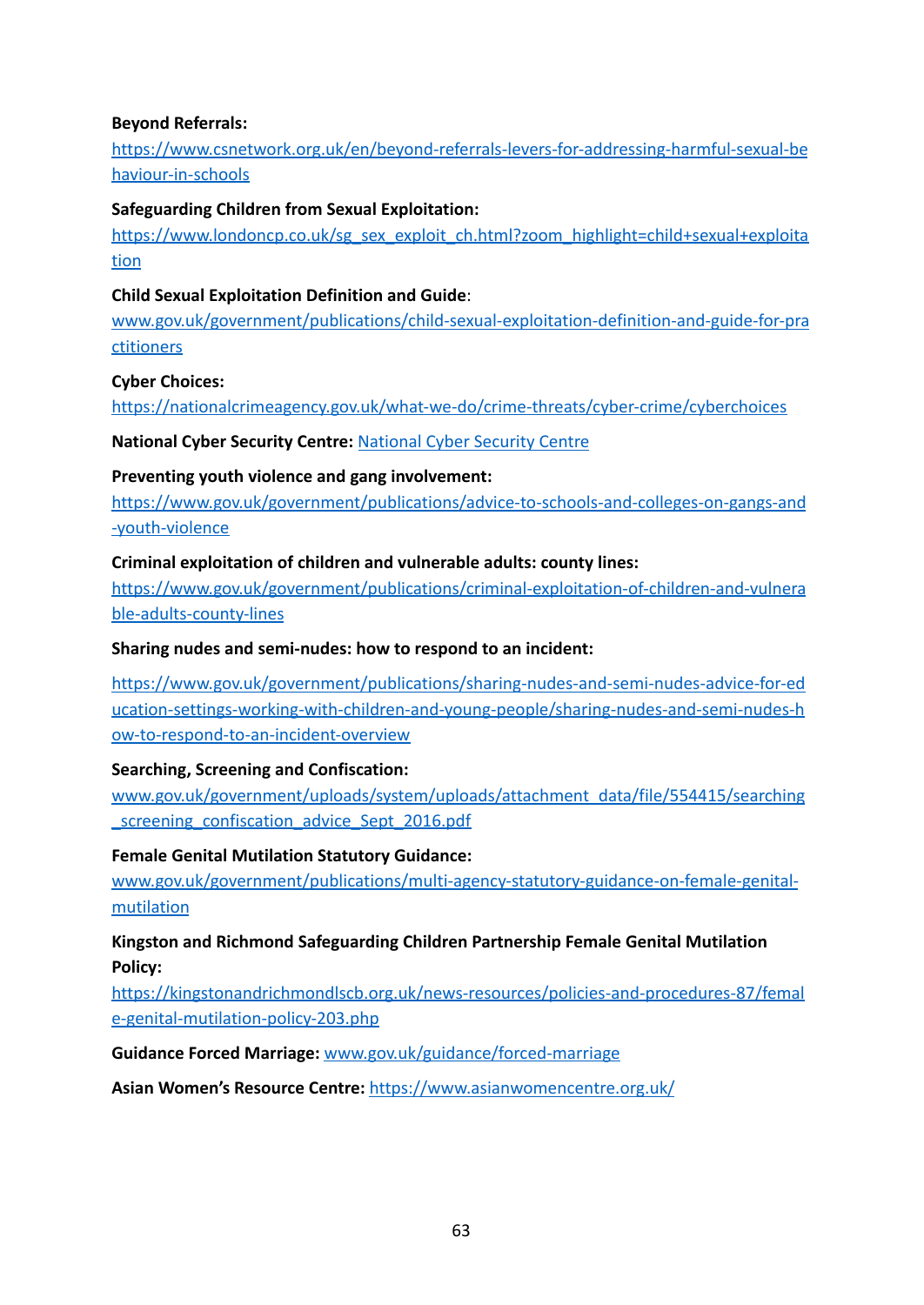### **Modern slavery: how to identify and support victims:**

[https://www.gov.uk/government/publications/modern-slavery-how-to-identify-and-support](https://www.gov.uk/government/publications/modern-slavery-how-to-identify-and-support-victims)[victims](https://www.gov.uk/government/publications/modern-slavery-how-to-identify-and-support-victims)

**Looking After Someone Else's Child:** [www.gov.uk/looking-after-someone-elses-child](http://www.gov.uk/looking-after-someone-elses-child)

#### **Protecting Children from Radicalisation: The Prevent Duty:**

[www.gov.uk/government/publications/protecting-children-from-radicalisation-the-prevent](http://www.gov.uk/government/publications/protecting-children-from-radicalisation-the-prevent-duty)[duty](http://www.gov.uk/government/publications/protecting-children-from-radicalisation-the-prevent-duty)

**Educate Against Hate:** [Educate against hate](http://educateagainsthate.com/)

**Papyrus:** <https://www.papyrus-uk.org/suicide-prevention/>

#### **RCPCH updated guidance on fabricated or induced illness:**

<https://childprotection.rcpch.ac.uk/resources/perplexing-presentations-and-fii/>

#### **Role and Responsibilities of the Designated Teacher:**

[www.gov.uk/government/uploads/system/uploads/attachment\\_data/file/269764/role\\_and\\_](http://www.gov.uk/government/uploads/system/uploads/attachment_data/file/269764/role_and_responsibilities_of_the_designated_teacher_for_looked_after_children.pdf) responsibilities of the designated teacher for looked after children.pdf

**AfC Virtual School:** www.afcvirtualschool.org.uk

**Early Help Assessment:** [www.achievingforchildren.org.uk/early-help-assessment](http://www.achievingforchildren.org.uk/early-help-assessment)

#### **Guidance for Safer Working Practice:**

[www.safeguardinginschools.co.uk/wp-content/uploads/2015/10/Guidance-for-Safer-Workin](http://www.safeguardinginschools.co.uk/wp-content/uploads/2015/10/Guidance-for-Safer-Working-Practices-2015-final1.pdf) [g-Practices-2015-final1.pdf](http://www.safeguardinginschools.co.uk/wp-content/uploads/2015/10/Guidance-for-Safer-Working-Practices-2015-final1.pdf)

**London Child Protection Procedures: Allegations:**

[https://www.londoncp.co.uk/alleg\\_staff.html?zoom\\_highlight=allegations](https://www.londoncp.co.uk/alleg_staff.html?zoom_highlight=allegations)

**Contextual Safeguarding:**

<https://contextualsafeguarding.org.uk/about/what-is-contextual-safeguarding>

### **KRSCP guidance to MARVE:**

[https://kingstonandrichmondsafeguardingchildrenpartnership.org.uk/news-resources/polici](https://kingstonandrichmondsafeguardingchildrenpartnership.org.uk/news-resources/policies-and-procedures-87/child-exploitation-marve-88.php) [es-and-procedures-87/child-exploitation-marve-88.php](https://kingstonandrichmondsafeguardingchildrenpartnership.org.uk/news-resources/policies-and-procedures-87/child-exploitation-marve-88.php)

### **The Assessment Triangle:**

<https://www.csnetwork.org.uk/assets/documents/Context-Assessment-Triangles.pdf>

#### **KRSCP threshold:**

[https://kingstonandrichmondsafeguardingchildrenpartnership.org.uk/news-resources/polici](https://kingstonandrichmondsafeguardingchildrenpartnership.org.uk/news-resources/policies-and-procedures-87/multi-agency-threshold-document-144.php) [es-and-procedures-87/multi-agency-threshold-document-144.php](https://kingstonandrichmondsafeguardingchildrenpartnership.org.uk/news-resources/policies-and-procedures-87/multi-agency-threshold-document-144.php)

#### **Missing Protocol:**

[https://kingstonandrichmondsafeguardingchildrenpartnership.org.uk/news-resources/polici](https://kingstonandrichmondsafeguardingchildrenpartnership.org.uk/news-resources/policies-and-procedures-87/missing-protocol-211.php) [es-and-procedures-87/missing-protocol-211.php](https://kingstonandrichmondsafeguardingchildrenpartnership.org.uk/news-resources/policies-and-procedures-87/missing-protocol-211.php)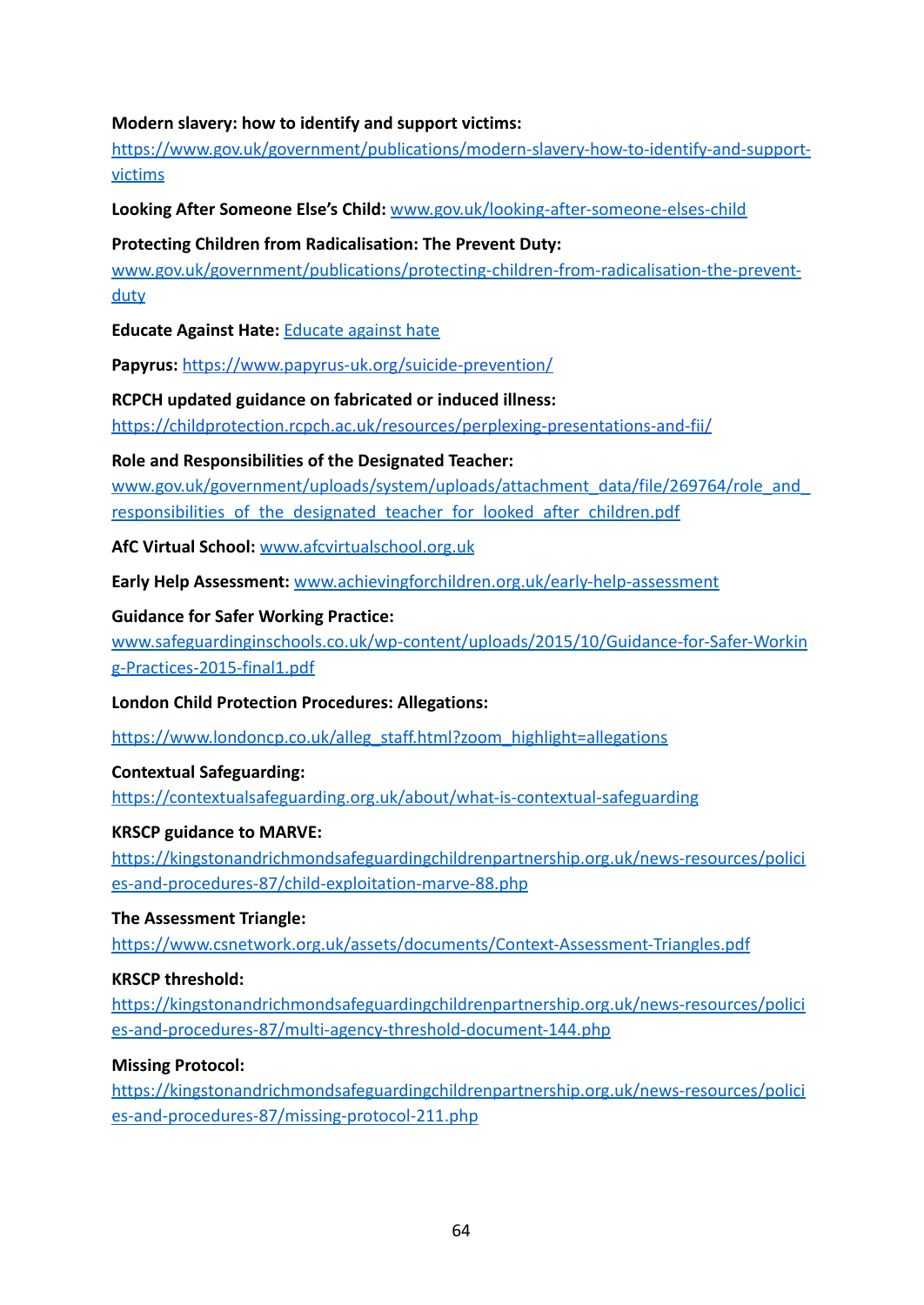### **Early Help Strategy:**

[https://kingstonandrichmondsafeguardingchildrenpartnership.org.uk/media/upload/fck/file](https://kingstonandrichmondsafeguardingchildrenpartnership.org.uk/media/upload/fck/file/EH%20Partnership%20Strategy%209%20Nov%202020%20(1)F.pdf) [/EH%20Partnership%20Strategy%209%20Nov%202020%20\(1\)F.pdf](https://kingstonandrichmondsafeguardingchildrenpartnership.org.uk/media/upload/fck/file/EH%20Partnership%20Strategy%209%20Nov%202020%20(1)F.pdf)

### **Criminal Exploitation of Children and Vulnerable Adults: County Lines:**

[https://www.gov.uk/government/publications/criminal-exploitation-of-children-and-vulnera](https://www.gov.uk/government/publications/criminal-exploitation-of-children-and-vulnerable-adults-county-lines) [ble-adults-county-lines](https://www.gov.uk/government/publications/criminal-exploitation-of-children-and-vulnerable-adults-county-lines)

#### **Teaching Online Safety**:

<https://www.gov.uk/government/publications/teaching-online-safety-in-schools>

### **Children who run away or go missing from home or care:**

[https://www.gov.uk/government/publications/children-who-run-away-or-go-missing-from-h](https://www.gov.uk/government/publications/children-who-run-away-or-go-missing-from-home-or-care) [ome-or-care](https://www.gov.uk/government/publications/children-who-run-away-or-go-missing-from-home-or-care)

### **NSPCC Responding to a child's disclosure of abuse:**

<https://www.youtube.com/watch?v=bvJ5uBlGYgE>

#### **SPA online referral form:**

[https://www.richmond.gov.uk/services/children\\_and\\_family\\_care/single\\_point\\_of\\_access/si](https://emea01.safelinks.protection.outlook.com/?url=https%3A%2F%2Fwww.richmond.gov.uk%2Fservices%2Fchildren_and_family_care%2Fsingle_point_of_access%2Fsingle_point_of_access_for_professionals&data=04%7C01%7C%7C6a07c91381af4e8dbd6808d9957009e5%7C84df9e7fe9f640afb435aaaaaaaaaaaa%7C1%7C0%7C637705130692605258%7CUnknown%7CTWFpbGZsb3d8eyJWIjoiMC4wLjAwMDAiLCJQIjoiV2luMzIiLCJBTiI6Ik1haWwiLCJXVCI6Mn0%3D%7C1000&sdata=%2B0ygyDiuBmVGjGwdFU8Jp%2FXtbq0LfkjGVfw4hRRoUOU%3D&reserved=0) [ngle\\_point\\_of\\_access\\_for\\_professionals](https://emea01.safelinks.protection.outlook.com/?url=https%3A%2F%2Fwww.richmond.gov.uk%2Fservices%2Fchildren_and_family_care%2Fsingle_point_of_access%2Fsingle_point_of_access_for_professionals&data=04%7C01%7C%7C6a07c91381af4e8dbd6808d9957009e5%7C84df9e7fe9f640afb435aaaaaaaaaaaa%7C1%7C0%7C637705130692605258%7CUnknown%7CTWFpbGZsb3d8eyJWIjoiMC4wLjAwMDAiLCJQIjoiV2luMzIiLCJBTiI6Ik1haWwiLCJXVCI6Mn0%3D%7C1000&sdata=%2B0ygyDiuBmVGjGwdFU8Jp%2FXtbq0LfkjGVfw4hRRoUOU%3D&reserved=0)

#### **Guidance for safer working practice 2019:**

[https://d.docs.live.net/9b48153fdb534d79/Documents/AfC%20Work/keeping-children-safe](https://d.docs.live.net/9b48153fdb534d79/Documents/AfC%20Work/keeping-children-safe-in-education-2021-caspar-briefing.pdf)[in-education-2021-caspar-briefing.pdf](https://d.docs.live.net/9b48153fdb534d79/Documents/AfC%20Work/keeping-children-safe-in-education-2021-caspar-briefing.pdf)

### **Guidance for safer working practice addendum April 2020:**

[https://www.safeguardingchildren.co.uk/wp-content/uploads/2020/04/Guidance-For-Safer-](https://www.safeguardingchildren.co.uk/wp-content/uploads/2020/04/Guidance-For-Safer-Working-Practice-COVID-addendum-April-2020.pdf)[Working-Practice-COVID-addendum-April-2020.pdf](https://www.safeguardingchildren.co.uk/wp-content/uploads/2020/04/Guidance-For-Safer-Working-Practice-COVID-addendum-April-2020.pdf)

### **AfC physical intervention training (primary):**

[https://5f2fe3253cd1dfa0d089-bf8b2cdb6a1dc2999fecbc372702016c.ssl.cf3.rackcdn.com/u](https://5f2fe3253cd1dfa0d089-bf8b2cdb6a1dc2999fecbc372702016c.ssl.cf3.rackcdn.com/uploads/ckeditor/attachments/7799/EISS_Physical_Intervention.pdf) [ploads/ckeditor/attachments/7799/EISS\\_Physical\\_Intervention.pdf](https://5f2fe3253cd1dfa0d089-bf8b2cdb6a1dc2999fecbc372702016c.ssl.cf3.rackcdn.com/uploads/ckeditor/attachments/7799/EISS_Physical_Intervention.pdf)

**Price training:** <https://www.pricetraining.co.uk/your-sector/schools-education/>

#### **Positive environments where children can flourish:**

[https://www.gov.uk/government/publications/positive-environments-where-children-can-fl](https://www.gov.uk/government/publications/positive-environments-where-children-can-flourish/positive-environments-where-children-can-flourish) [ourish/positive-environments-where-children-can-flourish](https://www.gov.uk/government/publications/positive-environments-where-children-can-flourish/positive-environments-where-children-can-flourish)

#### **Use of reasonable force:**

<https://www.gov.uk/government/publications/use-of-reasonable-force-in-schools>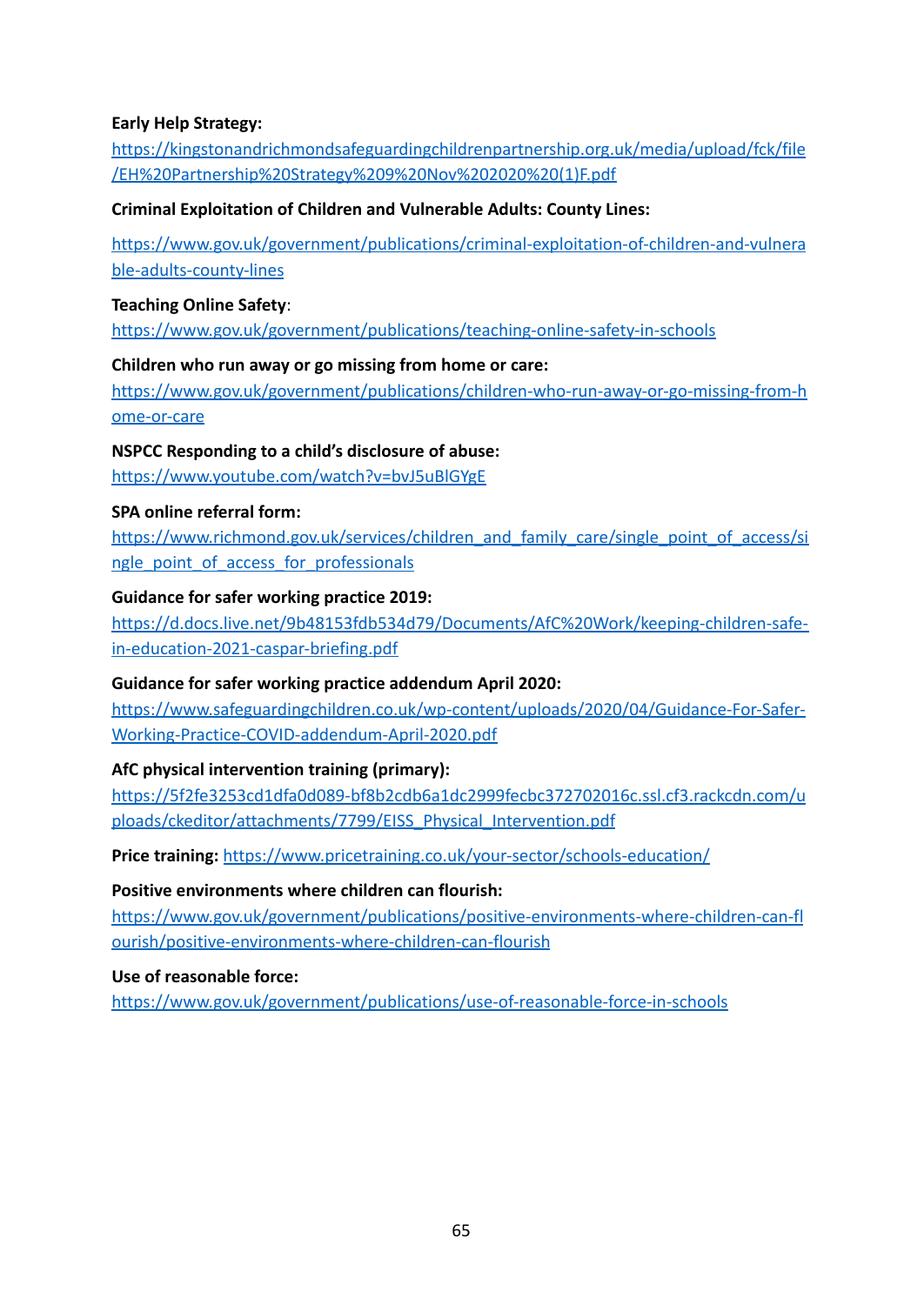# **Appendix 3**

# <span id="page-68-1"></span><span id="page-68-0"></span>**The Seven Rs**

### **Receive**

Listen to what is being said, without displaying shock or disbelief. Accept what is said and take it seriously. Make a note of what has been said as soon as practicable.

### **Reassure**

Reassure the pupil /student, but only as far as is honest and reliable. Do not make promises you may not be able to keep, e.g.: "I'll stay with you", or "everything will be alright now" or "I'll keep this confidential". Do reassure, e.g. you could say "I believe you", "I am glad you came to me", "I am sorry this has happened", "we are going to do something together to get help".

### **Respond**

Respond to the pupil/student only as far as is necessary for you to establish whether or not you need to refer this matter, but do not interrogate for full details.

Do not ask 'leading' questions, i.e. "did he touch your private parts?" or "did she hurt you?". Such questions may invalidate your evidence (and the child's) in any later court proceedings.

Instead, make use of open ended questions which offers the child the opportunity to provide more information about an event in a way that is not leading, suggestive or putting them under pressure. Open questions may use: How? When? Who? Where?

Questions beginning with the phrases "tell me", "describe" or "explain" are useful:

- Tell me what happened, tell me who was there....
- Explain what you mean when you say….
- Describe the place to me....
- Do not criticise the alleged perpetrator; the pupil may care about him/her, and reconciliation may be possible.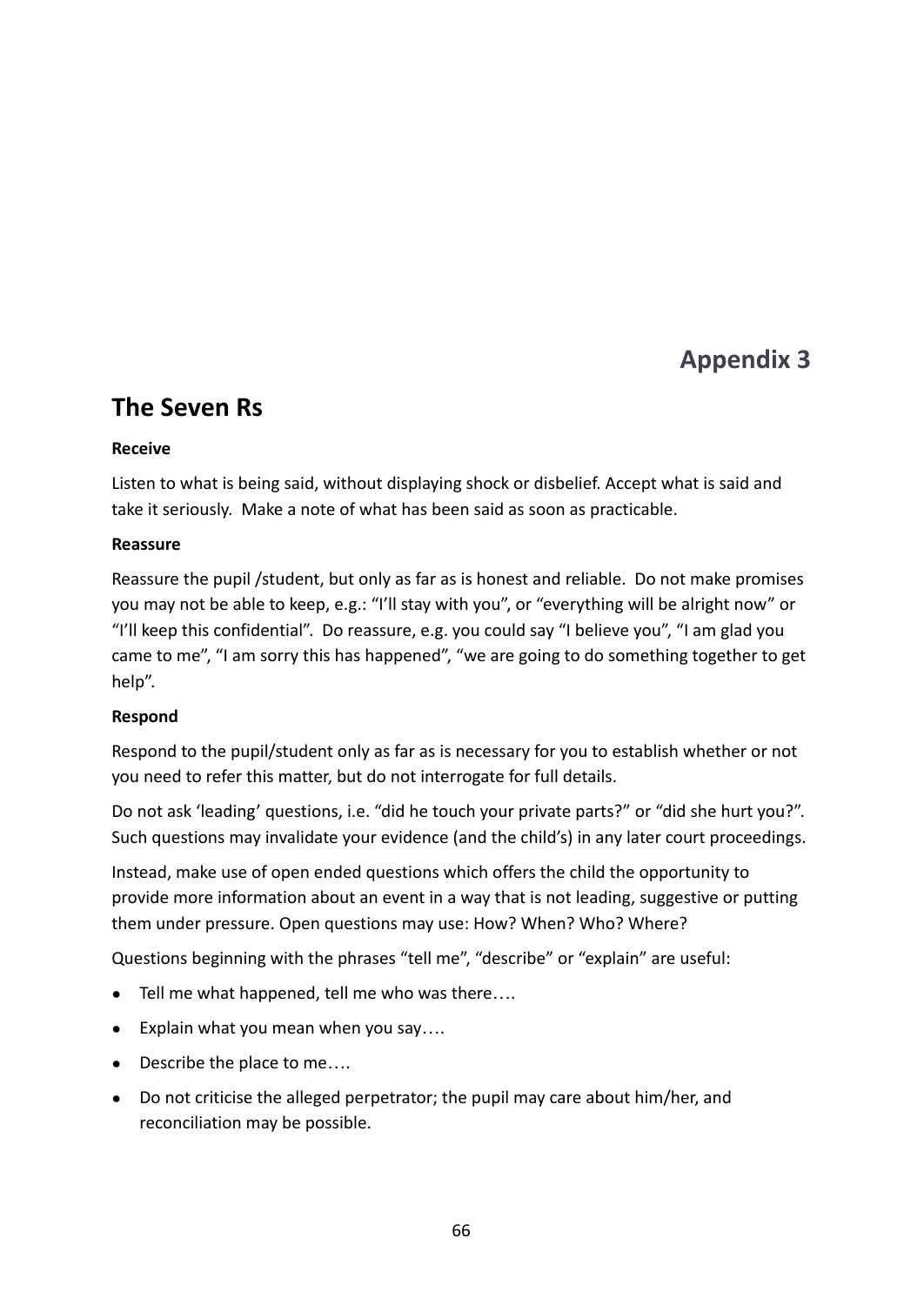● Do not ask the pupil to repeat it all for another member of staff. Explain what you have to do next and whom you have to talk to. Reassure the pupil that it will be the designated lead for safeguarding or Headteacher.

### **Report**

Share concerns with the DSL as soon as possible. If you are unable to contact your DSL, deputy DSL, or most senior member of staff, if the child is at risk of immediate harm, you MUST contact Achieving for Children SPA service or Police.

If you are dissatisfied with the response from the DSL or children's social work, you should ask for the decision to be reconsidered, giving your reasons for this.

A formal referral or any urgent medical treatment must not be delayed by the unavailability of designated staff.

### **Record**

If possible, make some very brief notes at the time and write them up as soon as possible. Keep your original notes on file.

Any member of staff receiving a disclosure of abuse from a child or young person, or noticing signs or symptoms of possible abuse in a child or young person, will make a written record as soon as practical, recording the disclosure using the child's own words, what was said or seen and the location both of the abuse and the disclosure.

Record the date, time, place, person's present and noticeable non-verbal behaviour, and the words used by the child. If the child uses sexual 'pet' words, record the actual words used, rather than translating them into proper words.

A record of a concern, suspicion or allegation should be made at the time of or as soon as possible after the event. Dates and times of events should be recorded as accurately as possible, together with a note of when the record was made.

Record facts and observable things, rather than your 'interpretations' or 'assumptions'.

A record should be made of any visible marks, bruising or injuries to a child that give cause for concern. This may be completed on a body map. (See Appendix 3). The child should not be examined intimately or pictures taken of any injuries / marks.

All records must be signed and dated clearly with the name of the signatory clearly printed. Children MUST NOT be asked to make a written statement themselves or to sign any records. All records of a child protection nature (handwritten or typed) are passed to the DSL.

### **Remember**

Support the child: listen, reassure, and be available. Complete confidentiality is essential. Share your knowledge only with appropriate professional colleagues.

Try to get some support for yourself if you need it.